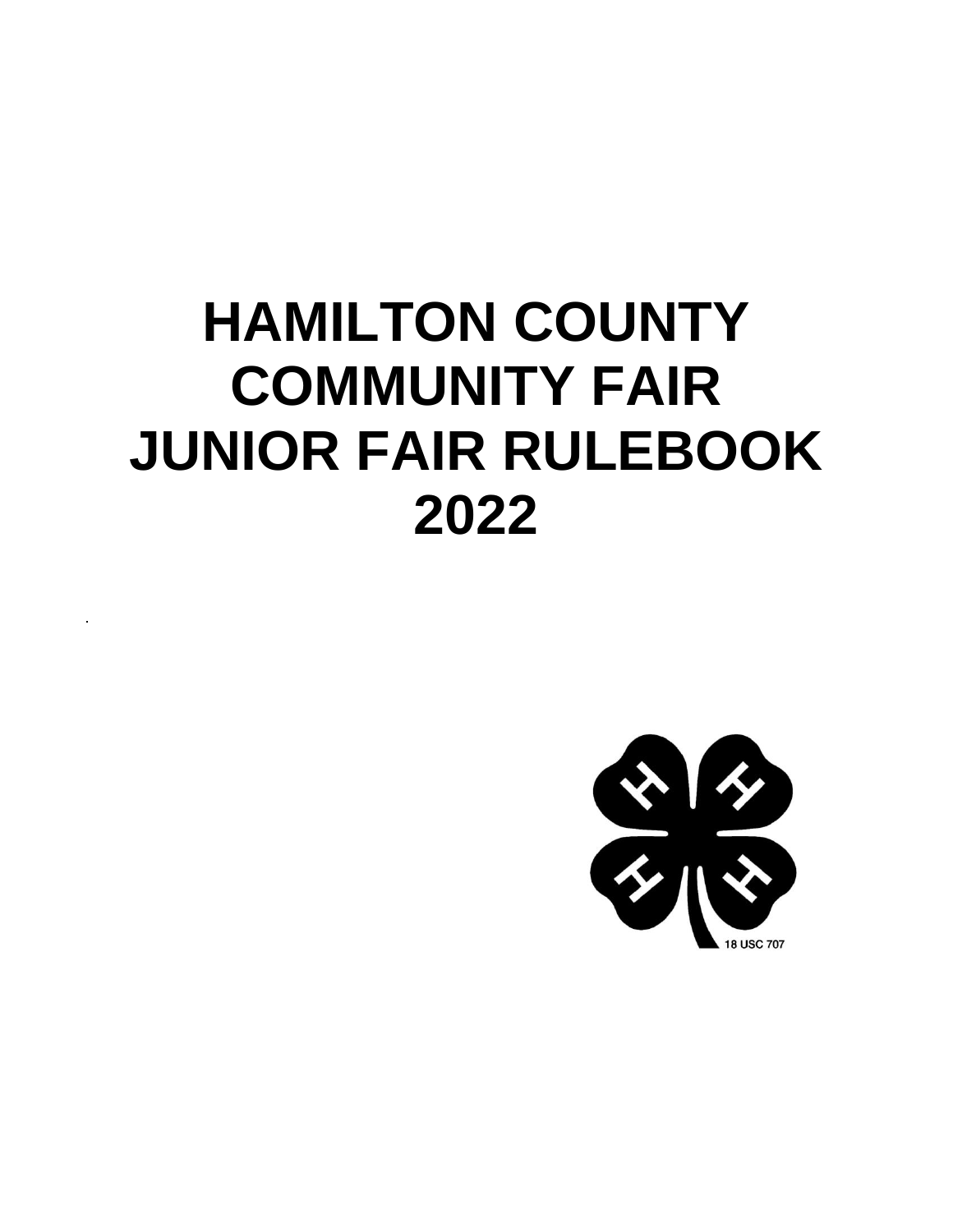## TABLE OF CONTENTS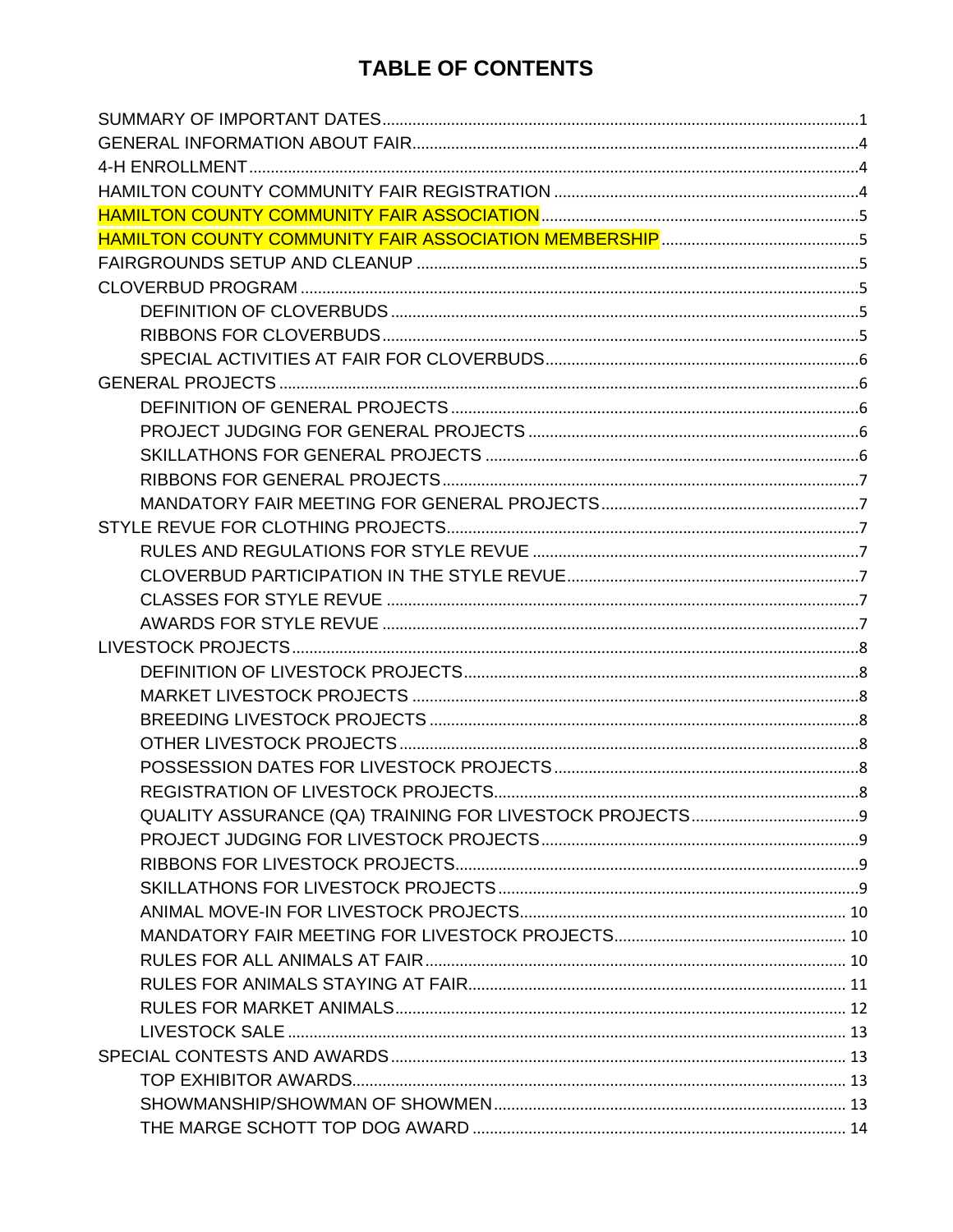| 15         |  |
|------------|--|
|            |  |
|            |  |
|            |  |
|            |  |
|            |  |
|            |  |
|            |  |
|            |  |
|            |  |
| 33         |  |
| DOGS<br>35 |  |
| 38         |  |

APPENDIX A - COMMUNITY FAIR ASSOCIATION MEMBERSHIP FORM

APPENDIX B - EDUCATIONAL DISPLAY - POSTER GUIDELINES

APPENDIX C - LISTS OF ITEMS TO BRING TO FAIR FOR LIVESTOCK ANIMALS

APPENDIX D - LIVESTOCK SALE AD FORM

APPENDIX E - 4-H CLUB BOOTH GUIDELINES

APPENDIX F - DOG PROJECT FORMS

APPENDIX G - HORSE PROGRAM PAPERWORK AND SUPPLEMENTAL MATERIAL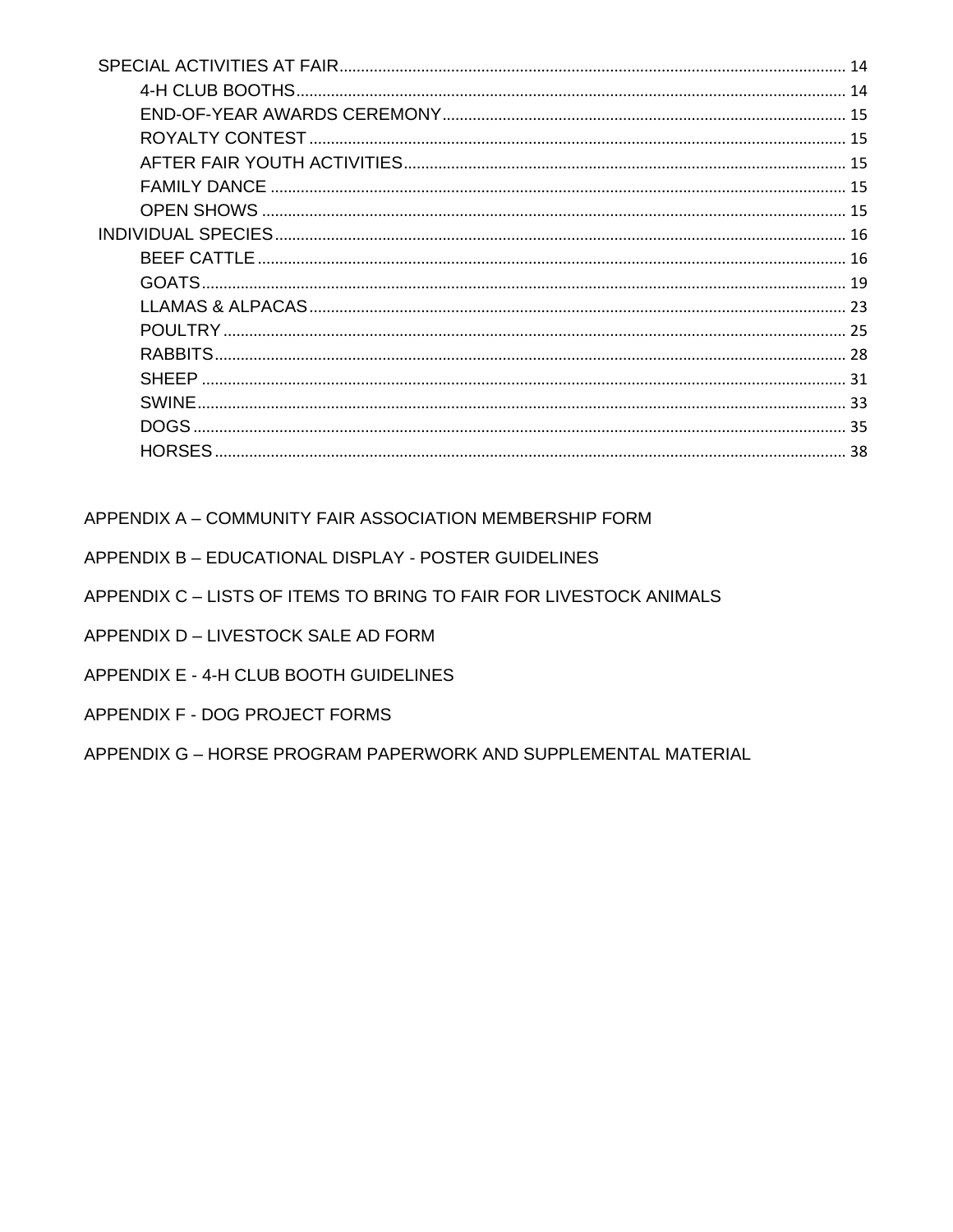## **SUMMARY OF IMPORTANT DATES**

See Rules for More Details

<span id="page-3-0"></span>*All dates and times are subject to change. Watch closely for emails with any date or time changes.*

| <b>Event/Deadline</b>                                                                                                                                                  | <b>Time</b><br>(where applicable) | <b>Date</b>       |
|------------------------------------------------------------------------------------------------------------------------------------------------------------------------|-----------------------------------|-------------------|
| Quality Assurance Test Out - Call the Extension Office to set up a time                                                                                                | varies                            | varies            |
| QA Training                                                                                                                                                            | <b>TBD</b>                        | <b>TBD</b>        |
| Earliest Possession Date for Market Turkeys                                                                                                                            |                                   | December 21, 2021 |
| Possession Date for Market Steers, Market Heifer, & Market Dairy Steer                                                                                                 |                                   | January 1, 2022   |
| Market Animal Registration Cards due for Market Beef                                                                                                                   |                                   | January 8, 2022   |
| 4-H Enrollment Form Deadline for Participating in the Community Fair                                                                                                   |                                   | March 1, 2022     |
| Earliest Possession Date for Roasters (poultry)                                                                                                                        |                                   | March 15, 2022    |
| Possession Date for Dogs, Market & Dairy Goats, Market Hogs, Market<br>Lambs, Horses, Llamas & Alpacas                                                                 |                                   | April 1, 2022     |
| Latest Possession Date for Market Turkeys                                                                                                                              |                                   | April 5, 2022     |
| Market Animal Registration Cards due for Market Goats, Market Hogs,<br><b>Market Lambs</b>                                                                             |                                   | April 8, 2022     |
| Latest Possession Date for Roasters (poultry)                                                                                                                          |                                   | April 26, 2022    |
| Earliest Possession Date for Market Ducks and Market Geese                                                                                                             |                                   | April 26, 2022    |
| Possession Date for Breeding Animals (Beef, Goats, Rabbits, Sheep);<br>Cats; Pocket Pets; and Pet Rabbits, Exhibition Poultry & Waterfowl; and<br><b>Feeder Calves</b> |                                   | May 1, 2022       |
| Kelhoffer, Community Fair Association, and Kiwanis Scholarship<br><b>Applications Deadline</b>                                                                         |                                   | May 1, 2022       |
| <b>Project Commitment Form Deadline</b>                                                                                                                                |                                   | May 7, 2022       |
| Horse Registration Forms Deadline                                                                                                                                      |                                   | May 7, 2022       |
| <b>Additional Dog Paperwork Deadline</b>                                                                                                                               |                                   | May 7, 2022       |
| Market Animal Registration Card due for Feeder Calves                                                                                                                  |                                   | May 8, 2022       |
| Possession Date for Chicken Meat Pens                                                                                                                                  |                                   | May 10, 2022      |
| Latest Possession Date for Market Ducks and Market Geese                                                                                                               |                                   | May 10, 2022      |
| <b>Royalty Contest Applications Deadline</b>                                                                                                                           |                                   | May 13, 2022      |
| <b>Possession Date for Market Rabbits</b>                                                                                                                              |                                   | May 30, 2022      |
| 4-H Club Booth Request Form Due                                                                                                                                        |                                   | June 1, 2022      |
| Top Dog Essay Due                                                                                                                                                      |                                   | June 15, 2022     |
| Project Narration Cards for Style Review Deadline                                                                                                                      |                                   | June 15, 2022     |
| <b>General Project Judging</b>                                                                                                                                         | 5:00 pm $-9:00$ pm                | June 20, 2022     |
| <b>Royalty Contest Interviews</b>                                                                                                                                      | 5:00 pm $-9:00$ pm                | June 20, 2022     |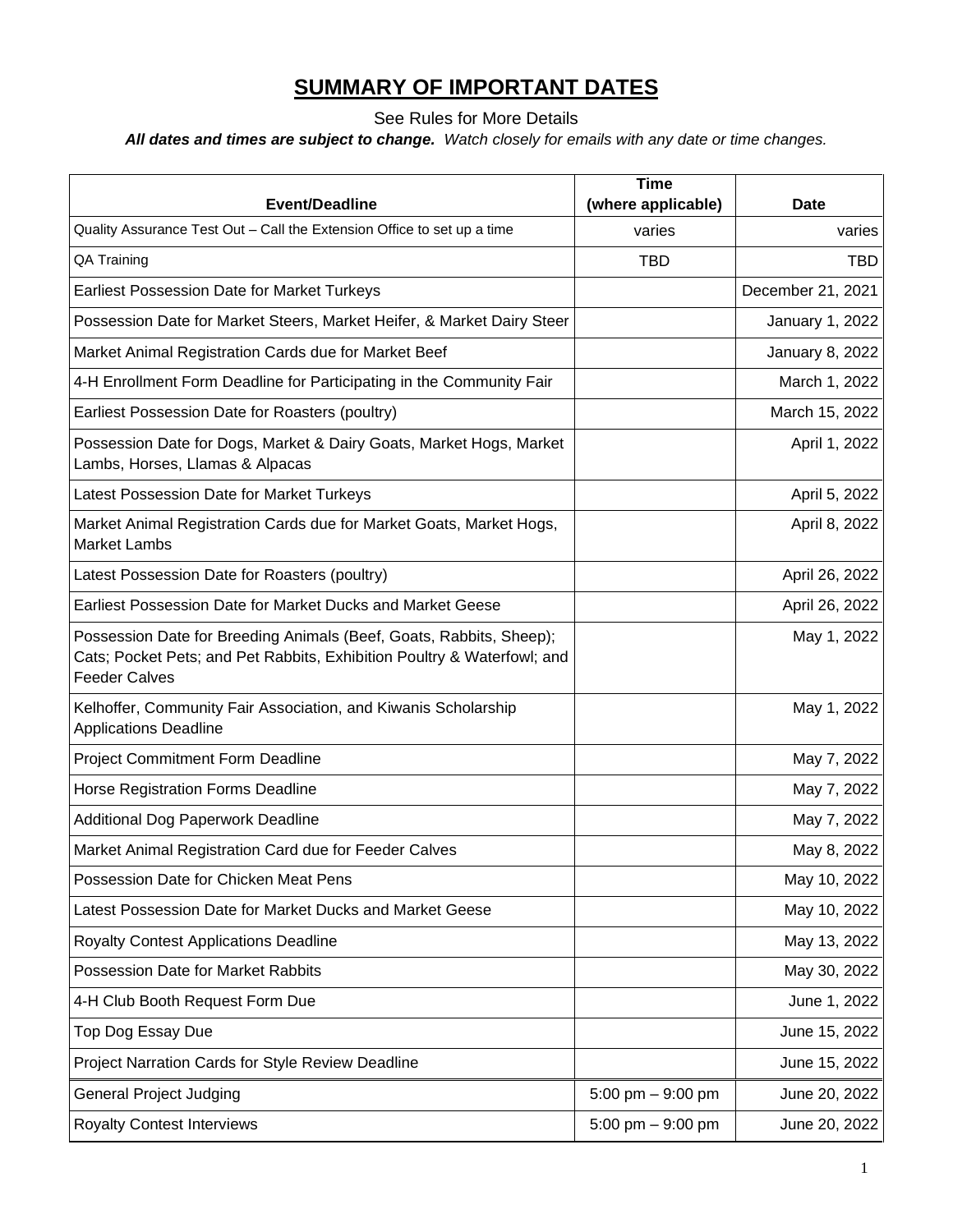| Livestock Project Judging                                                     | 5:00 pm $-9:00$ pm   | June 21, 2022 |  |
|-------------------------------------------------------------------------------|----------------------|---------------|--|
| Fairgrounds Setup                                                             | $8:00$ am $-1:00$ pm | June 25, 2022 |  |
| Fairgrounds Setup                                                             | $8:00$ am $-1:00$ pm | June 26, 2022 |  |
| Animal Move-In for Fair                                                       | 7:00 pm $-$ 11:00 pm | June 27, 2022 |  |
| Club Booth Setup including General Projects                                   | 10:00 am - 10:00 pm  | June 27, 2022 |  |
| General Project Skillathons (Food & Nutrition, Clothing)                      | 12:00 pm - 3:00 pm   | June 28, 2022 |  |
| <b>Livestock Skillathons</b>                                                  | 12:00 pm $-3:00$ pm  | June 28, 2022 |  |
| Groom & Clean Test (Horses only)                                              | 12:00 pm $-3:00$ pm  | June 28, 2022 |  |
| Mandatory Horse Meeting (Horses Participants Only)                            | 3:30 pm              | June 28, 2022 |  |
| Mandatory Fair Meeting (All Fair Participants)                                | 5:00 pm              | June 28, 2022 |  |
| Family Picnic (Crowning of Fair King and Queen)                               | 6:00 pm              | June 28, 2022 |  |
| Junior Fair Horse Show                                                        | 9:00 am              | June 29, 2022 |  |
| Junior Fair Group Day                                                         | 10:00 am $-$ 2:00 pm | June 29, 2022 |  |
| Junior Fair Sheep Show                                                        | 3:00 pm              | June 29, 2022 |  |
| Junior Fair Beef Show                                                         | 6:00 pm              | June 29, 2022 |  |
| Junior Fair Swine Show                                                        | 7:30 pm              | June 29, 2022 |  |
| After Fair Youth Activity (Open to all 4-H members)                           | 10:00 pm             | June 29, 2022 |  |
| Junior Fair Poultry Show                                                      | $9:00$ am            | June 30, 2022 |  |
| Junior Fair Horse Groom & Clean Contest                                       | $1:00$ pm            | June 30, 2022 |  |
| Junior Fair Goat Show                                                         | $3:00$ pm            | June 30, 2022 |  |
| Junior Fair Rabbit Show                                                       | 6:00 pm              | June 30, 2022 |  |
| 1st Ohio Shooters                                                             | 7:30 pm              | June 30, 2022 |  |
| After Fair Youth Activity (Open to all 4-H members)                           | 10:00 pm             | June 30, 2022 |  |
| Junior Fair Dog Show                                                          | $9:00$ am            | July 1, 2022  |  |
| Junior Fair Alpaca/Llama Show                                                 | 2:00 pm              | July 1, 2022  |  |
| Open Class Pet Show - Owner/Animal Look Alike, Best Costume, Best Trick, etc. | $4:00$ pm            | July 1, 2022  |  |
| Junior Fair Horse Fun Show                                                    | $4:00$ pm            | July 1, 2022  |  |
| Livestock Sale Registration                                                   | 4:30 pm $-6:00$ pm   | July 1, 2022  |  |
| Junior Fair Livestock Sale                                                    | 7:00 pm              | July 1, 2022  |  |
| After Fair Youth Activity (Open to all 4-H members)                           | 10:00 pm             | July 1, 2022  |  |
| Hamilton County Community Fair Open Horse Show                                | 9:00 am              | July 2, 2022  |  |
| Joe A. Wurzelbacher Showman of Showmen Contest                                | 9:00 am              | July 2, 2022  |  |
| Junior Fair Bakeoff                                                           | 12:30 pm             | July 2, 2022  |  |
| Junior Fair Dog Agility Show                                                  | 2:00 pm              | July 2, 2022  |  |
| Junior Fair Style Review                                                      | 4:00 pm              | July 2, 2022  |  |

E D N E S D A Y T H U

R S D A Y

W

F R I D

> A Y

S A T U R D

A Y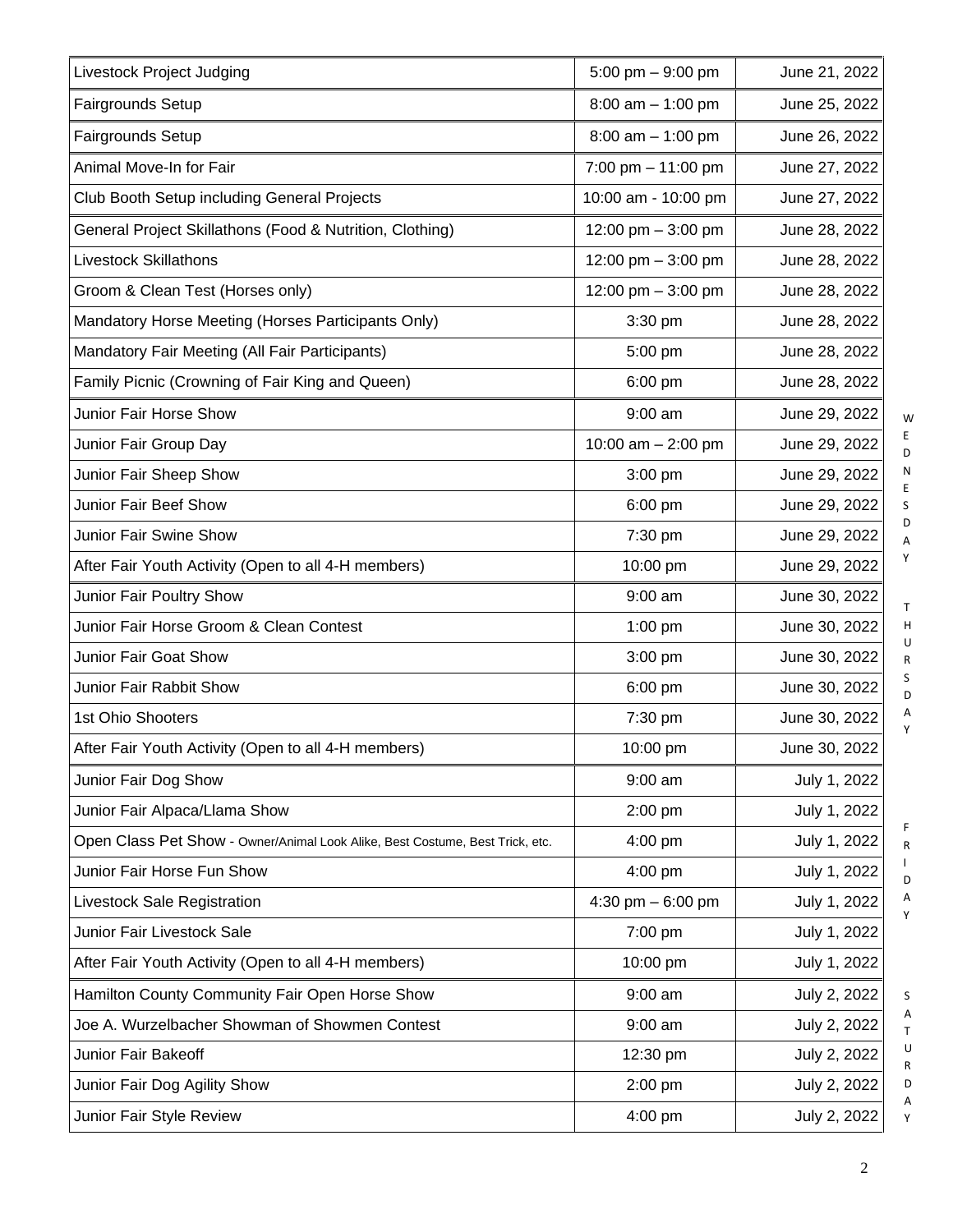| <b>Edible Auction</b>                               | $6:00 \text{ pm}$     | July 2, 2022<br>S.     |
|-----------------------------------------------------|-----------------------|------------------------|
| <b>Family Dance</b>                                 | 8:00 pm               | A<br>July 2, 2022      |
| Club Booth Tear Down by Advisors Only               | 10:00 pm - 10:30 pm   | U<br>July 2, 2022      |
| After Fair Youth Activity (Open to all 4-H members) | 10:30 pm              | July 2, 2022<br>D<br>A |
| Animal Release                                      | 10:30 pm $-$ 12:00 am | July 2, 2022           |
| Animal Release                                      | $6:00$ am $- 8:00$ am | S<br>July 3, 2022<br>U |
| Club Booth Tear Down by Advisors Only               | $7:00$ am - 8:00 am   | July 3, 2022<br>N      |
| <b>Mandatory Fairgrounds Cleanup</b>                | $8:30$ am $-12:00$ pm | D<br>July 3, 2022<br>A |
| Annual End-of-Year Awards Ceremony                  | TBD                   | Y<br>TBD               |

|                    | <b>WEDNESDAY</b> |       | <b>THURSDAY</b>    |          | <b>FRIDAY</b> |                    |          | <b>SATURDAY</b> |                    |              |       |
|--------------------|------------------|-------|--------------------|----------|---------------|--------------------|----------|-----------------|--------------------|--------------|-------|
| Time               | Pavilion         | Arena | Time               | Pavilion | Arena         | Time               | Pavilion | Arena           | Time               | Pavilion     | Arena |
| 9:00am             |                  | Horse | 9:00am             | Poultry  |               |                    |          |                 | 9:00am             | S of S       | Open  |
|                    |                  |       |                    |          |               | 10:00am            | Dog      |                 |                    |              | Horse |
|                    |                  |       |                    |          |               |                    |          |                 | (12:30pm)          | Bake         | Show  |
|                    |                  |       | 1:00 <sub>pm</sub> |          | Groom         |                    |          |                 |                    | Off          |       |
|                    |                  |       |                    |          | & Clean       |                    |          |                 |                    | (hall)       |       |
|                    |                  |       |                    |          |               | 2:00 <sub>pm</sub> | Alpaca   |                 | 2:00 <sub>pm</sub> | Dog          |       |
| 3:00 <sub>pm</sub> | Sheep            |       | 3:00 <sub>pm</sub> | Goats    |               |                    |          |                 |                    | Agility      |       |
|                    |                  |       |                    |          |               | 4:00 <sub>pm</sub> | Pet      | Horse           | (4:00pm)           | <b>Style</b> |       |
|                    |                  |       |                    |          |               |                    | Show     | Fun             |                    | Rev          |       |
|                    |                  |       |                    |          |               |                    |          | Show            |                    | (hall)       |       |
| 6:00pm             | Beef             |       | 6:00 <sub>pm</sub> | Rabbits  |               |                    |          |                 | 6:00 <sub>pm</sub> | Edible       |       |
|                    |                  |       |                    |          |               |                    |          |                 |                    | Auction      |       |
|                    |                  |       |                    |          |               | 7:00pm             | Auction  |                 |                    |              |       |
| 7:30p              | Swine            |       | 7:30pm             |          | Shooters      |                    |          |                 |                    |              |       |
|                    |                  |       |                    |          |               |                    |          |                 | 8:00pm             | Dance        |       |
|                    |                  |       |                    |          |               |                    |          |                 |                    |              |       |
|                    |                  |       |                    |          |               |                    |          |                 |                    |              |       |

## 2022 COMMUNITY FAIR SHOW SCHEDULE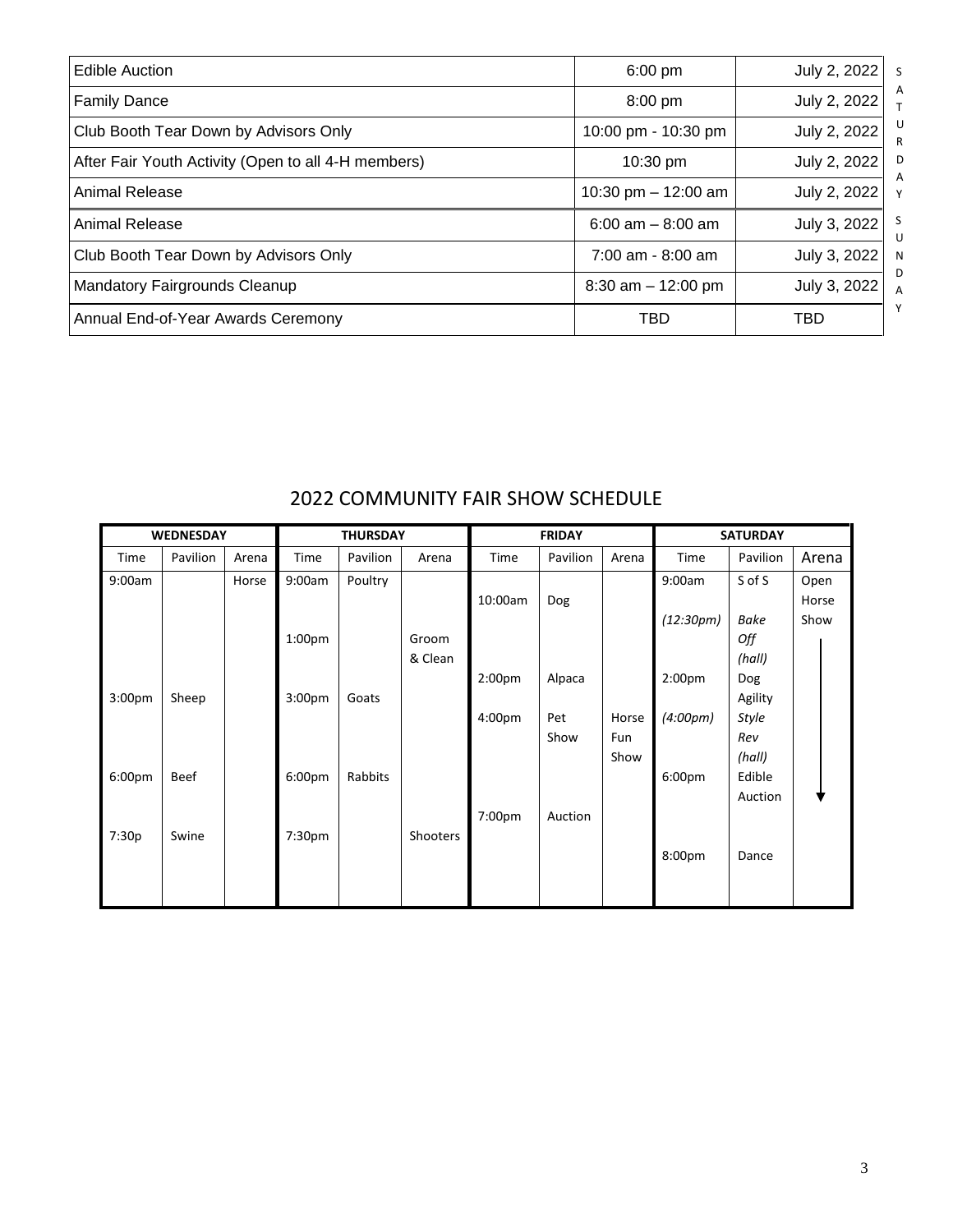## **GENERAL INFORMATION ABOUT FAIR**

<span id="page-6-0"></span>The Hamilton County Community Fair will be held each summer at *Stricker's Grove* in Crosby Township, Ohio. The Fair offers 4-H participants the opportunity to improve their skills and compete against each other in a friendly atmosphere. The Fair offers activities for both Cloverbuds and 4-H members in all 4-H project areas. The Hamilton County Community Fair Association, Inc. oversees the Community Fair. The Ohio State University Extension partners with the Association to permit 4-H youth to participate in the Community Fair. The Ohio State University is represented by the county 4-H Educator. The general objective of the Hamilton County Community Fair Association, Inc. is to develop and foster the 4-H program in Hamilton County through conducting and/or sponsoring the Community Fair and supporting Hamilton County 4-H. Reporting to the Association are the Species Superintendents and Sale Committee. There is to be a Species Superintendent for each livestock species who oversees the program for that species. The Species Superintendent makes sure 4-H participants taking that species have the information they need to participate in the fair, runs clinics, organizes pens and stalls for fair, and oversees the individual livestock show at fair. The Sale Committee is responsible for the Livestock Sale at the fair.

All exhibitors at the Hamilton County Community Fair must be registered participants of the Hamilton County 4-H Youth Development Program in the current year. 4-H participants must be enrolled in the project in which he/she is exhibiting or participating. All projects exhibited must be developed, produced, or have been made in the current project year (Oct. 1 - Sept. 30).

All persons participating in the Community Fair shall be subject to the laws and regulations of the State of Ohio and the Ohio Department of Agriculture. The Hamilton County Community Fair Association reserves the right to have any person or property removed from the fairgrounds (including camping and parking areas).

The Hamilton County Community Fair Association, The Ohio State University Extension or any of their authorized agents, shall not be responsible for any persons (either over or under the age of 18) on the fairgrounds or in any barns at any time.

The Hamilton County Community Fair Association, The Ohio State University Extension and their authorized agents will NOT issue overnight passes and will not provide overnight supervision in the barns, campers, or any area of the Fairgrounds.

## **4-H ENROLLMENT**

- <span id="page-6-1"></span>4-H is for youth ages 5 to 18 by 4-H age. 4-H age is the youth's age on January 1<sup>st</sup> of the current year. Youth who are 4-H age 5 and in Kindergarten until they reach 4-H age 8 and in the third grade are in the Cloverbud program. Youth who are 4-H age 8 and in the third grade until they reach the 4-H age of 18 are regular 4-H members. Youth who are 18 on January 1st but who turn 19 before the Hamilton County Community Fair are still eligible to compete at fair that year.
- All youth wishing to participate in the Hamilton County Community Fair must enroll in the 4-H program each year. Enrollment is done through the 4HOnline system. Information can be found online at http:// hamilton.osu.edu or can be obtained from your club advisor.
- Enrollment for 4-H is free and members may join at any time throughout the year.
- 4-H Members wishing to participate in project judging and the fairs (local and state) **MUST BE ENROLLED 4-H MEMBERS BY MARCH 1ST OF THE CURRENT YEAR.**

## **HAMILTON COUNTY COMMUNITY FAIR REGISTRATION**

- <span id="page-6-2"></span>• All youth wishing to participate in the Hamilton County Community Fair must turn in Project Commitment Forms. These forms will declare what projects each youth is bringing to project judging and to the fair. These forms will be used to hire judges, prepare for project judging, and prepare for the fair. Project Commitment Forms must be completed online. The links to the forms can be found at www.hccfair.com.
- **Forms MUST** be **submitted online** by 11:59pm on May 7<sup>th</sup> each year. Late or missing paperwork will **make the participant ineligible to compete in the current year at the Hamilton County Community Fair.**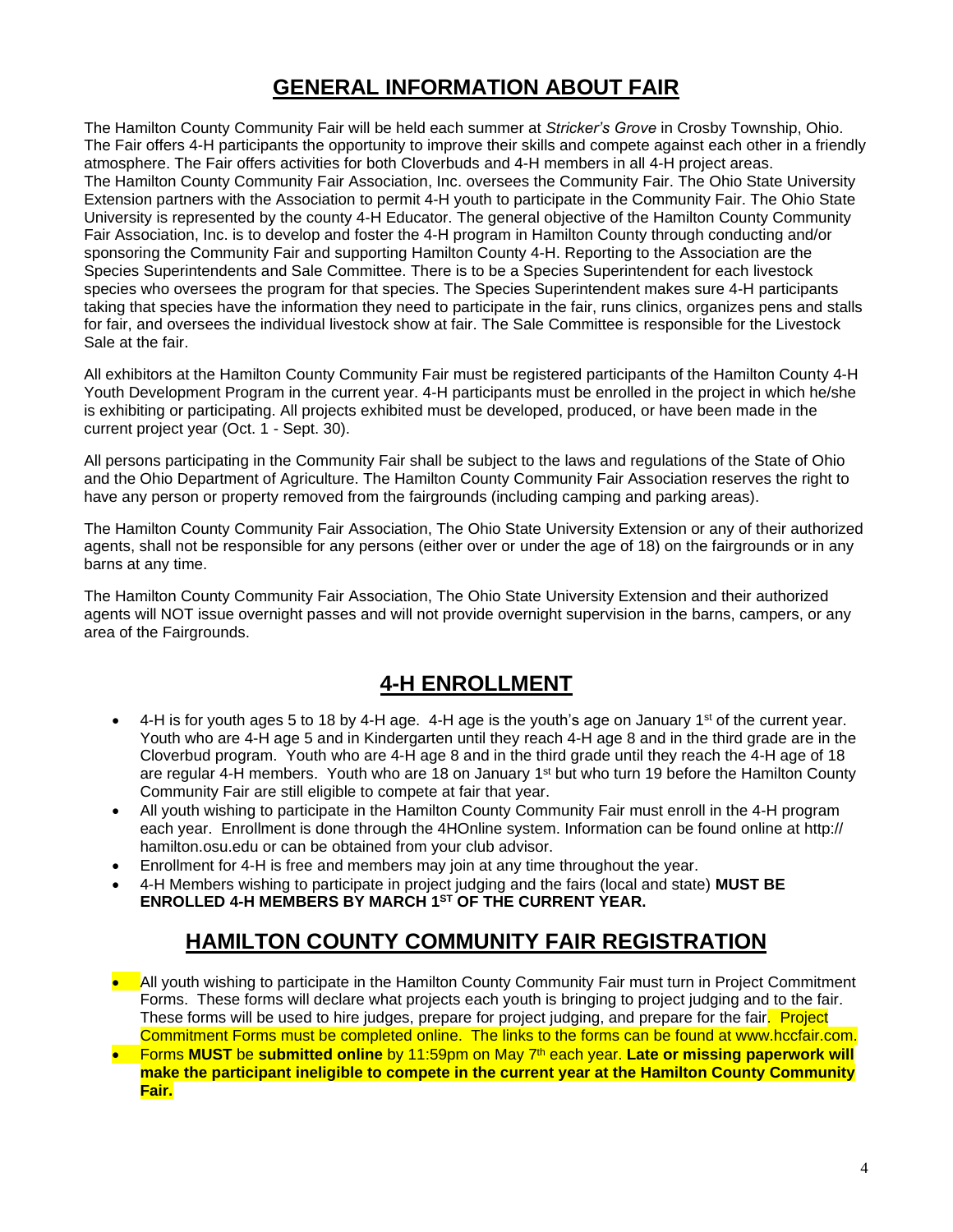## **HAMILTON COUNTY COMMUNITY FAIR ASSOCIATION**

<span id="page-7-0"></span>The Hamilton County Community Fair Association is a 501(c)(3) non-profit organization made of dedicated community members who volunteer their time to fulfill its purpose.

The purpose of the Hamilton County Community Fair Association is:

- To conduct a community fair and other events that foster youth development.
- To support 4-H club work in Hamilton County, Ohio.
- To render such other services as may be practicable in the improvement of 4-H work.

## <span id="page-7-1"></span>**HAMILTON COUNTY COMMUNITY FAIR ASSOCIATION MEMBERSHIP**

- Membership in the Hamilton County Community Fair Association is open to anyone with an interest in promoting 4-H in Hamilton County which includes 4-H members and their families.
- There is a \$15/person **non-refundable** annual membership fee for anyone who wanting to be a member. • Membership Includes:
	- $\circ$  1 admission pass, good for the entire week of the Hamilton County Community Fair.
	- o Voting privileges for members 13 years of age and older.
- Association membership can be obtained by completing the form in [Appendix](https://www.hccfair.com/_files/ugd/bab9c8_688cdaff7e744102a71115709d3f8ded.pdf) A and submitting it with full payment **by June 1 of the current year.**
- Those who choose not to join the Fair Association by June 1, will be required to pay the daily gate **admission of the fair upon entering the gate.**
- Mail form and payment to: Hamilton County Community Fair Association, P.O. Box 764, Miamitown, OH 45041-0764

## **FAIRGROUNDS SETUP AND CLEANUP**

<span id="page-7-2"></span>The Hamilton County Community Fair is run by the volunteers and the families. Therefore, each family with one or more participants is expected to help with fairgrounds setup and cleanup each year. Setup usually takes place the weekend before fair. Cleanup is the Sunday morning following fair. There are jobs for all skill levels. Everyone, including youth who only take general projects, is expected to help with cleanup and setup. See the Summary of Important Dates page of this manual for the dates and times of the Fairgrounds Setup and Cleanup.

## **CLOVERBUD PROGRAM**

### <span id="page-7-4"></span><span id="page-7-3"></span>**DEFINITION OF CLOVERBUDS**

The 4-H Cloverbud program is for youth who are 5 and in Kindergarten until they reach the age of 8 and in the third grade as of January 1 of the current year. Cloverbuds are children who explore areas of healthy lifestyle, earth/environment, citizenship, plants and animals, consumerism and Family Science, science and technology, personal development and community expressive arts. The primary goal of the Cloverbud program is to promote children's healthy development – mentally, physically, socially, and emotionally. The Cloverbud program provides an excellent opportunity for a child to reach his or her highest potential because early life experiences, even subtle ones, affect future development. The Cloverbud program is developmentally age appropriate, therefore it is: fun, leader directed, activity based, non-competitive, success oriented, group-oriented learning, many types of activities, and positive. The Cloverbud program allows for and encourages creativity and play. The goals of the Cloverbud program are for children to develop self-understanding skills (self-esteem), social interaction skills (getting along with others), decision making skills, learning skills (learning how to learn), and mastering physical skills. Children possessing these life skills are less likely to have problems with drug use, school failure, delinquency, and depression later in life.

Per Ohio State University rules, Cloverbuds are not allowed to participate in Project Judging or show animals for the Hamilton County Community Fair. Cloverbuds may not participate in animal handling or training activities sponsored by Hamilton County 4-H.

### <span id="page-7-5"></span>**RIBBONS FOR CLOVERBUDS**

- Cloverbuds may display items they create during the year in their club booth at fair.
- Cloverbuds exhibiting at the fair are eligible to receive one "Cloverbud" ribbon for participation at the Hamilton County Community Fair.
- Since the Cloverbud program is a non-competitive program, letter grades and associated ribbons will not be given to Cloverbuds.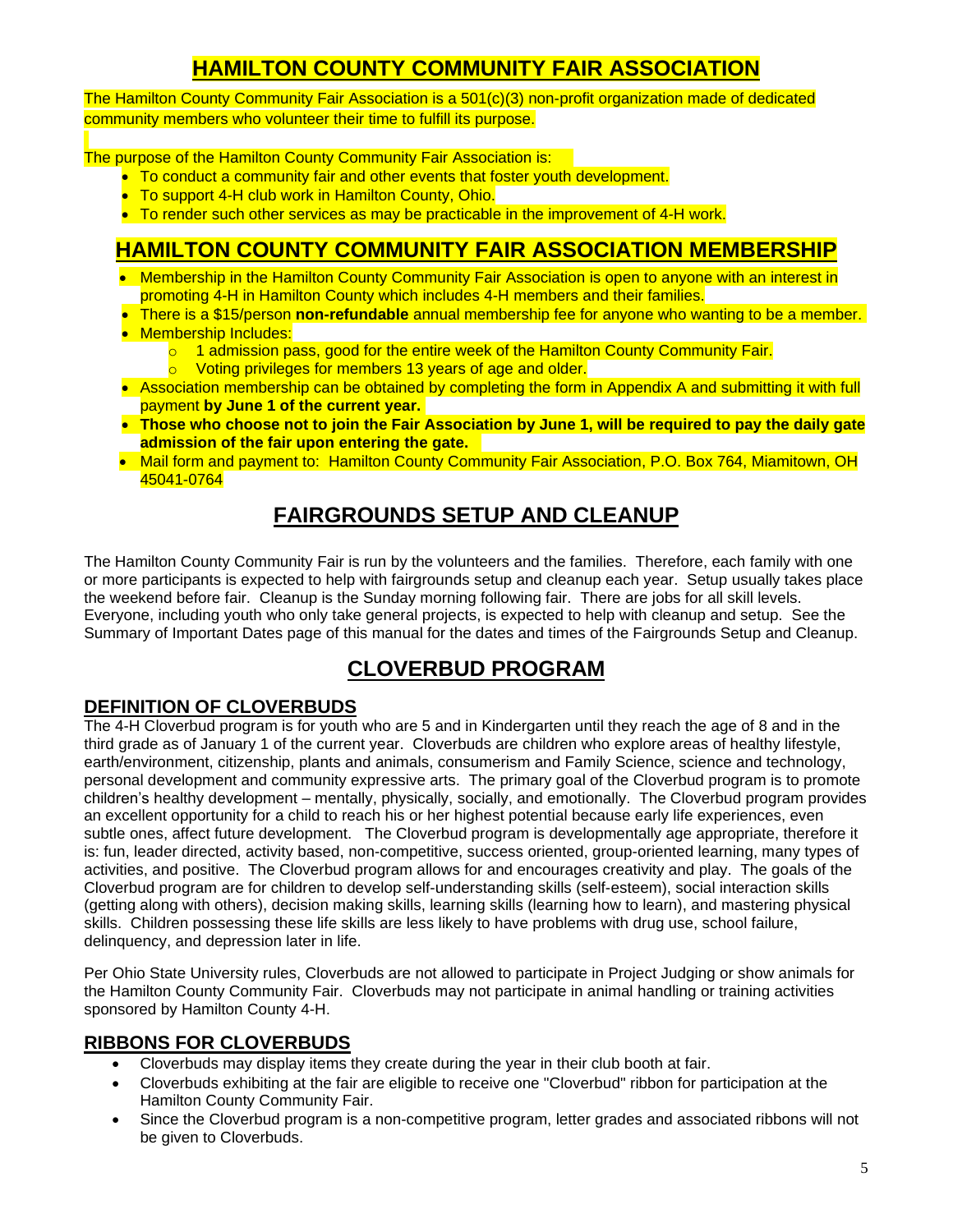## <span id="page-8-0"></span>**SPECIAL ACTIVITIES AT FAIR FOR CLOVERBUDS**

- Cloverbuds are allowed to participate in all 4-H family activities at fair such as the After Fair Activities, the Family Picnic, etc.
- See the Summary of Important Dates page of this manual for the date and time for these family activities.
- Cloverbud Bake Off
- <span id="page-8-1"></span>• Cloverbuds are also eligible to participate in the Style Revue at fair. Please see the Style Revue for Clothing Projects section of this manual for more details.

## **GENERAL PROJECTS**

See the 4-H Family Guide for a complete listing of 4-H projects. The Family Guide is available online at [http://hamilton.osu.edu](http://hamilton.osu.edu/) or from the Extension Office.

#### <span id="page-8-2"></span>**DEFINITION OF GENERAL PROJECTS**

Any project that does not involve an animal is considered a General project. These projects include Clothing and Textiles; Creative and Leisure Arts; Food and Nutrition, etc. One exception is some of the projects included in the Companion Animals category. The Guinea Pig project, all Cat projects, the Pet Rabbit project, and the Pocket Pet Project (gerbils, hamsters, mice, and rats) are considered General projects. All of these projects are judged at General Project Judging and the above animals are not displayed at fair. The other Companion Animal projects, Market and Breeding Rabbits as well as Dogs, are considered livestock projects.

### <span id="page-8-3"></span>**PROJECT JUDGING FOR GENERAL PROJECTS**

- Project judging is an opportunity for the 4-H participant to show what they have learned during their project. **It is not mandatory to participate in Project Judging; it is an optional activity.** In an effort to effectively evaluate the individual participant's knowledge and understanding of his/her project, each participant will have the opportunity to participate in a one-on-one interview with an adult "judge" concerning his/her project. The judge will ask questions and give the participant a chance to tell what he/she learned.
- Judges are selected based upon their knowledge of the objectives of the various General project areas.
- General Project Judging will take place at Stricker's Grove. See the Summary of Important Dates page of this manual for the date and time.
- Bring completed project book and an educational display to project judging. See the individual project books and the Ohio State Fair Guidebook at www.ohio4h.org for information on what to bring for each project. The educational displays can range from posters to scrapbooks to actual items made during the project depending on the project.
- The educational display will be exhibited at the fairgrounds during fair and will be available for pick up from the club advisors after the close of fair.
- The educational display will be graded by the judge during project judging and the score will become part of the overall project judging score.
- The purposes of the educational display are 1) to visually demonstrate project knowledge of the selected General Project area, 2) to stimulate interest in 4-H projects, and 3) to demonstrate to others the diversity of 4-H projects.
- Each educational display must be made by the 4-H participant enrolled in the project and must be **IN PARTICIPANT'S OWN WORDS**.
- **If creating a poster for the educational display**, specific instructions **MUST** be followed. These instructions are listed in detail in Appendix B.
- **ALL** educational displays, including non-poster displays, **MUST** be labeled with the exhibitor's **first** name and last initial, the name of the project from the project book, and the exhibitor's 4-H club and 4-H age (as of January 1<sup>st</sup> of the current year).

## <span id="page-8-4"></span>**SKILLATHONS FOR GENERAL PROJECTS**

- All 4-H participants taking a Food and Nutrition (cooking) project or a Clothing and Textiles (sewing) project will have the opportunity to participate in a Skillathon. A Skillathon is a series of hands-on activities designed to demonstrate the 4-H participant's knowledge and skills. For example, stations in the Food and Nutrition Skillathon may require the participant to measure ingredients using the proper measuring device or identify equipment commonly used when cooking. For the Textiles Skillathon, the participant may be required to identify parts of a sewing machine or demonstrate how to sew on a button. Information about what will be on the Skillathon will be forwarded to project participants prior to the Skillathon date.
- Food and Nutrition and Textile Skillathons will take place during the designated Skillathon time. See the Summary of Important Dates page of this manual for the date and time.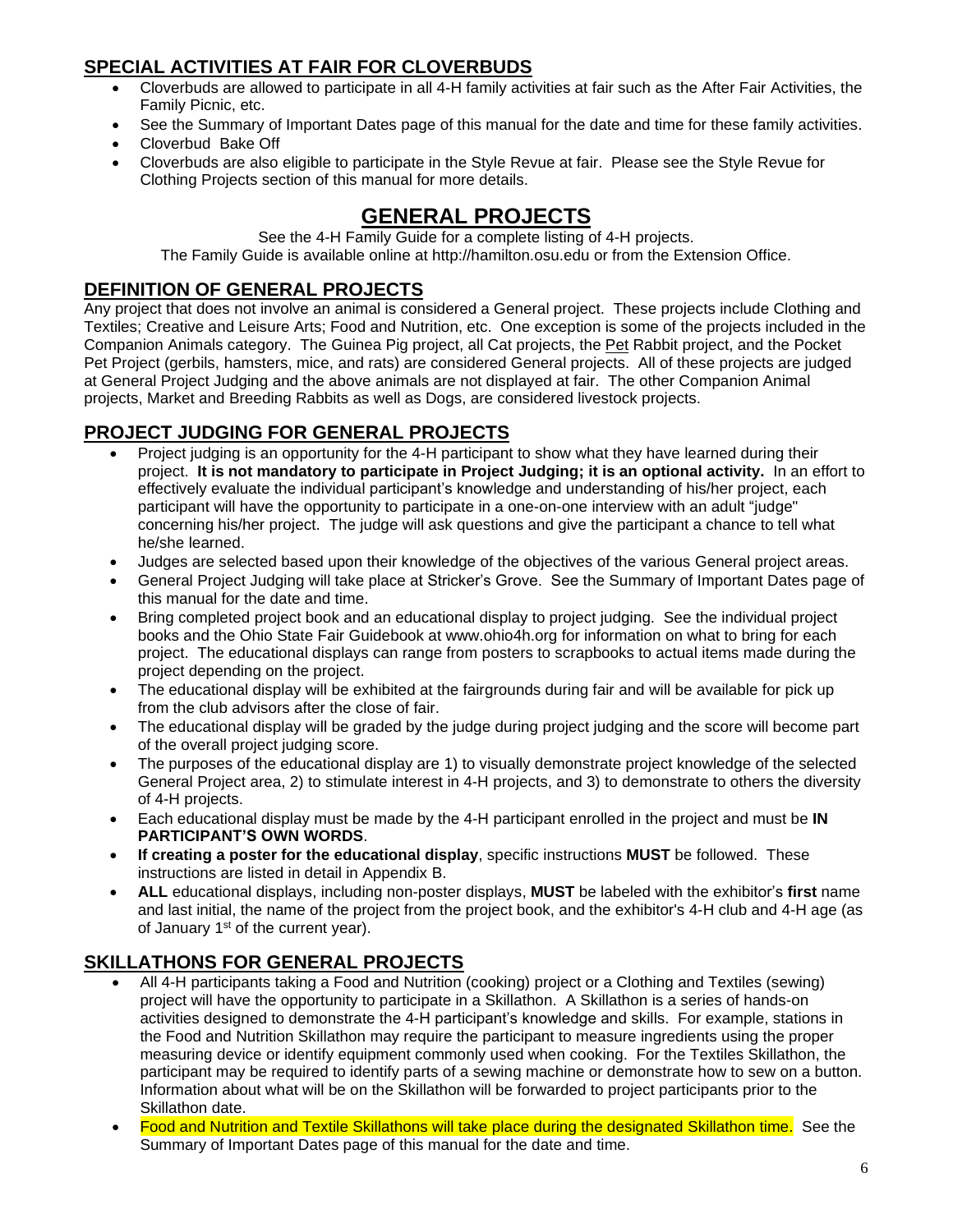• To be eligible for the Top Exhibitor Award for Food and Nutrition or Clothing and Textiles, 4-H participants taking these projects must participate in the Skillathon for their project area. See Special Contests and Awards/Top Exhibitor section of this manual for an explanation of the Top Exhibitor Award.

#### <span id="page-9-0"></span>**RIBBONS FOR GENERAL PROJECTS**

- 4-H exhibitors eight (8) and in third grade -18 years of age as of January 1 of the current year will be awarded ribbons on all entries.
- Ribbons awarded to General projects will be based upon grades given at Project Judging.
- Projects will be graded A (score of 90 100), B (score of 80 89), and C (score below 80).
- Projects selected to compete at The Ohio State Fair will receive Ohio State Fair Delegate ribbons.
- Projects selected as alternate representatives to The Ohio State Fair will receive Ohio State Fair Alternate ribbons. State Fair Alternates will be allowed to take their project to the State Fair if the State Fair Delegate cannot attend. Please see the State Fair section of this manual for more information on taking projects to State Fair.
- Projects deemed the most outstanding (with scores of 90 or above), but ineligible to compete at The Ohio State Fair, will receive County Project Award ribbons.

### <span id="page-9-1"></span>**MANDATORY FAIR MEETING FOR GENERAL PROJECTS**

- All 4-H participants involved in any activity at fair must attend the Mandatory Fair Meeting with at least one parent.
- See the Summary of Important Dates page of this manual for the date and time of the Mandatory Fair Meeting.

## **STYLE REVUE FOR CLOTHING PROJECTS**

See the Summary of Important Dates page of this manual for day and time of the Style Revue

#### <span id="page-9-3"></span><span id="page-9-2"></span>**RULES AND REGULATIONS FOR STYLE REVUE**

- The Style Revue is required of all 4-H youth who have completed a Clothing and Textiles project during the year who wish to be in the running for Clothing and Textiles Top Exhibitor awards. It is also open to all Cloverbud members and any 4-H member wishing to participate in the Ready to Wear division.
- 4-H participants must model the Total Look outfit(s) created for their 4-H project(s).
- Each participant will model an outfit appropriate for their age and exhibit class.
- All models must submit a typewritten Narration Card describing their outfit no later than  $\frac{J$ une 16<sup>th</sup> of the current year.
- Narration Cards are available on-line at [http://hamilton.osu.edu](http://hamilton.osu.edu/) or the fair website, [www.hccfair.com.](http://www.hccfair.com/)

#### <span id="page-9-4"></span>**CLOVERBUD PARTICIPATION IN THE STYLE REVUE**

- Cloverbuds may also participate in the Style Revue on a non-competitive basis.
- Cloverbuds may participate in the Cloverbud Style special class.
- Cloverbuds must submit a typewritten Narration Card describing their outfit no later than *June* 16<sup>th</sup>.

### <span id="page-9-5"></span>**CLASSES FOR STYLE REVUE**

**Ready-to-wear** Junior Division (ages 8-13) Senior Division (ages 14-18)

#### **Hand-sewn**

Junior Division (ages 8-13) Senior Division (ages 14-18)

**Cloverbud Style** (Cloverbuds ages 5-8)

### <span id="page-9-6"></span>**AWARDS FOR STYLE REVUE**

- $\bullet$  1<sup>st</sup>, 2<sup>nd</sup>, and 3<sup>rd</sup> place ribbons will be awarded in each show class at the Style.
- A Top Exhibitor Award will be given for Clothing and Textiles for both the Junior and Senior divisions. Top Exhibitor will be the 4-H participant with the highest combined score (Project Judging + Skillathon) who have also participated in the Style Review. These awards will be given at the Awards Ceremony.
- Cloverbud participants will receive participation ribbons.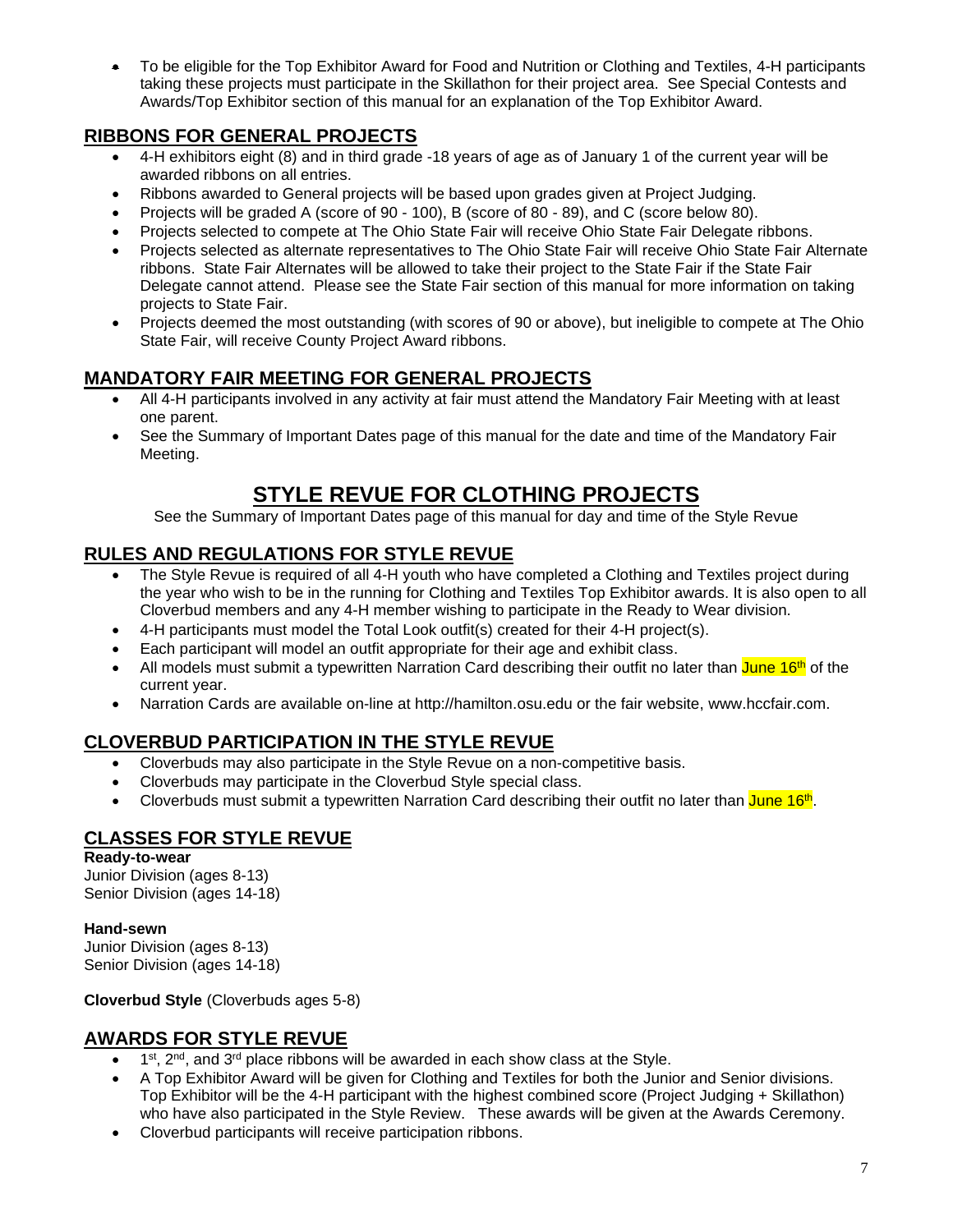## **LIVESTOCK PROJECTS**

### <span id="page-10-1"></span><span id="page-10-0"></span>**DEFINITION OF LIVESTOCK PROJECTS**

Any project that involves an animal is considered a livestock project with the exception of some of the projects included in the Companion Animals category. Guinea Pigs, all Cat projects, Pet Rabbit, and the Pocket Pet Project (gerbils, hamsters, mice, and rats) are considered General projects. Projects involving horses and dogs, as well as Breeding and Market Rabbits are considered livestock projects.

#### <span id="page-10-2"></span>**MARKET LIVESTOCK PROJECTS**

Market animal projects involve animals that are raised to sell as meat. These animals are sold at the Livestock Auction at the fair. There are market divisions for cattle, goats, poultry, rabbits, sheep, and swine. See the individual species sections of this manual for further details.

#### <span id="page-10-3"></span>**BREEDING LIVESTOCK PROJECTS**

Breeding animal projects involve animals that are not raised as meat. Breeding projects do not necessarily require that you breed the animal however it is highly encouraged. Any non-market livestock animal is considered a breeding project. There are breeding divisions for cattle, goats, poultry, rabbits, and sheep. See the individual species sections of this manual for further details.

#### <span id="page-10-4"></span>**OTHER LIVESTOCK PROJECTS**

Dog, llama/alpaca and horse projects do not fall into the traditional livestock market and breeding projects. However, they have to follow many of the same rules, so they are considered livestock projects. These species do not have market or breeding divisions. See the individual species sections of this manual for further details.

#### <span id="page-10-5"></span>**POSSESSION DATES FOR LIVESTOCK PROJECTS**

All animals must be in exhibitor's possession and care by the following dates:

| <b>JANUARY 1</b>                    | <b>MAY1</b>                               | 7 weeks prior to Weigh In       |  |
|-------------------------------------|-------------------------------------------|---------------------------------|--|
| Market Steers & Market Dairy Steers | Beef Breeding & Feeder Calves             | <b>Chicken Meat Pens</b>        |  |
| Market Heifer                       | <b>Exhibition Poultry &amp; Waterfowl</b> | 7 - 9 weeks prior to Weigh In   |  |
| <b>APRIL 1</b>                      | <b>Egg Production Poultry</b>             | <b>Market Ducks</b>             |  |
| Llamas & Alpacas                    | <b>Breeding Rabbits</b>                   | Market Geese                    |  |
| Horses/Ponies/Mules/Donkeys         | <b>Breeding Sheep</b>                     | 9 - 15 weeks prior to Weigh In  |  |
| Dogs                                | <b>Breeding Goats</b>                     | <b>Chicken Roasters</b>         |  |
| Market Goats & Dairy Goats          | <b>MAY 30</b>                             | 12 - 26 weeks prior to Weigh In |  |
| Market Hogs & Market Lambs          | <b>Market Rabbits</b>                     | <b>Market Turkeys</b>           |  |

#### <span id="page-10-6"></span>**REGISTRATION OF LIVESTOCK PROJECTS**

- Market steer, market goats, market hogs, market lambs, and feeder calves must submit an online Market Animal Registration Form with valid photos to their species superintendent within 7 days of the possession date. A link to these forms can be obtained from the species superintendent or can be found at the fair website, [www.hccfair.com.](http://www.hccfair.com/)
- All livestock animal projects must be registered by declaring them on the Project Commitment Forms that are due by May 7<sup>th</sup> each year. See Hamilton County Community Fair Registration section of this manual for more information on Project Commitment Forms.
- **Late or missing paperwork will make the participant ineligible to compete in the current year at the Hamilton County Community Fair.**
- The 4-H participant is responsible for registering for all classes in which she/he wishes to have animals judged.
- Any 4-H participant wishing to sell his/her animal during the Livestock Sale MUST register for his/her respective showmanship class for each species. See Special Contests and Awards/Showmanship section of this manual for explanation of showmanship classes.
- All livestock animals are subject to the health regulations as prescribed by the Ohio Department of Agriculture.
- A 4-H participant who has a micro-chipped animal must provide a means of reading the chip to the Species Superintendent on Animal Move-In day.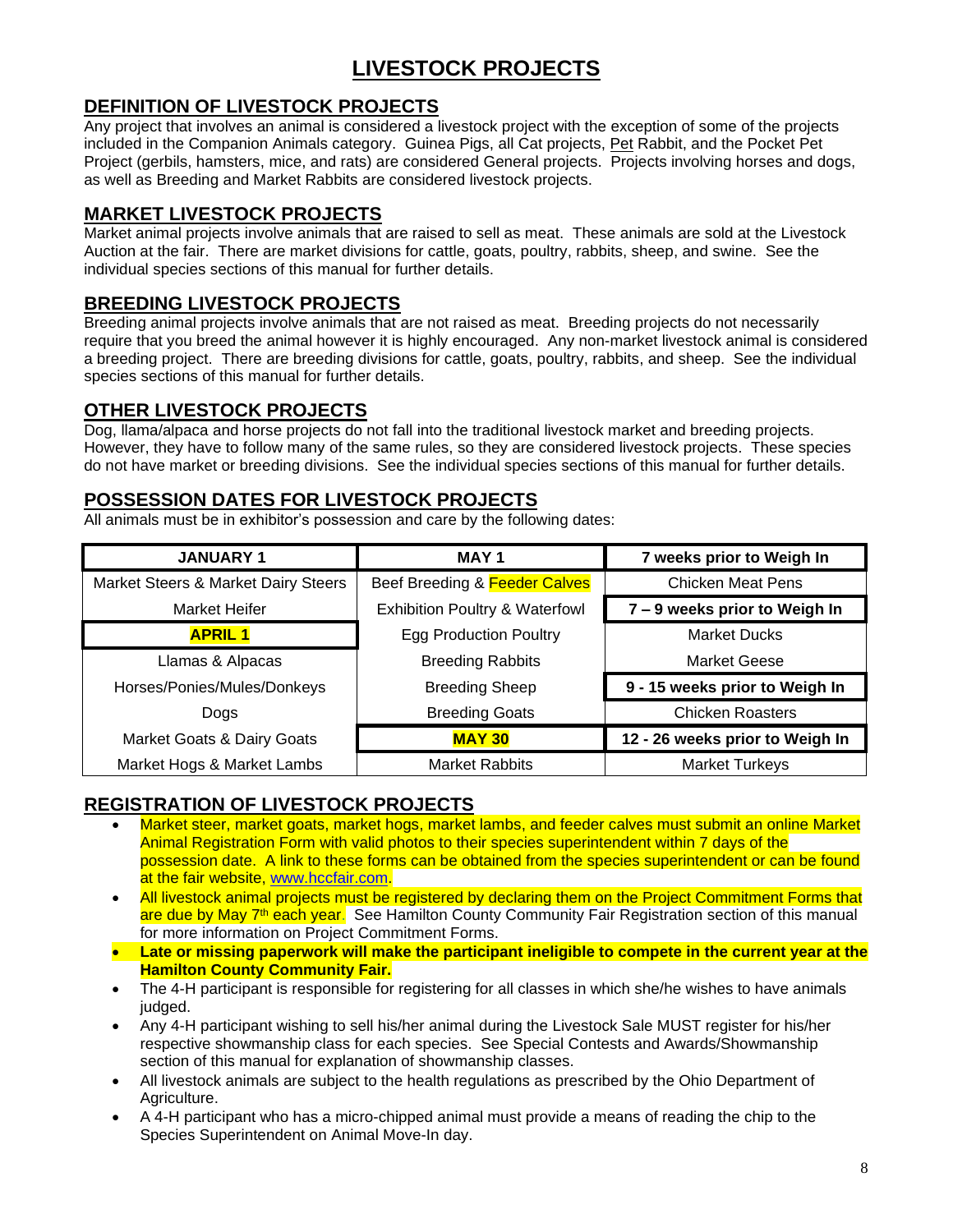## <span id="page-11-0"></span>**QUALITY ASSURANCE (QA) TRAINING FOR LIVESTOCK PROJECTS**

- All 4-H participants exhibiting **MARKET** and **DAIRY** animals at the Community Fair **MUST** attend Quality Assurance (QA) training or forfeit their right to exhibit or sell livestock at the fair.
- In addition, an adult must attend with a youth under the age of 14. If a family has two or more youth who attend different QA training sessions, at least one adult must attend with each youth under the age of 14.
- Swine exhibitors must attend PQA *Plus* training. Any Quality Assurance session hosted by Hamilton County is a PQA *Plus* session. If you choose to attend QA at another county, you must ensure that it is PQA Plus training.
- QUALITY ASSURANCE DATES See the Summary of Important Dates page of this manual.
- 4-H participants who are 12 years and older may test out of Quality Assurance Training if they have attended QA Training at least one previous year. Once the test is passed, 12 to 14-year-olds need to retest at age 15; a participant who is 15 or older and passes the test does not need to test out again in their 4-H career. Call the extension office at 513-946-8996 to make an appointment for the test.

### <span id="page-11-1"></span>**PROJECT JUDGING FOR LIVESTOCK PROJECTS**

- Project judging is an opportunity for the 4-H participant to show what they have learned during their project. **It is not mandatory to participate in Project Judging; it is an optional activity.** In an effort to effectively evaluate the individual participant's knowledge and understanding of his/her project, each participant will have the opportunity to participate in a one-on-one interview with an adult "judge" concerning his/her project. The judge will ask questions and give the participant a chance to tell what he/she learned.
- Judges are selected based upon their knowledge of the objectives of the 4-H Animal Science program, as well as their knowledge of livestock.
- Livestock Project Judging will take place at Stricker's Grove. See the Summary of Important Dates page of this manual for the date and time.
- To be eligible for the Top Exhibitor Awards, 4-H participants with livestock projects must participate in the official Project Judging event. Project judging scores from advisors will not be counted toward Top Exhibitor awards.
- Bring completed project book and an educational display such as a poster, scrapbook, or other display that shows something that was learned during the project, as well as any other items required by the individual project book.
- The educational display will be exhibited at the fairgrounds during fair and will be available for pick up from the club advisors after the close of fair.
- The educational display will be graded by the judge during project judging and the score will become part of the overall project judging score.
- The purposes of the educational display are 1) to visually demonstrate project knowledge of the selected livestock species, 2) to stimulate interest in 4-H livestock projects, and 3) to demonstrate to others the diversity of 4-H livestock projects.
- Each educational display must be made by the 4-H participant enrolled in a livestock project and **IN PARTICIPANT'S OWN WORDS**.
- **If creating a poster for the educational display**, specific instructions **MUST** be followed. These instructions are listed in detail in Appendix B.
- **ALL** educational displays, including non-poster displays, **MUST** be labeled with the exhibitor's **first** name and last initial, the name of the project from the project book, and the exhibitor's 4-H club and 4-H age (as of January 1<sup>st</sup> of the current year).

## <span id="page-11-2"></span>**RIBBONS FOR LIVESTOCK PROJECTS**

- 4-H participants eight (8) and in third grade 18 years of age as of January 1 of the current year will be awarded project judging ribbons on all livestock projects.
- Ribbons awarded to livestock projects will be based upon grades given at Project Judging.
- Projects will be graded A (score of 90 to 100), B (score of 80 89), and C (score below 80)
- For a description of ribbons given in individual livestock shows, please see the sections for each livestock species.

### <span id="page-11-3"></span>**SKILLATHONS FOR LIVESTOCK PROJECTS**

• All 4-H participants taking a livestock project will have the opportunity to participate in a livestock Skillathon for each of their project species. **It is not mandatory to participate in Skillathon: it is an optional activity.** A Skillathon is a series of hands-on activities designed to demonstrate the 4-H participant's knowledge and skills. For example, stations in the livestock Skillathons may require the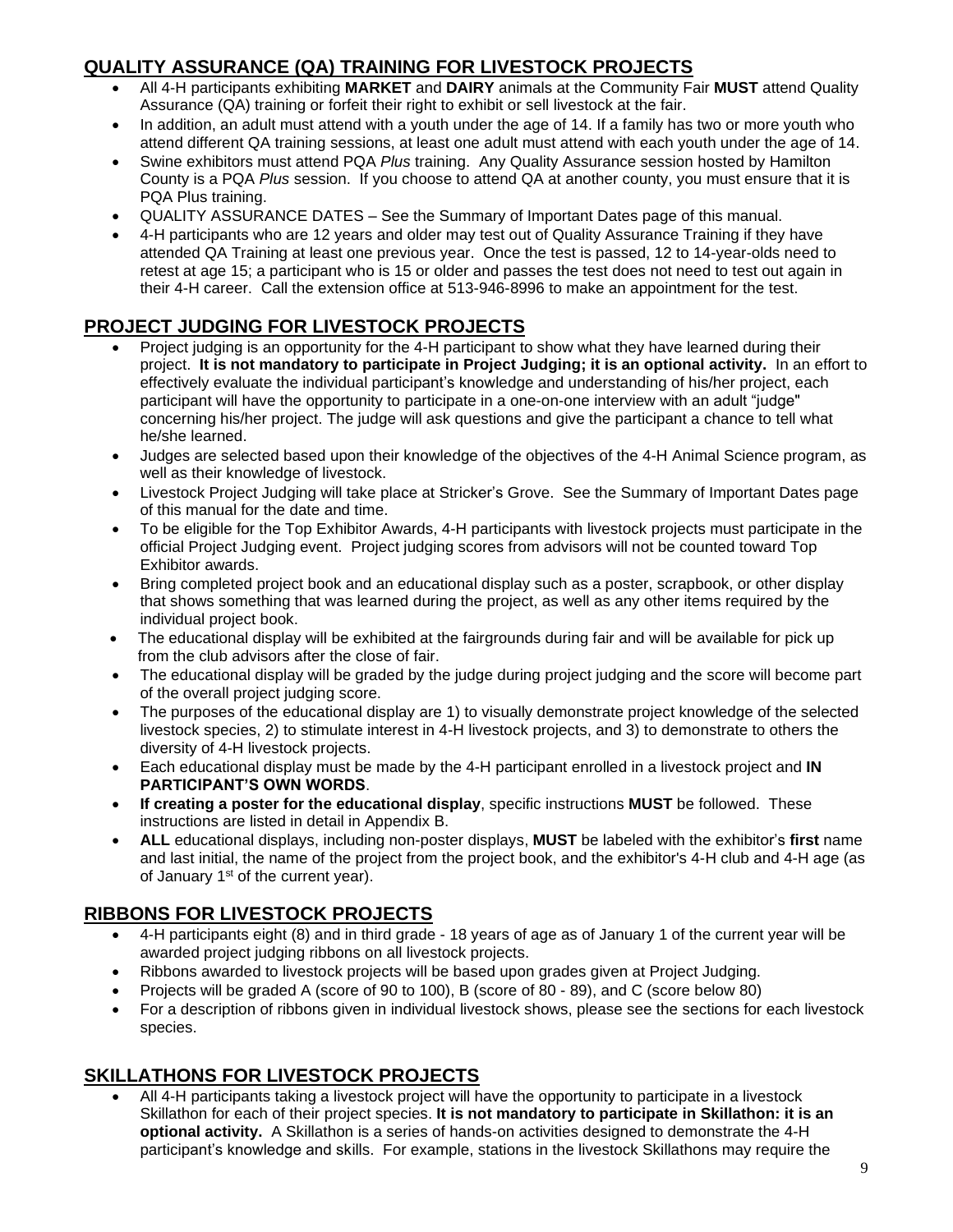participant to identify breeds of a species from photographs, identify equipment commonly used for that species, identify feedstuffs for that species, or identify body parts or bones for that species. Information about what will be on the Skillathon will be forwarded to project participants prior to the Skillathon date.

- Livestock Skillathons will take place during the designated Skillathon time. See the Summary of Important Dates page of this manual for the date and time.
- Skillathons are divided into Junior and Senior divisions. Juniors are  $8 13$  years old as of January 1<sup>st</sup> of the current year. Seniors are  $14 - 18$  years old as of January  $1<sup>st</sup>$  of the current year.
- To be eligible for the Top Exhibitor Awards, 4-H participants with livestock projects must participate in the Skillathon for their species. See Special Contests and Awards/Top Exhibitor section of this manual for an explanation of the Top Exhibitor Award.

### <span id="page-12-0"></span>**ANIMAL MOVE-IN FOR LIVESTOCK PROJECTS**

Animal Move-In information applies to all livestock animals except dogs. Dogs are not kept at the fairgrounds.

- All livestock animals must be brought to the fairgrounds during the specified hours. See the Summary of Important Dates page of this manual for the date and times for Animal Move-in.
- Check In Procedures
	- $\circ$  All animals will be checked by the species superintendents upon arrival at the fairgrounds.
	- o Market animals will be weighed.
	- $\circ$  Large market animals (cattle, swine, sheep, and goats) and market poultry must complete the online DUNF form prior to animal haul in each year.
- All animals will be housed with their respective species. No exceptions will be made for animals of different species that are housed together at the participant's home.
- No livestock animal may be removed from the fairgrounds prior to the animal release time except on the recommendation of the official Hamilton County Community Fair vet in the case of a sick animal. See the Summary of Important Dates page of this manual for the date and time of Animal Release.
- If a healthy animal is removed from the fairgrounds without proper permission from the fair vet **AND**  notification to a member of the Hamilton County Community Fair Association Executive Board, participation in the following year's fair will be revoked.

### <span id="page-12-1"></span>**MANDATORY FAIR MEETING FOR LIVESTOCK PROJECTS**

- All 4-H participants that are bringing an animal to the fairgrounds must attend the Mandatory Fair Meeting with at least one parent.
- See the Summary of Important Dates page of this manual for the date and time of the Mandatory Fair Meeting.

### <span id="page-12-2"></span>**RULES FOR ALL ANIMALS AT FAIR**

The following information applies to all livestock animals **including dogs**.

- All 4-H animals exhibited at the Hamilton County Community Fair must be shown at the species show and/or at the Livestock Sale by the 4-H participant taking the animal project.
- For all species, the 4-H youth must participate in their respective showmanship class in order to participate in other classes in the species show.
- In the event that a 4-H participant has two or more animals in one show class, another active Hamilton County 4-H participant may show the animal.
	- o Any exceptions must be approved by the Species Superintendent.
- In Showmanship, each 4-H participant must show his or her own project animal.
- **GROOMING**
	- $\circ$  Once on the fairgrounds, livestock animals must be groomed by the 4-H participant. HELP from the 4-H participant's immediate family or a current Hamilton County 4-H member is allowed.
		- Immediate family is defined as a father, mother, brother, sister, uncle, aunt, grandfather, or grandmother; including the corresponding step or half relations, or a member of the 4-H participant's household.
	- $\circ$  4-H participants are NOT to change the appearance of their animals using artificial colorings.
		- Artificial coloring is defined as changing the animal's natural color.
		- Dark show foam may NOT be used on animals.
		- No spray paint may be used above the knees and hocks on animals. (i.e. black spray paint may NOT be used to cover a white spot on the forehead of a black steer.)
		- Hoof dressings and show sheen may be used on horses.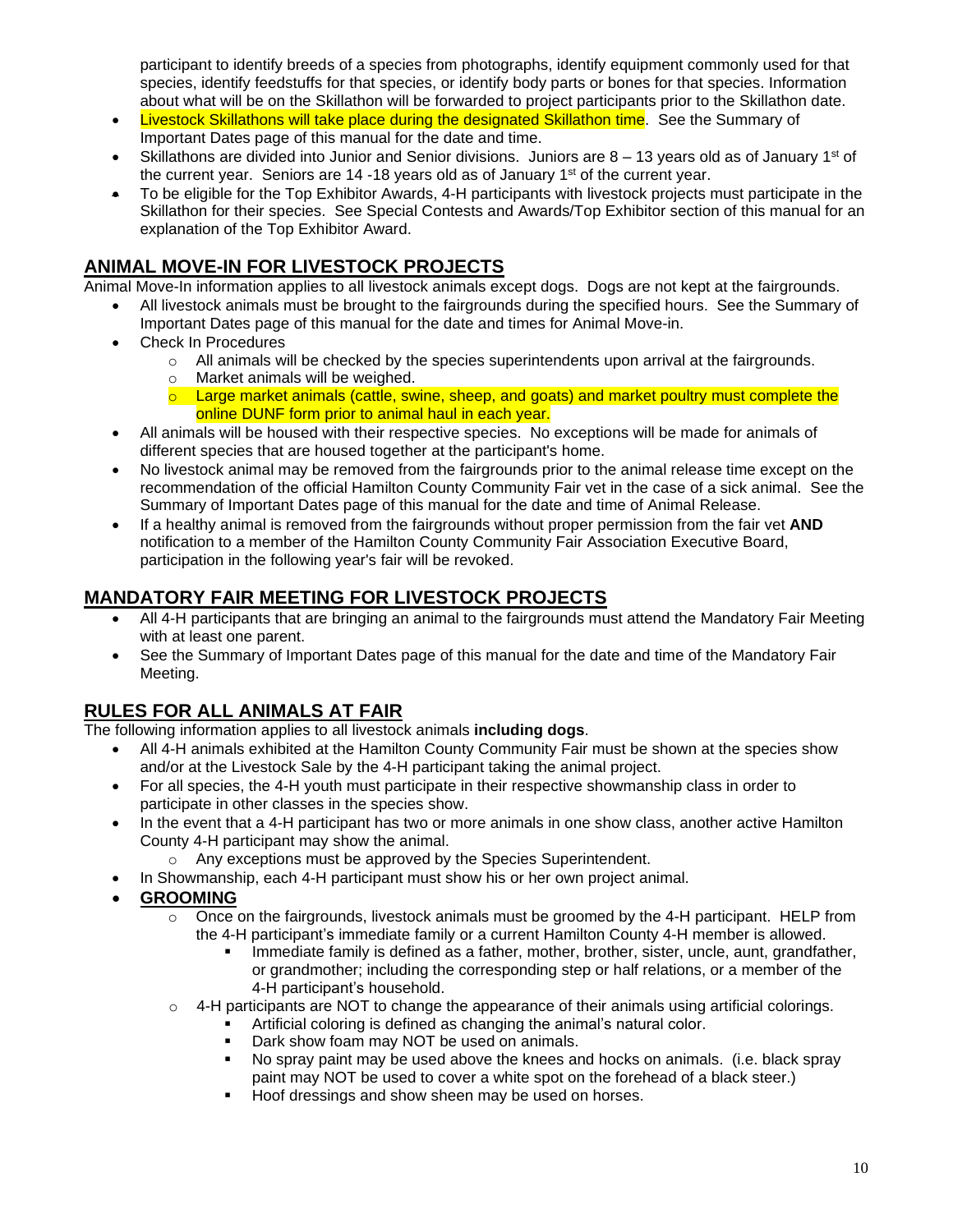#### • **TAMPERING**

- Tampering and/or misrepresentation as to breeding, age, ownership, custody, and any other irregularity in showing will be considered fraud and deception as outlined in the Recommendations of the 2007 Ad-Hoc Ohio Livestock Show Task Force, Ohio Department of Agriculture.
- o Anyone caught tampering with and/or misrepresenting his/her animal will be prohibited from showing in the current fair and possibly future fairs.
- $\circ$  For more information, please refer to the Fair Redbook on the Ohio Department of Agriculture (ODA) website at [https://agri.ohio.gov/wps/portal/gov/oda/divisions/amusement-ride-safety-and](https://agri.ohio.gov/wps/portal/gov/oda/divisions/amusement-ride-safety-and-fairs/resources/redbook)[fairs/resources/redbook.](https://agri.ohio.gov/wps/portal/gov/oda/divisions/amusement-ride-safety-and-fairs/resources/redbook)

#### • **DRUGS**

- $\circ$  Any drugs administered to an exhibitor's animal at the fair shall be administered by the fair veterinarian or on his/her approval and recommendation.
- $\circ$  No fair participant shall exhibit or sell an animal that has been administered a tranquilizing drug.

#### • **GRIEVANCE PROCEDURE**

Protests must be made in writing, signed by party or parties making the protest, and filed with a Hamilton County Community Fair Executive Board Member within one (1) hour of the incident in question. The Species Superintendents and the Hamilton County Community Fair Executive Board will make a decision within 24 hours of the original filing of the protest.

If the party or parties making the protest are dissatisfied with the ruling, the affected party may bring the matter before the Hamilton County Community Fair Association Board accompanied by a protest fee of \$100.00. The fee will be retained by the Hamilton County Community Fair Association if the Species Superintendents' and Executive Board members' decision is not overturned.

### <span id="page-13-0"></span>**RULES FOR ANIMALS STAYING AT FAIR**

The following information applies to all livestock animals except dogs. Dogs are not kept at the fairgrounds. Please see the Dogs section of this manual for rules for dogs on the fairgrounds.

- **BARN/STALLS**
	- o Stalls/pens/cages for livestock animals will be assigned by the Species Superintendent.
	- $\circ$  All animals will be housed with their respective species. No exceptions will be made for animals of different species that are housed together at the participant's home.
	- $\circ$  No livestock animal may be removed from the fairgrounds prior to the animal release time except on the recommendation of the official Hamilton County Community Fair vet in the case of a sick animal. See the Summary of Important Dates page of this manual for the date and time of Animal Release.
	- If a healthy animal is removed from the fairgrounds without proper permission from the fair vet **AND** notification to a member of the Hamilton County Community Fair Association Executive Board, participation in the following year's fair will be revoked.
	- $\circ$  Each 4-H participant exhibiting a project animal is responsible for properly feeding, watering, and caring for the project animal at the fair. See Appendix C for lists of what to bring to fair.
	- 4-H participants are responsible for keeping pens and aisles clean and in order.

#### • **ANIMAL ISSUES**

- All project animals may be inspected by the Species Superintendents and/or an executive member of the Hamilton County Community Fair Association on or after project's possession date.
- $\circ$  If a project animal should happen to become sick the week before fair, please contact the species superintendent. Do not bring a recently sick animal to the fair without notifying the species superintendent.
- $\circ$  No 4-H participant shall exhibit in a 4-H class or sell in the Livestock Sale an animal that is deemed unruly or unworthy (behavioral and/or physical) by the Species Superintendents and a member of the Hamilton County Community Fair Executive Board.
- o Animals deemed unruly or unworthy will be sent home immediately.
- $\circ$  Each 4-H participant is responsible for bringing his/her project animals to the fair clean.
- $\circ$  Each 4-H participant is also responsible for maintaining animal and barn cleanliness during the duration of the fair.
- $\circ$  Any animal deemed unclean by the Species Superintendents and a member of the Hamilton County Community Fair Executive Board may be sent home.
- $\circ$  Feeding time for all animals is between 7:00 AM and 10:00 PM. Each 4-H participant, or immediate family member, should feed and water his/her own animals with his/her own food.
- o The Species Superintendents and/or a member of the Hamilton County Community Fair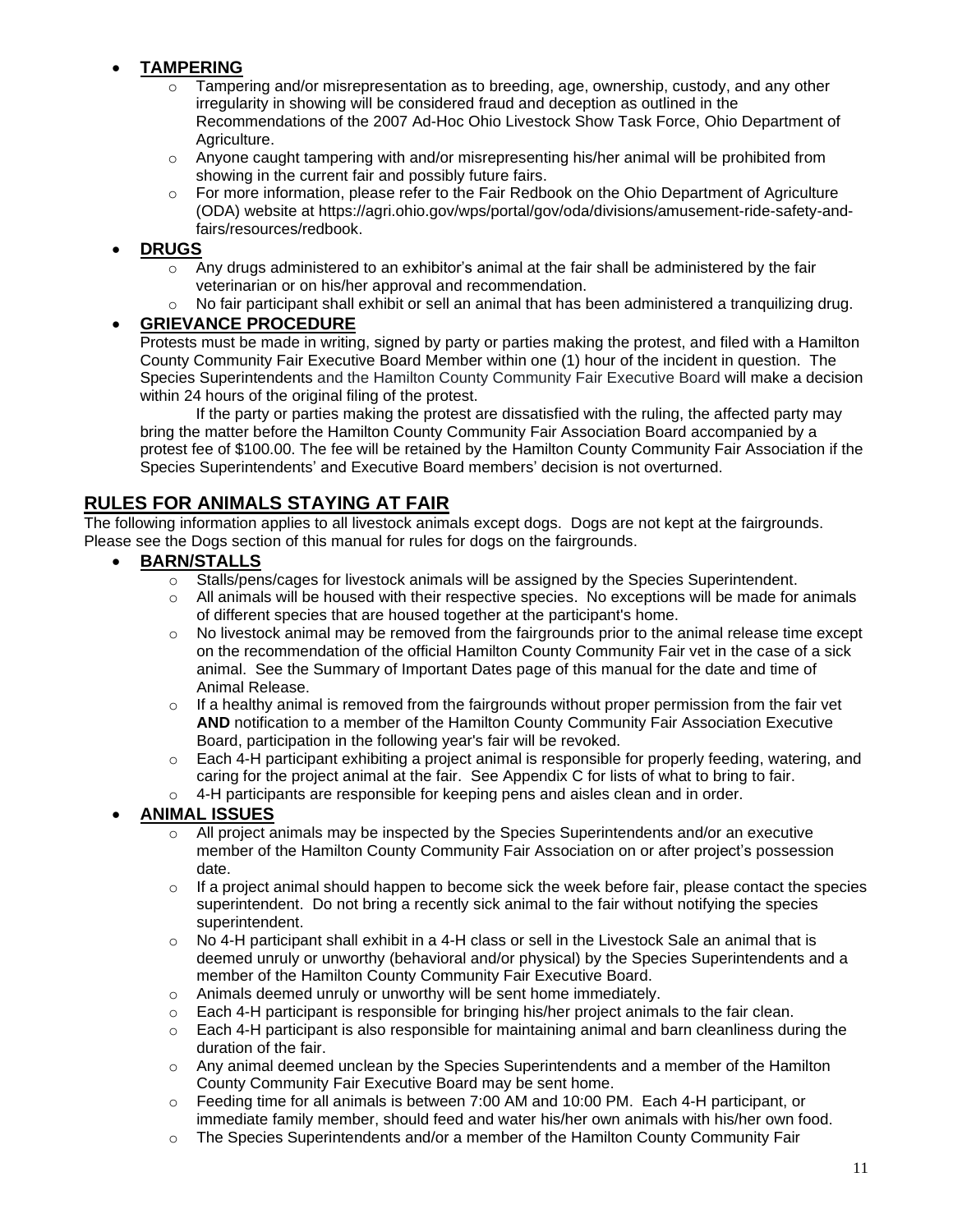Executive Board will use his/her discretion to decide whether or not an animal is suitable for show or display.

- o If a Species Superintendent/member of the Hamilton County Community Fair Executive Board finds a sick animal, he/she has the right to have the veterinarian check the animal. If it is found unfit for show or display, the owner will be asked to remove the animal from display.
- **DEATH OF AN ANIMAL**
	- o If an animal dies**, it is the 4-H participant's responsibility to immediately notify his/her Club Advisor, the Species Superintendent, and/or a member of the Hamilton County Community Fair Executive Board.**
	- $\circ$  At the fair, every precaution will be taken to prevent loss or injury to livestock or other exhibits.
	- o In the event of an injury or death; neither the Club Advisors, Species Superintendents, nor members of the Hamilton County Community Fair Board is liable.
	- o In case an animal should die, the owner will be notified first.
	- $\circ$  If the owner cannot be notified, the owner's Club Advisor will be notified, and the animal will be removed from display.
	- o A Species Superintendent or a member of the Hamilton County Community Fair Executive Board must be present before a dead animal may be removed.

#### <span id="page-14-0"></span>**RULES FOR MARKET ANIMALS**

Livestock animals exhibited as market animals may **NOT** be shown in breeding classes in the same year (e.g. market animals shown at the Community Fair may NOT be exhibited as breeding animals at the Harvest Home Fair by any 4-H participant.)

• All market animals fall under the rules of the Ohio Department of Agriculture (ODA). For more information, please refer to the Fair Redbook on the ODA website at [https://agri.ohio.gov/wps/portal/gov/oda/divisions/amusement-ride-safety-and-fairs/resources/redbook.](https://agri.ohio.gov/wps/portal/gov/oda/divisions/amusement-ride-safety-and-fairs/resources/redbook)

#### • **WEIGHTS/WEIGH-INS**

- $\circ$  Market animals will be weighed as soon as they arrive at the fairgrounds on Animal Move-in day.
- $\circ$  All animals must be cleaned and dried before weigh-in. This weight will be used for show classes and sale weight.
- o Market animals must meet the following **minimum** weight criteria:
	- Market Lamb 90 lbs.
	- **■** Market Hog Min. 220 lbs. Max. 320 lbs.
	- Market Goats 50 lbs.
	- Feeder Calf 300 lbs.
	- Market Heifer 950 lbs.
	- Market Steer 1000 lbs.
	- Market Beef Heifer 950 lbs.
	- Market Dairy Steer 1000 lbs.
	- Market Turkey 14.0 lbs.
	- Pen of 3 Chickens Min. 10 lbs. Max. 21 lbs., min. 2.75 lbs. per individual
	- Roaster Chicken Must be over 6 lbs. and between 9 and 15 weeks old
	- Pair of Market Ducks (2) 10 lbs./pair minimum, min. 4.25 lbs. per individual
	- Single Market Goose 6 lbs.
	- Pen of 3 Rabbits- Min. 3 lbs Max.- 5 lbs. per rabbit
	- Single Fryer –Min. 3 lbs. Max 5 pounds Age cannot exceed 10 weeks
- o Animals failing to meet these criteria will not be permitted to be sold at the Livestock Sale.
- o Youth may show an underweight animal in a **SHOWMANSHIP** class, but the animal **MUST** then be sold to the packer.
- $\circ$  If an underweight animal is going to be taken home and entered at Harvest Home, the animal **MAY NOT** be shown in Showmanship at the Hamilton County Community Fair.
- $\circ$  A youth may request a re-weigh immediately after the animal leaves the scale. This request must be made prior to leaving the weigh in area. All reweighs must be done by 10pm on move in day. If a reweigh is requested, the reweigh weight must be used as the final weight. If the participant does not show up for a reweigh, the original weight will be used as the final weight.

#### • **SHOW CLASSES**

- o All classes of market animals will be shown by weight.
- o Class determinations will be made by the Species Superintendent.
- $\circ$  The Species Superintendent and/or a member of the Hamilton County Community Fair Executive Board may add or delete classes in order to make the classes more equitable or to ensure the safety of exhibitors or animals.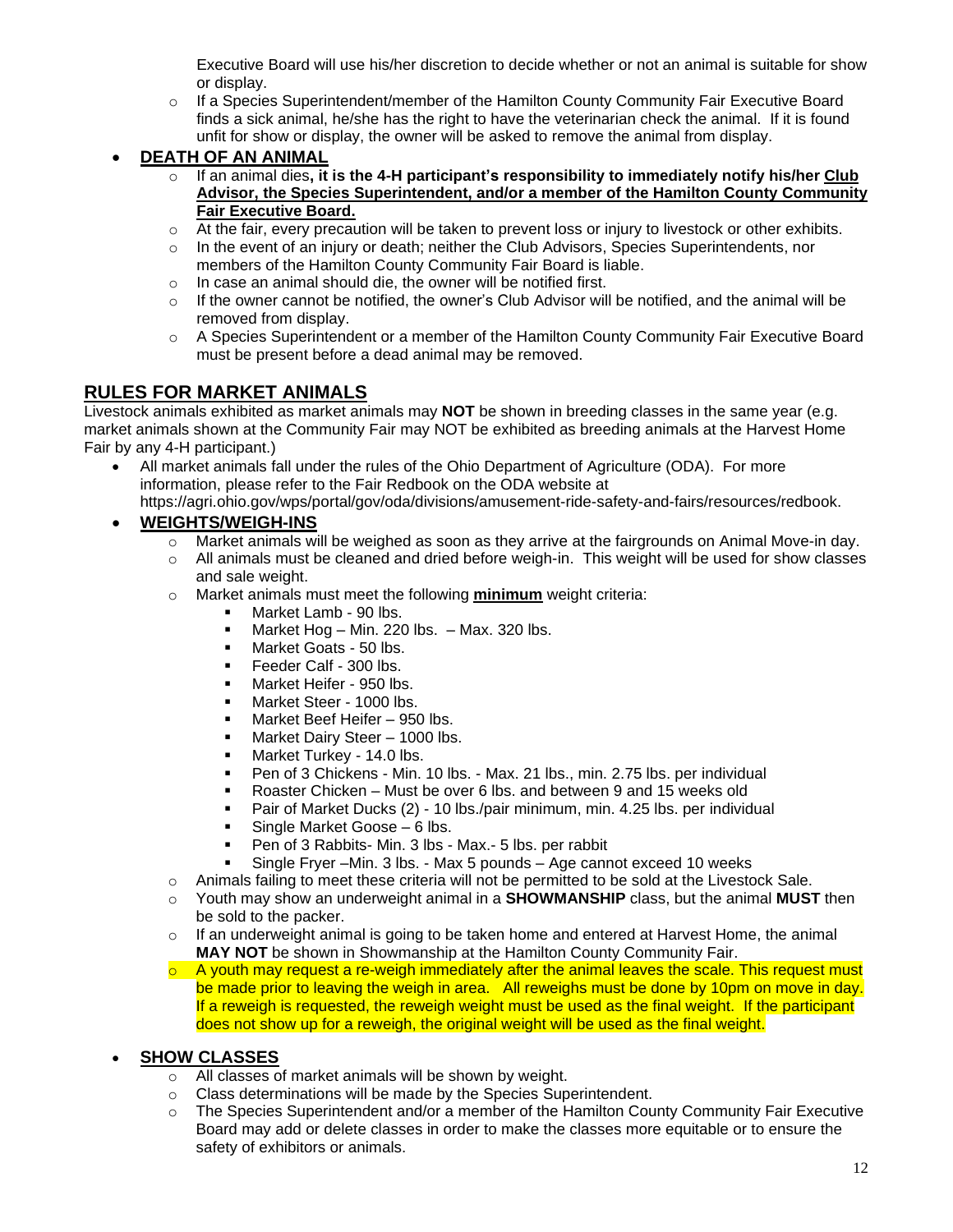- $\circ$  To be considered a home-grown market animal, the doe (female parent) of the market animal must have been owned by the 4-H participant or the participant's parent(s)/ guardian(s) at the time of birth.
- $\circ$  Grand and Reserve Champion in a division will be chosen from all of the 1<sup>st</sup> Place winners from each individual class in that division. This class where the Grand and Reserve Champion are chosen is called the final drive.
- $\circ$  A 4-H participant wishing to remove a 1<sup>st</sup> Place animal from the Grand and Reserve Champion final drive (to avoid the state mandatory terminal sale of the animal) must notify the Species Superintendent of this fact **BEFORE** the final drive begins.
- $\circ$  By choosing to remove an animal from the final drive, the exhibitor forfeits the right to compete for Grand or Reserve Champion.
- $\circ$ <sup>nd</sup> Place winners in each class should be ready in case a 1<sup>st</sup> Place animal is pulled from the final drive or the 1<sup>st</sup> Place winner in their class is chosen Grand Champion at which point the 2<sup>nd</sup> Place animal would enter the class for consideration as Reserve Champion.

### <span id="page-15-0"></span>**LIVESTOCK SALE**

- In order to be sold at the Livestock Sale all market animals must have participated in their species Junior Fair show.
- 4-H participants wishing to remove their market animal(s) from the Livestock Sale must complete the sale withdrawal form and turn it into the Species Superintendent or a member of the Hamilton County Community Fair Executive Board no later than 9:00 PM the night before the sale.
- The 4-H participants are responsible for inviting buyers to come to the Livestock Sale.
- Livestock Sale Booklet A booklet listing all animals to be sold will be created for use during the sale.
	- o All Livestock Sale participants must sell one ad for the sale booklet per market animal or market pen. The maximum number of ads needed to be sold per exhibitor is five.
	- $\circ$  If ads are not sold the cost, up to five animals, will be deducted from the sale check.
	- $\circ$  The money from the ads will be used to cover administrative costs e.g., printing and sale cards.
	- o See Appendix D for a copy of the Livestock Sale Ad Order Form.
- The Livestock Committee will commission processors. All animals going through the livestock sale will only go to those processors. No other processors will be allowed.

## **SPECIAL CONTESTS AND AWARDS**

#### <span id="page-15-2"></span><span id="page-15-1"></span>**TOP EXHIBITOR AWARDS**

- Top Exhibitor and Reserve Top Exhibitor Awards are given for Food and Nutrition, Clothing and Textiles, Beef, Dogs, Goats, Horses, Llama/Alpaca, Poultry, Rabbits, Sheep, and Swine.
- Exhibitors participating in Novice Showmanship are ineligible for Top Exhibitor Awards. A first-year exhibitor may choose to participate in their age category (Jr, Sr) rather than the Novice category.
- For Food and Nutrition and Clothing and Textiles, the Top Exhibitor Awards are given to the 4-H participants with the two highest combined scores for Project Judging and the Skillathon.
- For Beef, Dogs, Goats, Horses, Llamas/Alpacas, Poultry, Rabbits, Sheep and Swine, the Top Exhibitor Awards are given to the 4-H participants with the two highest combined scores for Project Judging, Skillathon, Showmanship Class placing, and Show Class placings.
- To be eligible for the Top Exhibitor Awards, all 4-H participants exhibiting at the Hamilton County Community Fair must participate in EACH part of the program and receive a minimum score of 75% on Project Judging and Skillathon as well as a 75% average for all 4 parts of the program. Project Judging score must come from the official Livestock or General Project Judging. Make-up project judging scores will not be counted for Top Exhibitor Awards.
- Top Exhibitor Awards will be given in both the Junior and Senior divisions. Juniors being 8 13 years old, seniors being  $14 - 18$  years old. All ages are as of January  $1<sup>st</sup>$  of the current year.
- A monetary award will be given to each Top Exhibitor and Reserve Top Exhibitor.

## <span id="page-15-3"></span>**SHOWMANSHIP/SHOWMAN OF SHOWMEN**

#### • **SHOWMANSHIP CLASSES**

- $\circ$  Each livestock species including dogs, horses, and llama/alpacas will have showmanship classes.
- $\circ$  For all species, the 4-H youth must participate in his/her respective showmanship class in order to participate in other classes in the species show.
- $\circ$  Showmanship is concerned with how well an animal is shown by the 4-H participant. The animal's conformation or its breeding is of no importance although the grooming of the animal is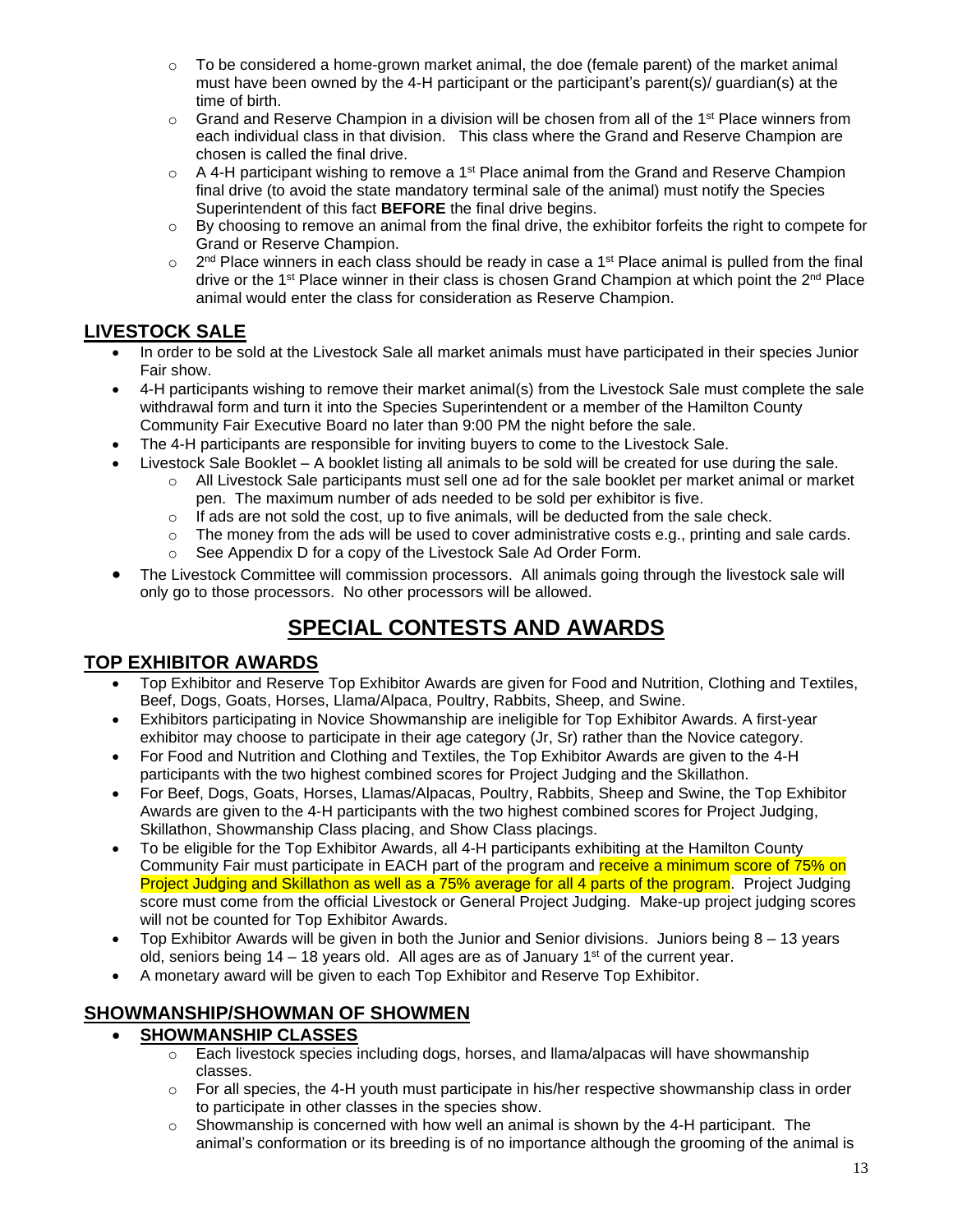considered. The emphasis is on the handler's presentation of the animal both standing still and in motion. Each handler should present their animal to the judge in a way that demonstrates the animal's best qualities. Knowledge is also a part of showmanship. The 4-H participant should be prepared to answer questions about their animal and the species in general. For a full description of Showmanship for a specific species see the Resource Book for that species or the individual project books.

- o Showmanship Divisions
	- **Senior Showmanship -** Open to all 4-H participants 14 to 18-years-old as of January 1<sup>st</sup> of the current year
	- **Junior Showmanship -** Open to all 4-H participants 8 to 13-years-old as of January 1st of the current year
	- **Novice Showmanship** Open to all 4-H participants in the Junior or Senior age group showing a livestock species for the FIRST TIME EVER. A participant may OPT OUT of Novice Showmanship but must notify the Species Superintendent.
		- For horses, Novice Showmanship is replaced by Walk/Trot Showmanship.
		- If there are fewer than 3 novice participants a species coordinator may choose to not hold a novice class. In this case, the participants would show in their age category.

#### • **JOE A. WURZELBACHER SHOWMAN OF SHOWMEN CONTEST**

- The Showman of Showmen Contest is designed to find the top Showman from all species each year at the Hamilton County Community Fair. Each competitor in the contest will show all 10 species of animals. Each competitor will be scored for each animal. The two highest overall scores will win Grand and Reserve Champion for Showman of Showmen.
- $\circ$  To be invited to participate in the Showman of Showmen Contest an individual must win their species Champion Showmanship class.
- $\circ$  In each species, the winner of the Senior Showmanship class and the Junior Showmanship class will compete in a species Champion Showmanship class where the show judge will pick the best showman of the species. This person will be invited to participate in the Showman of Showmen Contest.
- $\circ$  Novice Showmanship winners are not eligible to compete in the species Champion Showmanship class.
- $\circ$  If one person wins the species Champion Showmanship class in multiple species, then that one person represents those animals in the Showman of Showmen Contest.
- $\circ$  The winner of the Showman of Showmen Contest will be ineligible to participate in the contest for the next 2 years.
- o During their 2 years of ineligibility, previous Showman of Showmen winners may compete in their age appropriate species showmanship class. If they win their showmanship class, they are ineligible to continue to the species Champion Showmanship class. In this case, the secondplace participant in the showmanship class will advance to the species Champion Showmanship class.
- $\circ$  Only the Grand Champion will be ineligible for 2 years. The Reserve Champion will be allowed to compete the following year.
- o The Grand and Reserve Champions of the Showman of Showmen Contest will be awarded belt buckles.

#### <span id="page-16-0"></span>**THE MARGE SCHOTT TOP DOG AWARD**

See the Dog section of this manual for information on the Top Dog Award.

## **SPECIAL ACTIVITIES AT FAIR**

#### <span id="page-16-2"></span><span id="page-16-1"></span>**4-H CLUB BOOTHS**

Each 4-H club will have an opportunity to have a club booth at the Hamilton County Community Fair. These booths will be set up in the hall. Each club will select a 4-H based theme that promotes the 4-H program. The booth should be created around that theme. See the Summary of Important Dates page of this manual for the dates and times of booth set up and tear down. Also see Appendix E for the Booth Guidelines, and Booth Request Form.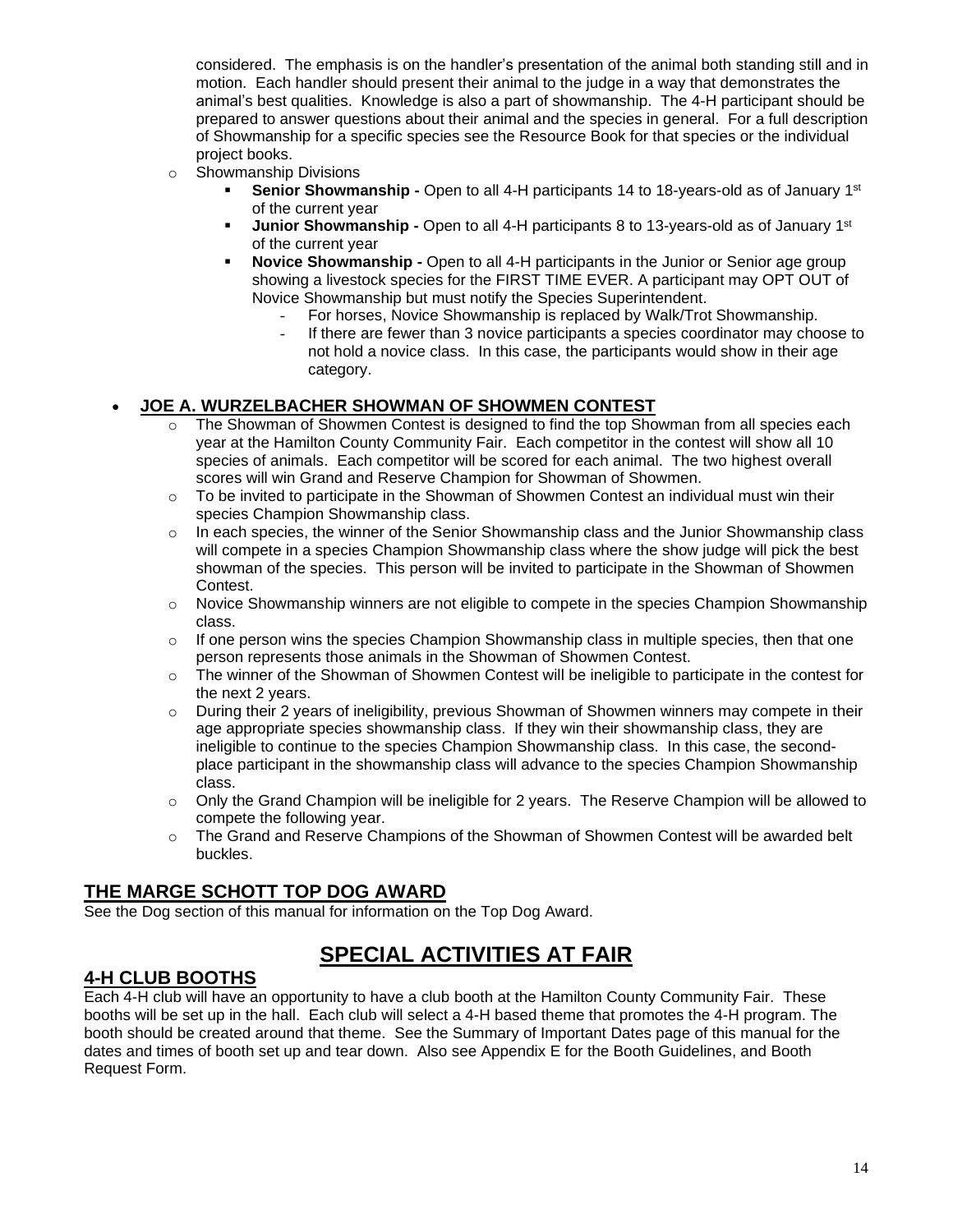### <span id="page-17-0"></span>**END-OF-YEAR AWARDS CEREMONY**

All 4-H families are invited to the Annual End-of-Year 4-H Awards Ceremony. At the Award Ceremony all State Fair Delegates and Alternates will be recognized, Top Exhibitor Awards will be given out, and any other awards or recognition will be given as needed.

### <span id="page-17-1"></span>**ROYALTY CONTEST**

The Royalty Contest is designed to develop leadership qualities in 4-H youth by selecting two youth to promote Hamilton County 4-H and the Hamilton County Community Fair throughout the year. Youth 15-18 are eligible to enter. They complete an interview with a panel of judges. They also demonstrate public speaking ability during the contest ceremony. One winning boy and girl will be selected as King and Queen. The King and Queen must each fulfill responsibilities at the fair and throughout the year, such as visiting each 4-H club, speaking in front of various groups, and participating in the Harvest Home Fair parade. Applications with complete details are available at the fair website. See the Summary of Important Dates page of this manual for the Royalty Contest application due date, and the dates of the contest interviews and the ceremony.

#### <span id="page-17-2"></span>**AFTER FAIR YOUTH ACTIVITIES**

After fair ends each evening there will be fun activities for all 4-H members. These activities are different each night and may include games like water balloon volleyball, flag tag, bubble gum chewing contest, and the everpopular shaving cream extravaganza. These activities are an opportunity for 4-H members from different clubs to get to know one another and have some fun. Activities last for about an hour. Start times for these activities are listed on the Summary of Important Dates page of this manual.

#### <span id="page-17-3"></span>**FAMILY DANCE**

The Family Dance is just what it sounds like. Bring the whole family, learn a new dance, and socialize with other 4-H families. The DJ is always fun and will walk everyone through line dances, square dances, and a few other fun dances. See the Summary of Important Dates page of this manual for the date and time of the Family Dance.

#### <span id="page-17-4"></span>**OPEN SHOWS**

Each year there may be Open Livestock Shows. These are shows that anyone from the community can participate in. 4-H members may also participate in these Open Shows. See the Summary of Important Dates page of this manual for the dates and times of Open shows and watch for emails with more information.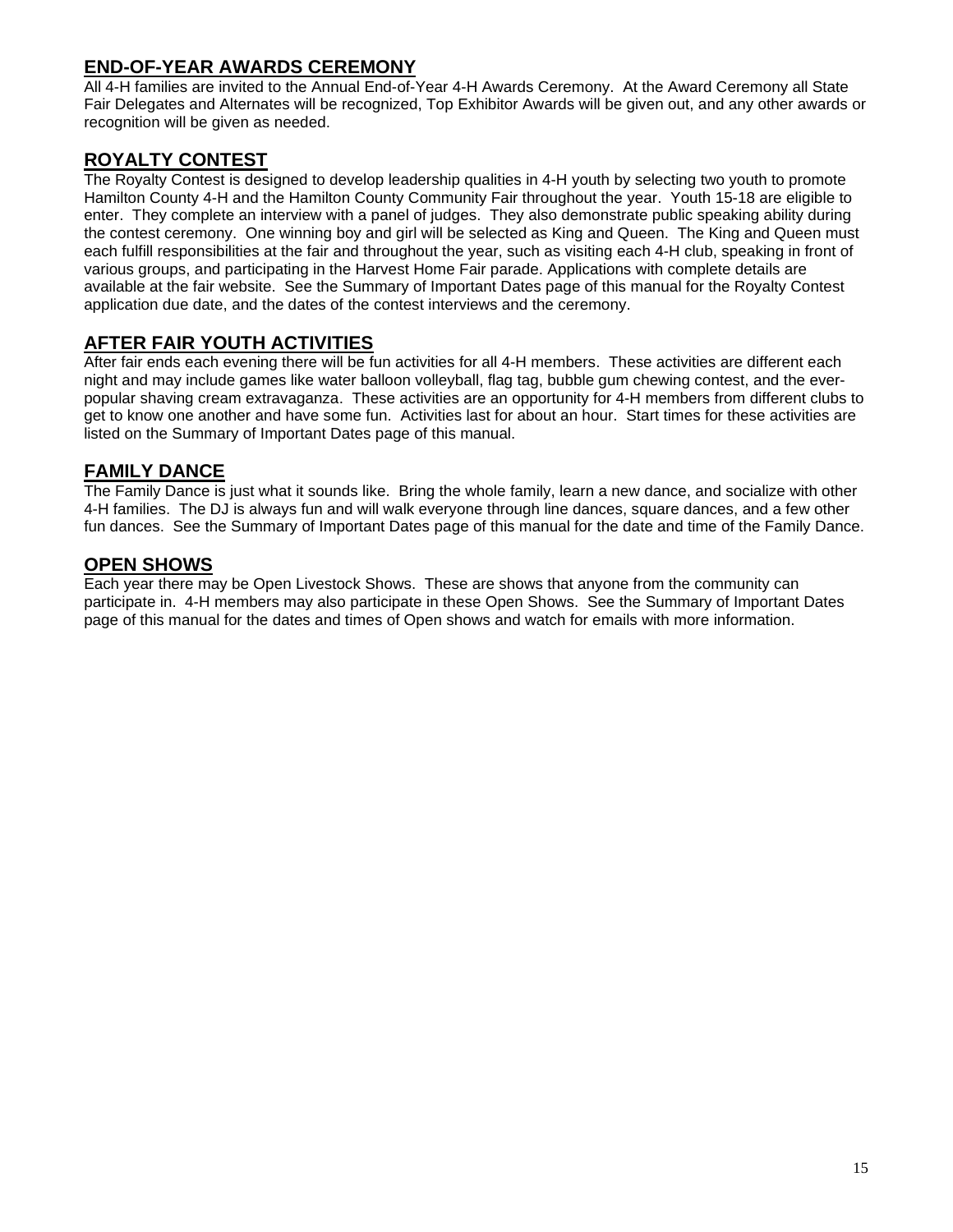## **INDIVIDUAL SPECIES BEEF CATTLE**

#### **Species Superintendent - Jym Quinlan, jym654@aol.com**

<span id="page-18-1"></span><span id="page-18-0"></span>See the Summary of Important Dates page of this manual for day and time of the Beef Cattle Show.

*In the event of the death of a beef cattle project animal, the 4-H participant must notify the Species Superintendent immediately and the death must be verified by the Species Superintendent or a Hamilton County Community Fair Board Member. If a market beef cattle project animal dies before February 1 st , the 4-H participant has 14 days to purchase a replacement animal. If an animal dies on or after February 1st , the animal may not be replaced.* 

#### **BEEF CATTLE PROJECTS**

For all Beef Cattle projects complete the Beef Project and Record Book each year. This book includes Beef Breeding, Beef Feeder Calf, Dairy Beef Feeder Calf, and Market Beef. The Beef Resource Handbook is also needed for these projects but only needs to be purchased once and can be used by multiple family members.

#### **GENERAL REGULATIONS – BEEF CATTLE**

- **Possession Dates –** All project animals must be in the possession and care of the 4-H participant by the following dates
	- o **January 1 st** of the current year for Market Steer, Market Heifers, and Market Dairy Steer
	- o **May 1 st** of the current year for Beef Breeding & Feeder Calves
- **Registrations** All beef cattle projects must meet the following registration deadlines. **Late or missing paperwork will make the participant ineligible to compete in the current year at the Hamilton County Community Fair.**
	- o **4-H Enrollment Form** deadline March 1st
	- o Project Commitment Form deadline <mark>May 7<sup>th</sup></mark>
	- o **Market Animal Registration Form** deadline for Market Steer, Market Heifers, Market Dairy Steer, and Feeder Calves – Within 7 days of the above possession dates.
	- Market Animal Registration Forms must also include four (4) photos of the animal.  $\circ$  All forms will be submitted online. Links will be available from the Species Superintendent or can be found on the fair website, www.hccfair.com.
- **Quality assurance** 4-H participants who wish to exhibit a **market or dairy animal** are **required** to attend the Livestock Quality Assurance training, **along with a parent or guardian**. See the Quality Assurance Training for Livestock Projects section in this manual for more information.
- Only animals shown in individual classes may be shown in group classes.
- Beef must be cleaned before entering the barn on Animal Move-In day.
- Health papers must be given to the Species Superintendent by weigh-in time if the animal is transported across a state line for exhibition. Health papers must be dated within 30 days of the show.

## **MARKET ANIMALS – BEEF CATTLE**

- **MARKET CATTLE INFORMATION**
	- $\circ$  Market steer projects must weigh a minimum of 1000 pounds in order to be sold.
	- $\circ$  Market beef heifer projects must weigh a minimum of 950 pounds in order to be sold.
	- o All steers and market heifers must be dehorned to be exhibited/sold.
	- $\circ$  Only calves from the previous year may be secured for market steer and market heifer project animals for the current year. For example, only 2012 calves may be secured for market cattle projects for 2013.
	- o Project market animals must be beef breed.
	- $\circ$  If project market animal is dairy cross, there will be an individual class if FIVE steers are registered. If there are not five dairy cross steers registered, animals will show WITH beef steers.
	- $\circ$  A total of four (4) market steers/heifers may be exhibited/sold by a 4-H participant during the current project year (Oct. 1- Sept. 30).
	- $\circ$  Participants must have all market steers/heifers on dry feed by January 1<sup>st</sup>.
	- $\circ$  Market cattle are not to be on nursing cows or pasture after January 1<sup>st</sup>.

#### • **FEEDER CALF INFORMATION**

- $\circ$  Feeder calf project animals must be born between August 1, of the previous year and April 1, of the current year to be exhibited/sold in the current year.
- $\circ$  Feeder calves must be castrated/de-horned and healed by May 1<sup>st</sup>.
- $\circ$  A total of three (3) feeder calves may be exhibited/sold by a 4-H participant during the project calendar year (Oct. 1- Sept. 30).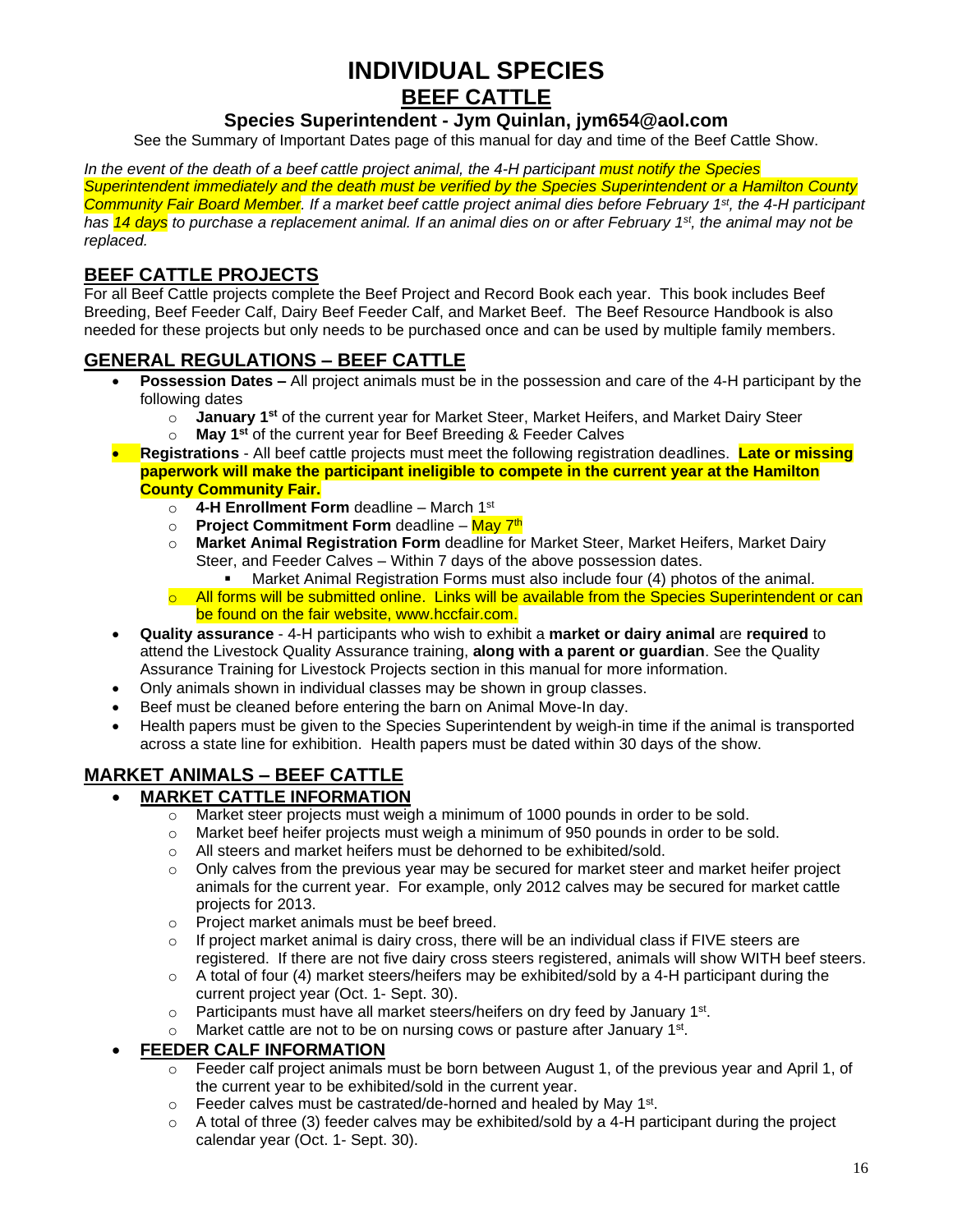- $\circ$  Feeder calves must be weaned by May 1<sup>st</sup> and halter broken in order to show/sell.
- $\circ$  Feeder calves must weigh a minimum of 300 pounds in order to be sold. If necessary, feeder calf classes will be divided by weight.
- o Feeder calves may be exhibited in showmanship classes by their owner.
- o **Feeder calf project animals that die may NOT be replaced.**
- o **Feeder calves do not have to be sold through the Livestock Sale.**
- $\circ$  Grand and Reserve Champion feeder calves are not required to be processed if sold through the Livestock Sale.
- $\circ$  A feeder calf project animal may be shown at the Hamilton County Community Fair and Harvest Home Fair.

### **BREEDING ANIMALS – BEEF CATTLE**

- Beef breeding females over 36 months of age must have produced a living calf within 12 months of exhibition or a veterinarian's proof of pregnancy must accompany the animal's health certificate.
- All beef breeding project animals must have a form of identification for the Project Commitment Form.

## **BEEF CATTLE SHOW**

#### • **BEEF CATTLE SHOW ATTIRE**

- $\circ$  A clean, appropriately buttoned, tucked in, collared shirt with short or long sleeves.
- o Long blue or black slacks/jeans.
- o Skirt falling at or below the knee.
- Footwear must consist of work boots or heavy shoes. Athletic type shoes are NOT permitted.
- **BEEF CATTLE SHOWMANSHIP** For a description of Showmanship see the Beef Resource Handbook and the Special Contests and Awards section of this manual.
	- $\circ$  For all species, the 4-H youth must participate in his/her respective showmanship class in order to participate in other classes in the species show.
	- o **Senior Showmanship**
		- Open to all beef exhibitors  $14 18$ -years-old (as of January  $1<sup>st</sup>$  of the current year)
	- o **Junior Showmanship**
	- **•** Open to all beef exhibitors 8 to 13-years-old (as of January 1<sup>st</sup> of the current year)
	- o **Novice Showmanship**
		- Open to all 4-H participants in the Junior or Senior age group showing a beef project for the FIRST TIME EVER. A participant may OPT OUT of Novice Showmanship but must notify the Species Superintendent.
		- **■** If there are fewer than 3 novice participants a Species Superintendent may choose to not hold a novice class. In this case, the participants would show in their age category.

#### • **BEEF CATTLE SHOW CLASSES**

**Market Heifers - Market Steers -** Grouped by weight for classes

**Dairy Cross Class** – Must have five (5) in this class to have individual class. If five are not registered, dairy cross steers will show with beef steers.

**Feeder Calves** – Grouped by weight for classes

#### **Beef Breeding Classes**

Junior Heifer Calf - born after January 1, of the current year.

Senior Heifer Calf - born between September 1 and December 31 of the previous year.

Summer Yearling Heifer - born between May 1 and August 31 of the previous year.

Junior Yearling Heifer - born between January 1 and April 30 of the previous year.

Senior Yearling Heifer - born between August 1 and December 31 of two years ago from the current year. Beef Production - Female animal over two (2) years without calf; safe in calving only

Cow with Calf - calf at side born after January 1 of the current year.

Junior Bull Calf - born after January 1 of the current year. (Must be exhibited in the Cow with Calf Class) Pair of Females -Animals must have been exhibited in one of the other beef breeding classes.

#### • **AWARDS FOR BEEF CATTLE SHOW**

- o 1 st, 2<sup>nd</sup>, and 3<sup>rd</sup> Place ribbons will be given in each beef cattle class.
- o Grand and Reserve Champion banners will be given for Market Heifer, Market Steer, Feeder Calves, and Beef Breeding.
- o 1<sup>st</sup> and 2<sup>nd</sup> place winners in Showmanship will receive trophies.
- o Top Exhibitor and Reserve Top Exhibitor Awards will be given for both Junior and Senior divisions. These winners will be the 4-H participants who have the two highest combined scores from the four project program areas: Project Judging, Skillathon, Showmanship placing, and Class placings.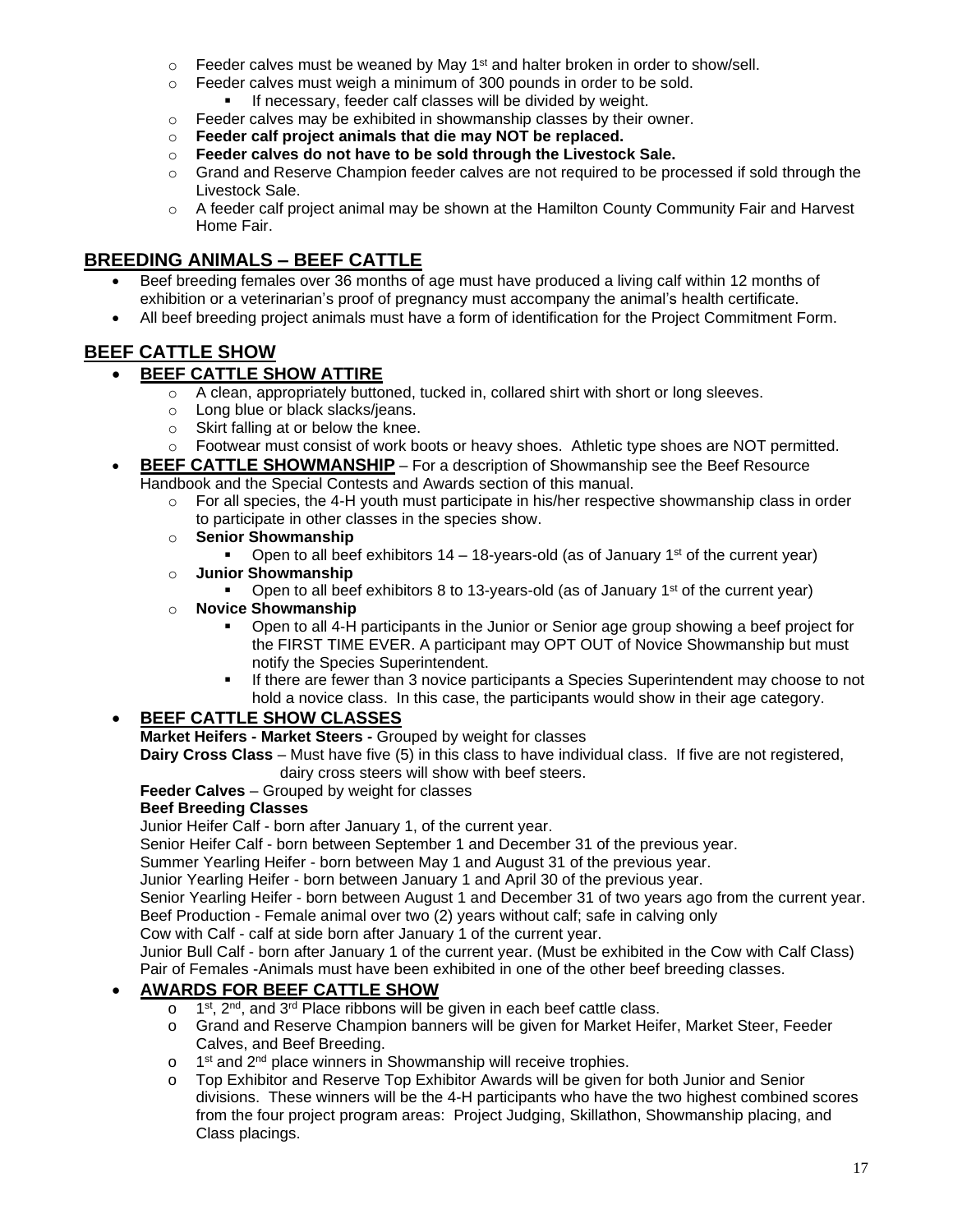- o To qualify for Top Exhibitor Awards the participant must participate in EACH of the four project program areas and receive a minimum score of 75% on Project Judging and Skillathon as well as a 75% average for all 4 parts of the program.
- o Top Exhibitors will receive a monetary award. Top Exhibitor Awards are given at the Awards Ceremony. See Special Contests and Awards/Awards Ceremony section of this manual for more information on the Awards Ceremony.
- o Exhibitors showing in Novice Showmanship are not eligible for Top Exhibitor Awards.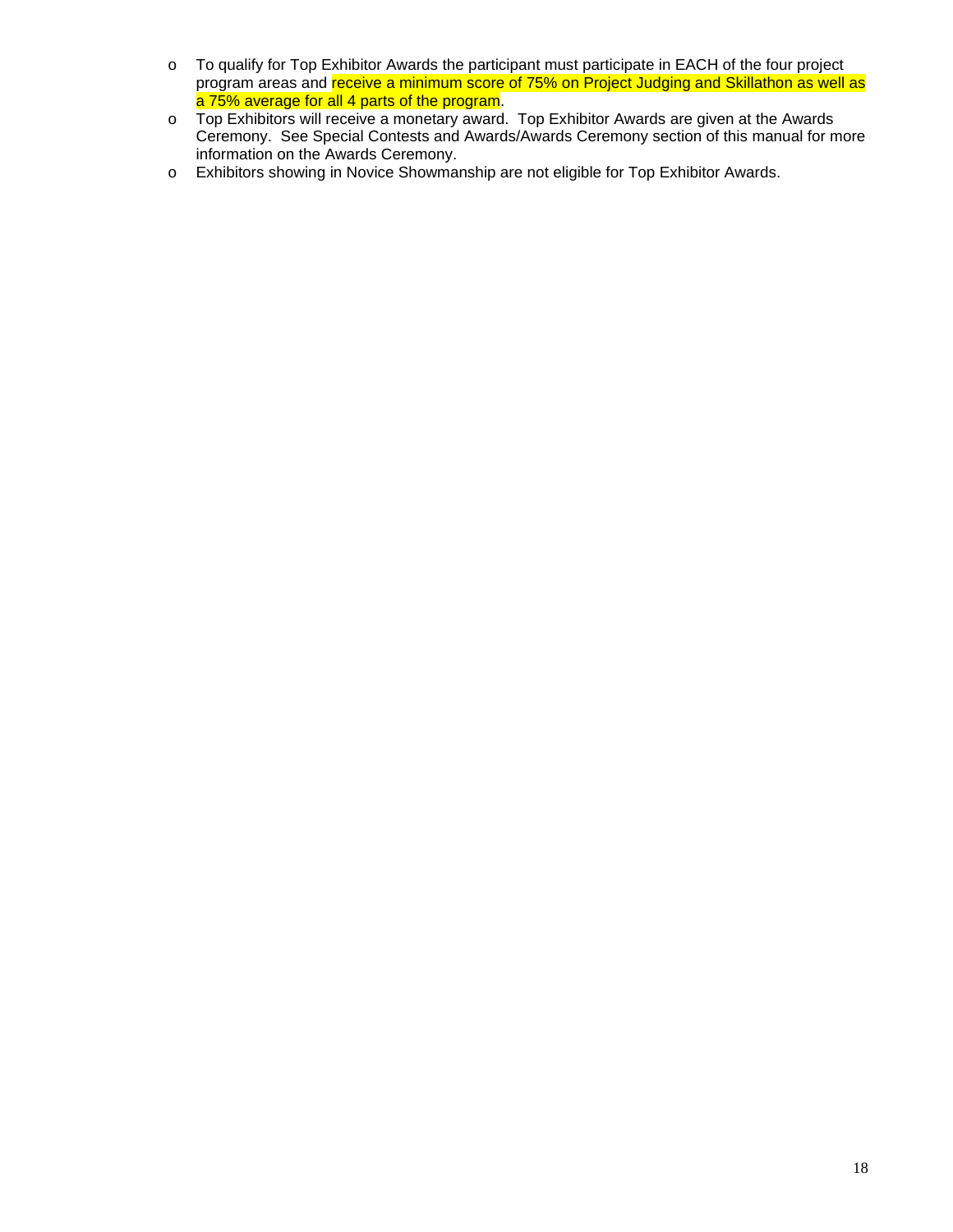## **GOATS**

#### **Species Superintendent - Tim Dicke, tdicke@cinci.rr.com**

See the Summary of Important Dates page of this manual for day and time of the Goat Show.

<span id="page-21-0"></span>*In the event of the death of a goat project animal, the 4-H participant must notify the Species Superintendent immediately and the death must be verified by the Species Superintendent or a Hamilton County Community Fair Board Member. If a market goat project animal dies before May 15th , the 4-H participant has 14 days to purchase a replacement animal. If a project animal dies on or after May 15th, the animal may not be replaced.* 

#### **GOAT PROJECTS**

For all Goat projects complete the Goat Project and Record Book each year. This book includes Dairy Goats, Breeding - Meat Goats, Fiber Goats, Harness Goats, Market - Dairy, Meat or Cross Goats, Pack Goats, Pygmy Goats, Nigerian Dwarf Goats and Companion - Pet Goats. The Goat Resource Handbook is also needed for these projects but only needs to be purchased once and can be used by multiple family members.

#### **GENERAL REGULATIONS - GOATS**

- **Possession Dates –** All project animals must be in the possession and care of the 4-H participant by the following dates
	- o **April 1 st** of the current year for Market Goat and Dairy Goat projects
	- o **May 1st** of the current year for Breeding Goat projects
- **Registrations** All goat projects must meet the following registration deadlines. **Late or missing paperwork will make the participant ineligible to compete in the current year at the Hamilton County Community Fair.**
	- o **4-H Enrollment Form** deadline March 1 st
	- o **Project Commitment Form** deadline May 7th
	- o **Market Animal Registration Form** deadline for Market Goats only Within 7 days of the above possession date
		- $\circ$  Market Animal Registration Forms must also include four (4) photos of the animal, and current tags or scrapie number.
	- $\circ$  All forms will be submitted online. Links will be available from the Species Superintendent or can be found on the fair website, [www.hccfair.com.](http://www.hccfair.com/)
- **Quality assurance** 4-H participants who wish to exhibit a **market or dairy animal** are **required** to attend the Livestock Quality Assurance training, **along with a parent or guardian**. See the Quality Assurance Training for Livestock Projects section in this manual for more information on Quality Assurance Training.
- All goats must be properly identified and reported as such on the Market Animal Registration Form.
	- o **ANY goat of ANY age on the fairgrounds (those entered and companion animals) MUST have a Scrapies ID # ear tag on their bodies. This is a requirement for the Hamilton County Community Fair and supersedes any other county or state fair rule.**
- All goats brought to the fairgrounds are required to be in accordance with the current health regulations **AND** the current Scrapie Program Regulations according to the Ohio Department of Agriculture.
- Health papers must be given to the Species Superintendent by weigh-in time if the animal is transported across a state line for exhibition. Health papers must be dated within 30 days of the show.
- Animals not properly ID'd upon arrival at the fairgrounds will be immediately sent home and disqualified from showing.
- All Market and Dairy Goats MUST be dehorned. NO HORNS ALLOWED. A maximum of 1  $\frac{1}{2}$  inches permissible on scurs. Scurs occur where the dehorning of a naturally horned animal has been incomplete. They are not attached to the animal's skull and are loosely attached by skin. All other goats do not have to be dehorned but the Species Superintendent and the members of the Hamilton County Community Fair Executive Board reserve the right to put horn guards on all goats with horns.

### **MARKET ANIMALS - GOATS**

- Market goats must be born on or after **November 1<sup>st</sup> of the previous year.**
- Market goats must be castrated and healed by April 1<sup>st</sup> of the current year.
- Market goats must be dehorned.
- Market goats must weigh a minimum of 50 pounds in order to sell in the Livestock Sale.
	- Classes may be divided into two types:
		- o Dairy/meat crossbred
			- o Pure bred (Boer, Spanish, Kiko).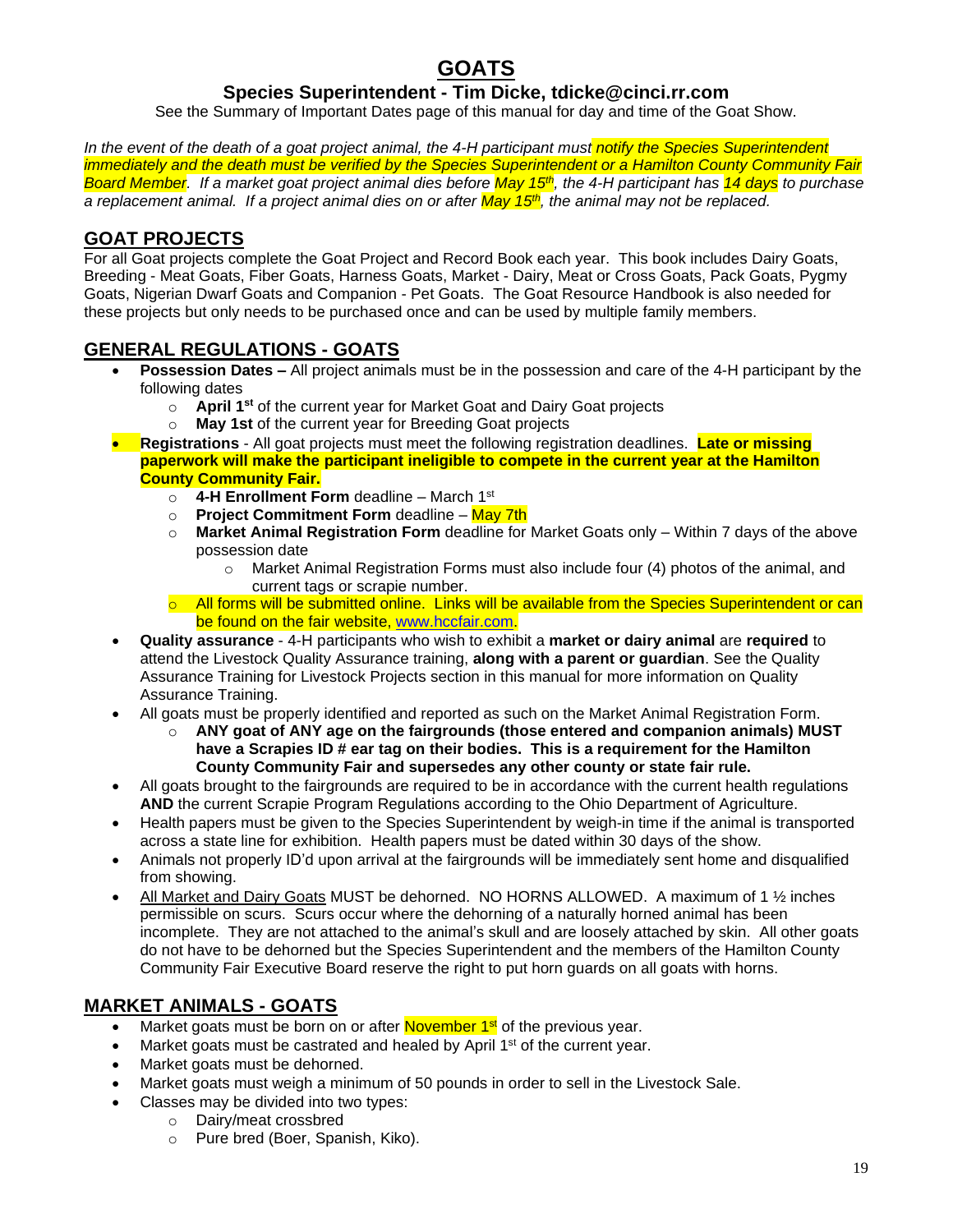• A 4-H participant may exhibit and sell a maximum of three (3) market goats per project year (Oct. 1-Sept. 30).

## **BREEDING ANIMALS – BOER DOE GOATS**

- Age and animal identification number must be listed on the Project Commitment Form.
- Does shown in a breeding class may NOT also compete in a market class. Does that were exhibited in a market class in a previous year or any previous Hamilton County Junior Fair shows are not eligible to compete in the breeding class.
- Breeding goats do not have to be dehorned.
- A 4-H participant may make two entries in this class.
- Boer doe goats WILL NOT compete for Grand Champion Dairy Goat.

## **OTHER GOAT CATAGORIES**

- **DAIRY GOATS**
	- $\circ$  All dairy goats must be dehorned and healed by April 1st.
	- o Age and lactation status must be listed on the Project Commitment Form.
	- o Ages are as follows:
		- kid (less than one year on the day of the show)<br>■ vearling (over one year but less than two years
		- yearling (over one year but less than two years of age on the day of the show)
		- senior (over two years of age on the day of the show).
	- o Lactation status is as follows:
		- dry (on day of show)
		- lactating (on day of show)
	- o Dairy goats will show according to breed and age of the goat.
	- o Classes may be split or combined at the discretion of the Species Superintendent.
		- o Dairy goats may be shown as follows:
			- Alpine
			- LaMancha
			- Nubian
			- Oberhasli
			- Saanen
			- Toggenburg
			- Cross-bred of any two breeds above
		- o An exhibitor may make two (2) entries per class.

#### • **PYGMY GOATS**

- o Pygmy goats do not have to be dehorned.
- o Age and sex must be listed on the Project Commitment Form.
- o Pygmy goats WILL NOT compete for Grand Champion Dairy Goat.

#### • **NIGERIAN DWARF GOATS**

- o Nigerian dwarf goats do not have to be dehorned.
- o Age and sex must be listed on the Project Commitment Form.
- o Nigerian dwarf goats WILL NOT compete for Grand Champion Dairy Goat.

#### • **ANGORA GOATS**

- o Angora goats do not have to be dehorned.
- o Age must be listed on the Project Commitment Form.
- o Angora goats WILL NOT compete for Grand Champion Dairy Goat.

#### • **HARNESS GOATS**

- o May be doe or wether.
- o Goat must be castrated and healed by April 1<sup>st</sup>.
- o Harness goats do not have to be dehorned.
- $\circ$  Goat must be properly identified and listed as such on the Project Commitment Form

#### o **HARNESS KID GOATS**

- **•** The kid goat must be halter broken and led by the exhibitor with a lead strap.
	- Animal should properly respond to the voice commands of:

- Stop - Go - Back

**•** This is the first (1st) year animal is exhibited.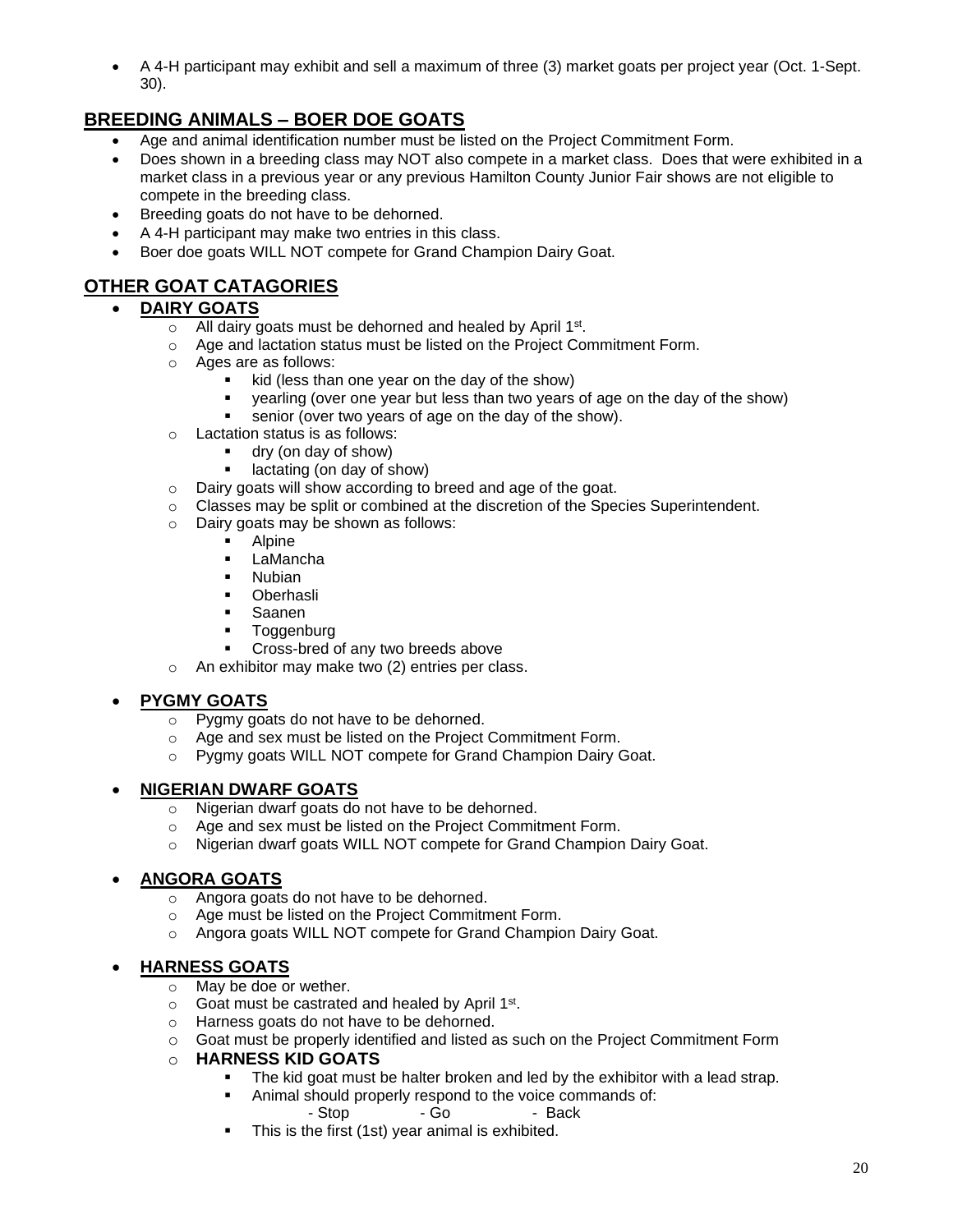#### o **HARNESS YEARLING GOATS**

- The goat will be harnessed and pull an empty cart.
	- The goat should properly respond to the voice commands of:
		- Stop Back
		- Go
- This is the second (2nd) year the animal is exhibited.

#### o **SENIOR HARNESS GOATS**

- The goat will be harnessed and pull a cart driven by the exhibitor.
- The goat must respond to the following voice commands while pulling the cart and exhibitor through the designated obstacle course.<br>- Stop - Back - Left
	- Stop Back
		- Go Right
- This is the third (3rd) year the goat is exhibited.

#### **GOAT SHOW**

#### • **GOAT SHOW ATTIRE**

- o A clean, appropriately buttoned, tucked in, collared shirt with short or long sleeves.
- o Long blue or black slacks/jeans.
- $\circ$  Footwear must consist of work boots or heavy shoes. Athletic type shoes are NOT permitted.
- **GOAT SHOWMANSHIP** For a description of Showmanship see the Goat Resource Handbook and the Special Contests and Awards section of this manual.
	- $\circ$  For all species, the 4-H youth must participate in his/her respective showmanship class in order to participate in other classes in the species show.
	- o **Senior Showmanship**
		- Open to all goat exhibitors  $14 18$ -years-old (as of January  $1<sup>st</sup>$  of the current year)
	- o **Junior Showmanship**
		- **•** Open to all goat exhibitors  $8 13$ -years-old (as of January 1<sup>st</sup> of the current year)

#### o **Novice Showmanship**

- Open to all 4-H participants in the Junior or Senior age group showing a goat project for the FIRST TIME EVER. A participant may OPT OUT of Novice Showmanship but must notify the Species Superintendent.
- **.** If there are fewer than 3 novice participants a species coordinator may choose to not hold a novice class. In this case, the participants would show in their age category.

#### • **GOAT SHOW CLASSES**

|        | <b>Dairy Goat</b> |
|--------|-------------------|
| Alpine |                   |
|        |                   |

Nubian Toggenburg

Oberhasli Crossbred of any 2 breeds LaMancha Saanen from the other 6 classes

**Companion Goat Pygmy Nigerian Dwarf** Harness - Kid **Pygmy - Does** Nigerian Dwarf - Does Harness - Yearling **Pygmy – Wethers Nigerian Dwarf - Wethers** 

**Breeding Goat Meat Goat** Boer Doe Boer Doe Other Breeds

Harness – Senior Wether – Any Breed

Boar/Dairy Crossbred Boar/Dairy Crossbred

#### • **AWARDS FOR GOAT SHOW**

- o 1<sup>st</sup>, 2<sup>nd</sup>, and 3<sup>rd</sup> Place ribbons will be given in each goat class.
- o Grand and Reserve Champion banners will be given for Dairy Goat, Breeding Goat, Pygmy Goat, Nigerian Dwarf Goat, Meat Goat, and Companion Goat.
- o 1<sup>st</sup> and 2<sup>nd</sup> Place winners in Showmanship will receive trophies.
- o Top Exhibitor and Reserve Top Exhibitor Awards will be given for both Junior and Senior divisions. These winners will be the 4-H participants who have the two highest combined scores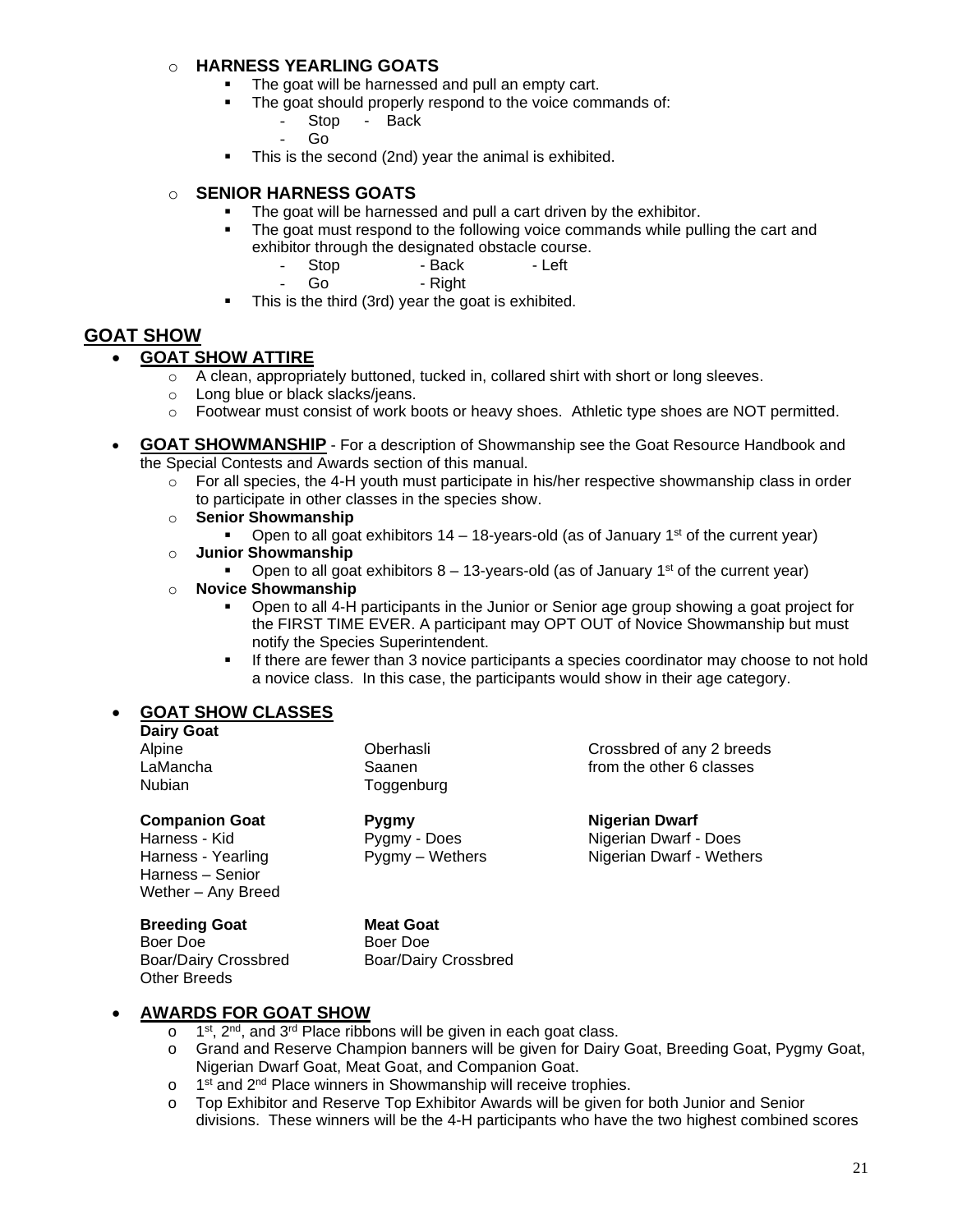from the four project program areas: Project Judging, Skillathon, Showmanship placing, and Class placings.

- o To qualify for Top Exhibitor Awards the participant must participate in EACH of the four project program areas and receive a minimum score of 75% on Project Judging and Skillathon as well as a 75% average for all 4 parts of the program.
- o Top Exhibitors will receive a monetary award. Top Exhibitor Awards are given at the Awards Ceremony. See Special Contests and Awards/Awards Ceremony section of this manual for more information on the Awards Ceremony.
- o Exhibitors showing in Novice Showmanship are not eligible for Top Exhibitor Awards.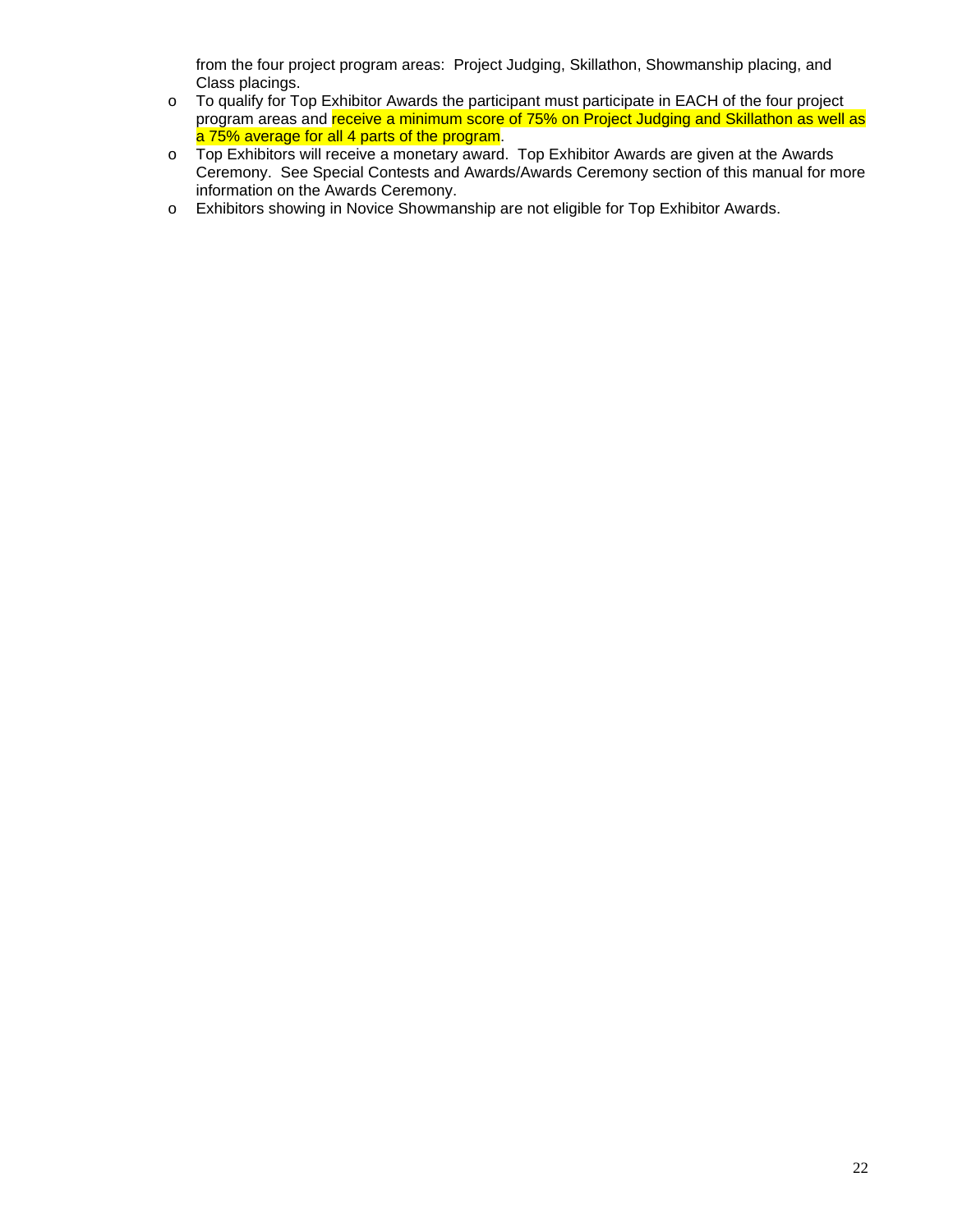## **LLAMAS & ALPACAS**

### **Species Superintendent – Cindy Howard, kc8fdr@gmail.com**

<span id="page-25-0"></span>See the Summary of Important Dates page of this manual for day and time of the Llama & Alpaca Show.

### **LLAMA & ALPACA PROJECTS**

For all llama and alpaca projects complete the Llama and Alpaca Project and Record Book each year. The Llama and Alpaca Resource Handbook is also needed for these projects but only needs to be purchased once and can be used by multiple family members.

### **GENERAL REGULATIONS – LLAMAS & ALPACAS**

- **Possession Dates –** All project animals must be in the possession and care of the 4-H participant by the following dates
	- o **April 1st** of the current year for all llama and alpaca projects
- **Registrations** All llama and alpaca projects must meet the following registration deadlines. **Late or missing paperwork will make the participant ineligible to compete in the current year at the Hamilton County Community Fair.**
	- o **4-H Enrollment Form** deadline March 1st
	- o Project Commitment Form deadline <mark>May 7<sup>th</sup></u></mark>
- Animals used for llama and alpaca projects may be owned or leased by the 4-H participant.
- Llamas and alpacas must be five months or older on the day of the show.
- All llamas and alpacas must be in accordance with current health regulations. Current health records must be submitted to the species superintendent at animal move in.
- Llamas and alpacas must be neatly groomed and free of disease.
- Llamas and alpacas must be sufficiently broke to lead by the exhibitor.

### **GENERAL REGULATIONS FOR LLAMA AND ALPACA SHOW**

- Llamas and alpacas will be shown together if there are not enough animals to make separate classes.
- Besides showmanship there will be an obstacle course class. This class will include  $8 10$  obstacles. Obstacle possibilities could include walking through streamers, backing a circle, picking up a blanket or sheet and rubbing it on the animal, change of pace, bridges, walking around an inanimate or animate object, weaving around objects, or ducking.

### **LLAMA & ALPACA SHOW**

#### • **LLAMA & ALPACA SHOW ATTIRE**

- $\circ$  A clean, buttoned appropriately, tucked in, collared shirt with short or long sleeves.
	- o Long blue or black slacks/jeans.
	- o Skirt falling at or below the knee.
- $\circ$  Footwear must consist of work boots or heavy shoes. Athletic type shoes are NOT permitted.
- **LLAMA & ALPACA SHOWMANSHIP** For a description of Showmanship see the Llama and Alpaca Resource Handbook and the Special Contests and Awards section of this manual.
	- $\circ$  For all species, the 4-H youth must participate in his/her respective showmanship class in order to participate in other classes in the species show.
	- o **Senior Showmanship**
		- Open to all llama and alpaca exhibitors  $14 18$ -years-old (as of January 1<sup>st</sup> of the current year)
	- o **Junior Showmanship**
		- Open to all llama and alpaca exhibitors  $8 13$ -years-old (as of January 1<sup>st</sup> of the current year)
	- o **Novice Showmanship**
		- Open to all 4-H participants in the Junior or Senior age group showing a Ilama or alpaca project for the FIRST TIME EVER. A participant may OPT OUT of Novice Showmanship but must notify the Species Superintendent.
		- **.** If there are fewer than 3 novice participants a species coordinator may choose to not hold a novice class. In this case, the participants would show in their age category.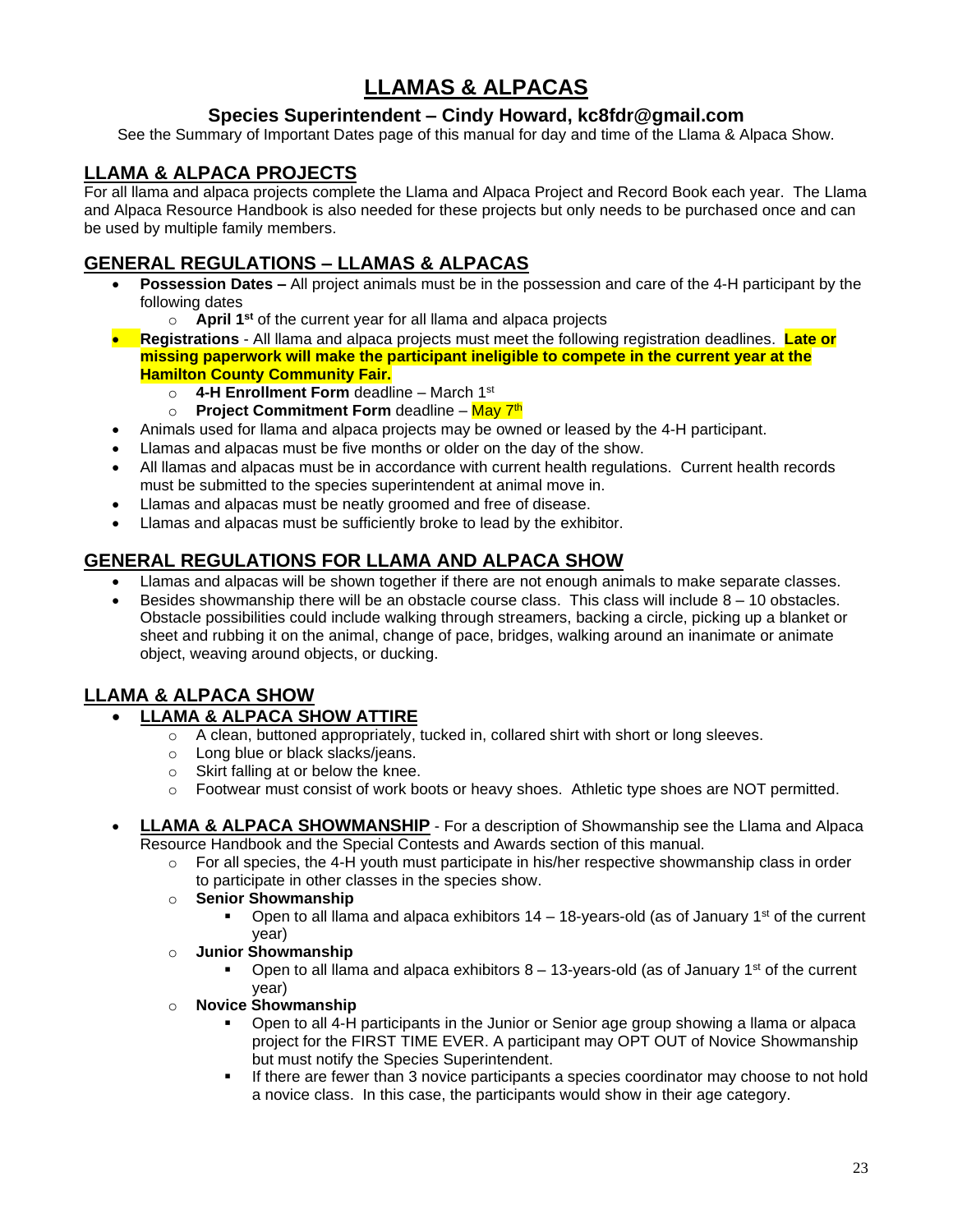## ▪ **LLAMA & ALPACA SHOW CLASSES**

Obstacle Course

#### • **AWARDS FOR LLAMA & ALPACA SHOW**

- $\circ$ st, 2<sup>nd</sup>, and 3<sup>rd</sup> Place ribbons will be given in each llama and alpaca class.
- $\circ$  1<sup>st</sup> Place trophies will be given in each llama/alpaca show class.
- $\circ$  Top Exhibitor and Reserve Top Exhibitor Awards will be given for both Junior and Senior divisions. These winners will be the 4-H participants who have the two highest combined scores from the four project program areas: Project Judging, Skillathon, Showmanship placing, and Class placings.
- o To qualify for Top Exhibitor Awards the participant must participate in EACH of the four project program areas and receive a minimum score of 75% on Project Judging and Skillathon as well as a 75% average for all 4 parts of the program.
- o Top Exhibitors will receive a monetary award. Top Exhibitor Awards are given at the Awards Ceremony. See Special Contests and Awards/Awards Ceremony section of this manual for more information on the Awards Ceremony.
- o Exhibitors showing in Novice Showmanship are not eligible for Top Exhibitor Awards.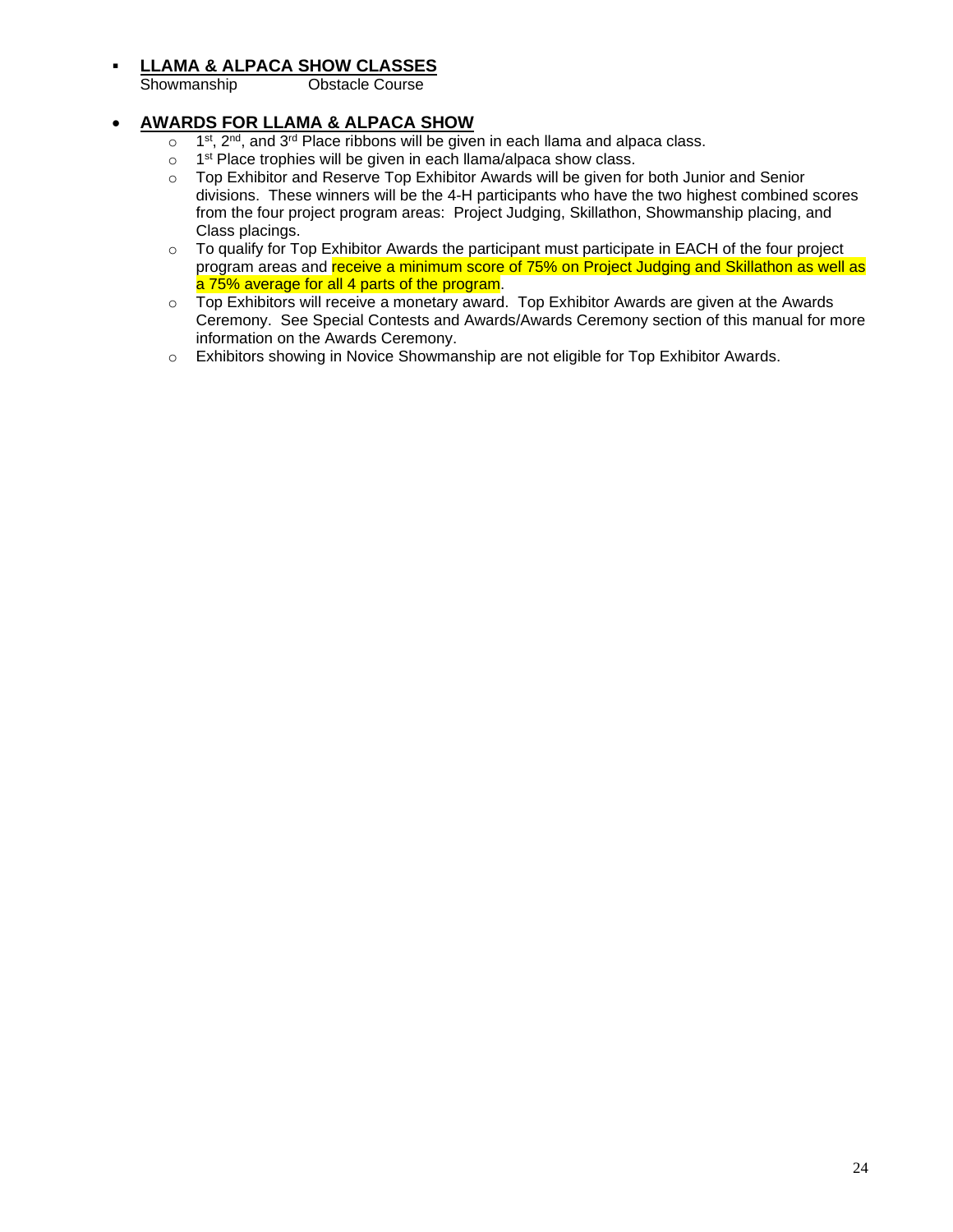## **POULTRY**

#### **Species Superintendent – Kris Mason, orchidbiochem@aol.com**

See the Summary of Important Dates page of this manual for day and time of the Poultry Show.

<span id="page-27-0"></span>If a poultry project animal dies before May 25<sup>th</sup>, the 4-H participant has 7 days to purchase a replacement animal. *If a project animal dies on or after May 25th , the animal may not be replaced.* 

### **POULTRY PROJECTS**

For all Poultry projects complete the Poultry Project and Record Book each year.

#### **GENERAL REGULATIONS - POULTRY**

- **Possession Dates –** All project animals must be in the possession and care of the 4-H participant by the following dates
	- $\circ$  Market Turkeys 12 to 26 weeks prior to Weigh In, must weigh at least 14 lbs at Weigh In
	- o Breeding/Exhibition Poultry (including Waterfowl) May 1<sup>st</sup> of the current year
	- $\circ$  Roaster Chicken 9 to 15 weeks prior to Weigh In, must weigh at least 6 lbs at Weigh In
	- o Market Chickens Pen of 3 No sooner than 7 weeks prior to Weigh In, must meet weight requirements.
	- $\circ$  Market Ducks, Market Geese  $-7$  to 9 weeks prior to Weigh In, must meet weight requirements.
- **Registrations** All poultry projects must meet the following registration deadlines. **Late or missing paperwork will make the participant ineligible to compete in the current year at the Hamilton County Community Fair.**
	- o **4-H Enrollment Form** deadline March 1st
	- **Project Commitment Form** deadline May 7th
- **Quality assurance** 4-H participants who wish to exhibit a **market animal** are **required** to attend the Livestock Quality Assurance training, **along with a parent or guardian**. See the Quality Assurance Training for Livestock Projects section in this manual for more information on Quality Assurance Training.
- **Pullorum Testing** In accordance with state and national regulations, evidence of pullorum-free status must be presented at check-in for all poultry except waterfowl. Poultry must be certified pullorum-free no later than 30 days prior to fair. Turkeys require specialized pullorum testing. Exhibitors are responsible for any costs associated with pullorum testing**. No poultry will be allowed on the fairgrounds without appropriate pullorum-free certification.**
- All birds MUST be clean and dry at Weigh-in.
- All 4-H participants are allowed up to 2 entries per class.
- Breed and variety are to be listed on the Project Commitment Form.
- All 4-H participants will be required to bring their own birds to the table for judging.
	- $\circ$  When an exhibitor has more than one entry in a class, the exhibitor's second entry may be shown by a family participant, another 4-H participant, or his/her 4-H Advisor.
- No bird may be shown in more than one class except showmanship.
- The bird used for showmanship, must also be shown by the 4-H participant in a breed or market class. Turkeys have a separate showmanship class than other poultry.
- If on evaluation by the species superintendent and/or fair veterinarian poultry is deemed overly dirty or unhealthy, poultry may be asked to be removed from the fairgrounds.
- Any classes may be split or combined at the discretion of the species superintendent.
- All exhibitors are responsible for the care of their poultry during the fair.

## **MARKET ANIMALS – POULTRY**

- All market animals are terminal.
- Market birds may be purchased as live animals and be in the possession of the 4-H participant by 3 days of age. Market birds may (but do not have to be) hatched from an egg by the 4-H participant.
	- $\circ$  If turkeys are hatched by the 4-H participant, the eggs must come from a NPIP certified source (certification must be supplied at Weigh In) and any flock already in your possession must fall under **up to date** NPIP certification, or Pollorum testing must be performed by a certified veterinarian or professional at least 30 days before Weigh In. (Turkeys are tested by blood draw, not a stick like other poultry.)
- **Market Chickens** and **Market Turkeys** may be de-beaked, de-toed, dubbed, or subjected to any practice accepted in the commercial production of meat type poultry.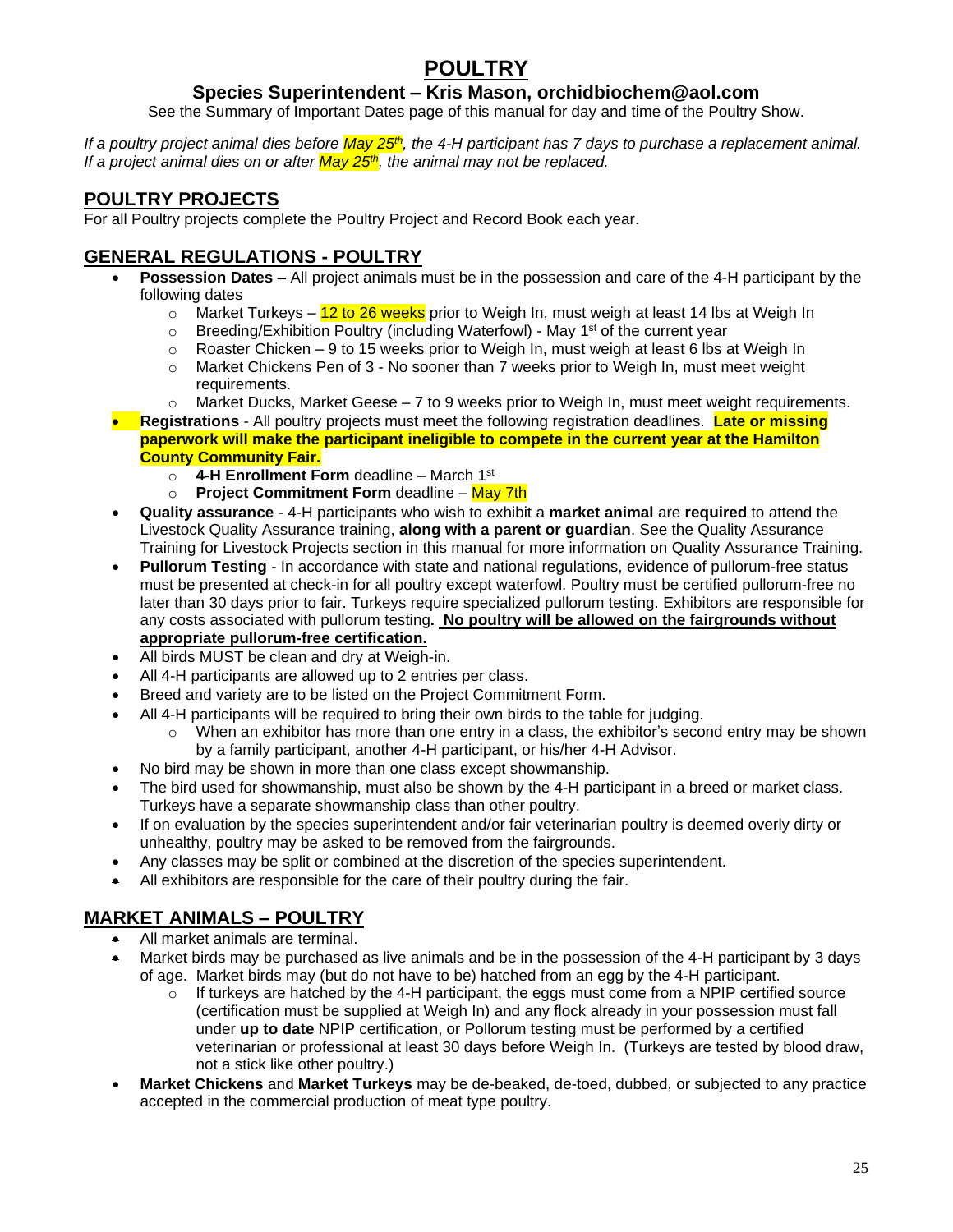- A **Pen of Market Chickens** will consist of three (3) birds.
	- o Maximum pen weight 21.0 pounds
	- o Minimum pen weight 10.0 pounds
	- o No individual bird may weigh less than 2.75 pounds
- **Chicken Roasters** are individuals. Minimum weight for a **Roaster** is 6.0 pounds.
- **Market Turkeys** may be either sex and any breed. Minimum weight for a **Market Turkey** is 14.0 pounds.
	- **Market Ducks** must be shown as a pen of two (2) ducks. The pen can be any combination of sexes.
		- o Minimum pen weight 10.0 pounds
		- o No individual may weigh less than 4.25 pounds.
- **Market Geese** are shown individually. Minimum weight for a **Market Goose** is 6.0 pounds.
- 4-H participants who have market poultry that are processed prior to the end of fair are to assist with cleaning and teardown of pens and market exhibition area between 8:30am and 10:00am the day of processing. If unable to assist, participant must contact the species superintendent with a valid excuse. If the participant does not contact the species superintendent and does not help, it is at the discretion of the Community Fair Association Board to not allow the participant to show poultry in the next year's fair.

#### **EXHIBITION (BREEDING) ANIMALS – POULTRY**

Exhibition poultry are all non-market animals. They are evaluated for breed perfection or egg production.

- **Chicken Age Definitions**  Pullet - Female Chicken under 1 year Hen - Female Chicken 1 year and older Cockerel - Male Chicken under 1 year Cock - Male Chicken 1 year and older
- **Turkey Age Definitions** Jenny - Female Turkey under 1 year Hen - Female Turkey 1 year and older Jake - Male Turkey under 1 year Tom - Male Turkey 1 year and older
- **Miscellaneous poultry** includes Peafowl, Guinea Fowl, Partridge, Pigeon, Quail, and Pheasant.
	- o Consult with the Species Superintendent if a species is not listed.

### **POULTRY SHOW**

#### **POULTRY SHOW ATTIRE**

- o A long-sleeved shirt or a long-sleeved white lab coat.
- o Long blue or black slacks/jeans or skirt falling at or below the knee.
- o Footwear must consist of work boots or heavy shoes. Athletic type shoes are NOT permitted.
- **POULTRY SHOWMANSHIP** For a description of Showmanship see the Poultry project books and the Special Contests and Awards section of this manual.
	- $\circ$  For all species, the 4-H youth must participate in his/her respective showmanship class in order to participate in other classes in the species show.
	- o Turkey exhibitors will participate in turkey showmanship.
	- o All others will be grouped together in poultry showmanship.
	- o **Senior Showmanship**
		- **•** Open to all poultry exhibitors  $14 18$ -years-old (as of January  $1<sup>st</sup>$  of the current year)
	- o **Junior Showmanship**
		- **•** Open to all poultry exhibitors  $8-13$ -years-old (as of January 1<sup>st</sup> of the current year)
	- o **Novice Showmanship**
		- Open to all 4-H participants in the Junior or Senior age group showing a poultry project for the FIRST TIME EVER. A participant may OPT OUT of Novice Showmanship.
		- If there are fewer than 3 novice participants a species coordinator may choose to not hold a novice class. In this case, the participants would show in their age category.

#### **POULTRY SHOW CLASSES**

#### **CHICKEN**

Standard Breeds Bantams One Single Standard Pullet<br>
One Single Bantam Pullet<br>
One Single Bantam Hen<br>
One Single Bantam Hen One Single Standard Hen One Single Standard Cockerel **Communist Cone Single Bantam Cockerel** Communist Cone Single Bantam Cockerel One Single Standard Cock One Single Bantam Cock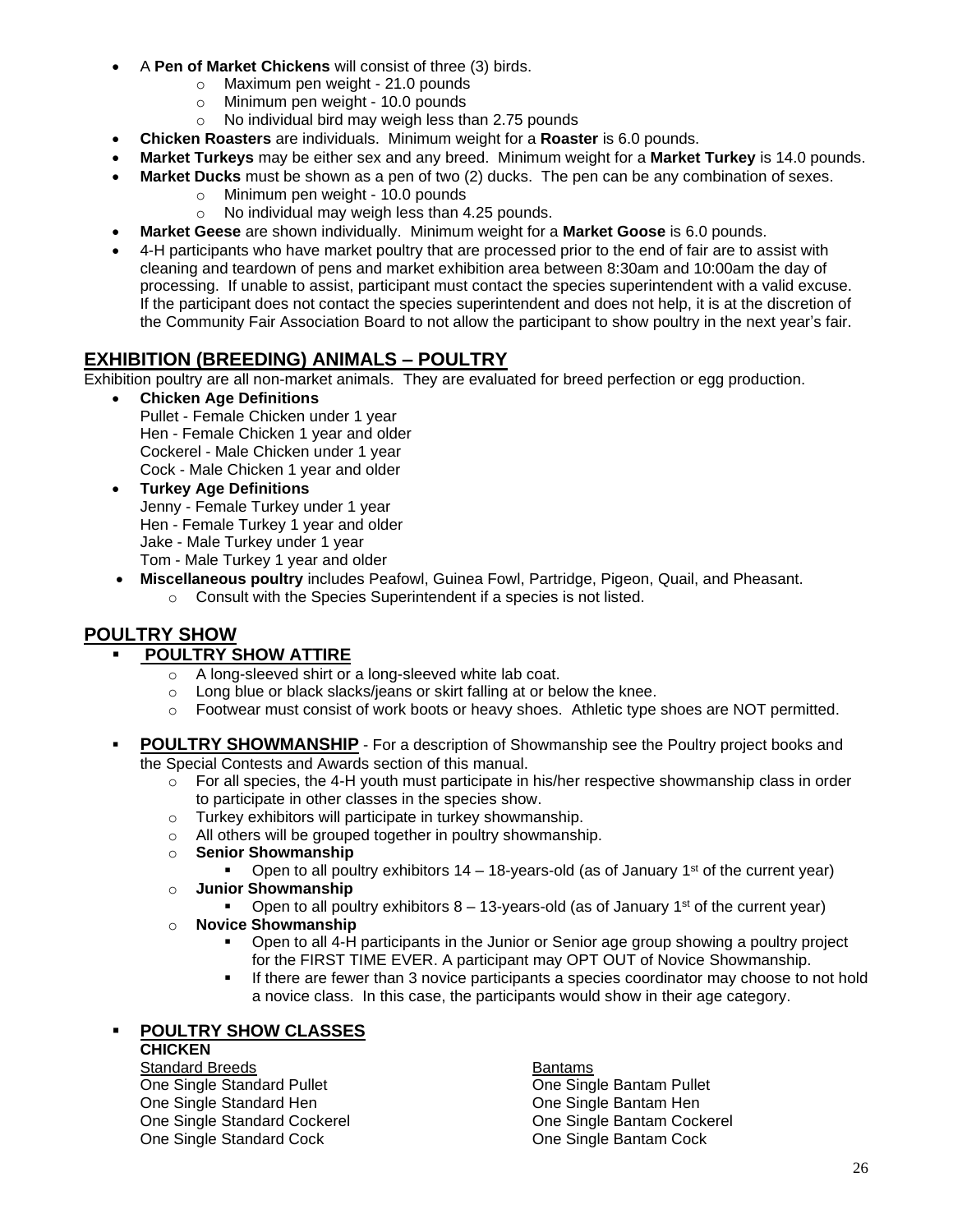Pair of Standard Hens (same breed & variety Pair of Bantam Hens (same breed and variety) Breeding Pair of Standard (male/female same breed & variety) Breeding Pair of Bantams (male/female same breed &

variety)

Egg Production **Market** One Egg Production Pullet **Pen of 3 Market chickens** One Egg Production Hen Single Market roaster

#### **WATER FOWL (Duck, Goose, Swan, Other)**

Breeding Market New York 1989, Market New York 1989, Market New York 1989, Market New York 1989, Market New York 1989, Market New York 1989, Market New York 1989, Market New York 1989, Market New York 1989, Market New York Single Female less than 1 year end and the Pair of Ducks (any sex combination)<br>
Single Female 1 year or older end and Phair individual Market Goose Single Female 1 year or older Single Male less than 1 year Single Male 1 year or older Breeding Pair (same breed & variety, one of male and female)

#### **MISCELLANEOUS POULTRY (Peafowl, Guinea Fowl, Partridge, Pigeon, Quail, Pheasant, Other)** Breeding

Single Female less than 1 year Single Female 1 year or older Single Male less than 1 year Single Male 1 year or older Breeding Pair (same breed & variety, one of male and female)

#### **TURKEY**

Breeding Market New York 1980 and the Market Market New York 1980 and the Market New York 1980 and the Market Single Hen Single Jake Single Tom

Single Jenny **Single Single Single Single Market Turkey** 

#### • **AWARDS FOR POULTRY SHOW**

- o 1<sup>st</sup>, 2<sup>nd</sup>, and 3<sup>rd</sup> Place ribbons will be given in each poultry class.
- o Grand and Reserve Champion banners will be given for Standard Breeds, Egg Production, Bantams, Exhibition Waterfowl, Market Chicken, Roaster, Market Turkey, and Market Waterfowl.
- o 1<sup>st</sup> and 2<sup>nd</sup> place winners in Showmanship will receive trophies.
- o Top Exhibitor and Reserve Top Exhibitor Awards will be given for both Junior and Senior divisions. These winners will be the 4-H participants who have the two highest combined scores from the four project program areas: Project Judging, Skillathon, Showmanship placing, and Class placings.
- $\circ$  To qualify for Top Exhibitor Awards the participant must participate in EACH of the four project program areas and receive a minimum score of 75% on Project Judging and Skillathon as well as a 75% average for all 4 parts of the program.
- o Top Exhibitors will receive a monetary award. Top Exhibitor Awards are given at the Awards Ceremony. See Special Contests and Awards/Awards Ceremony section of this manual for more information on the Awards Ceremony.
- o Exhibitors showing in Novice Showmanship are not eligible for Top Exhibitor Awards.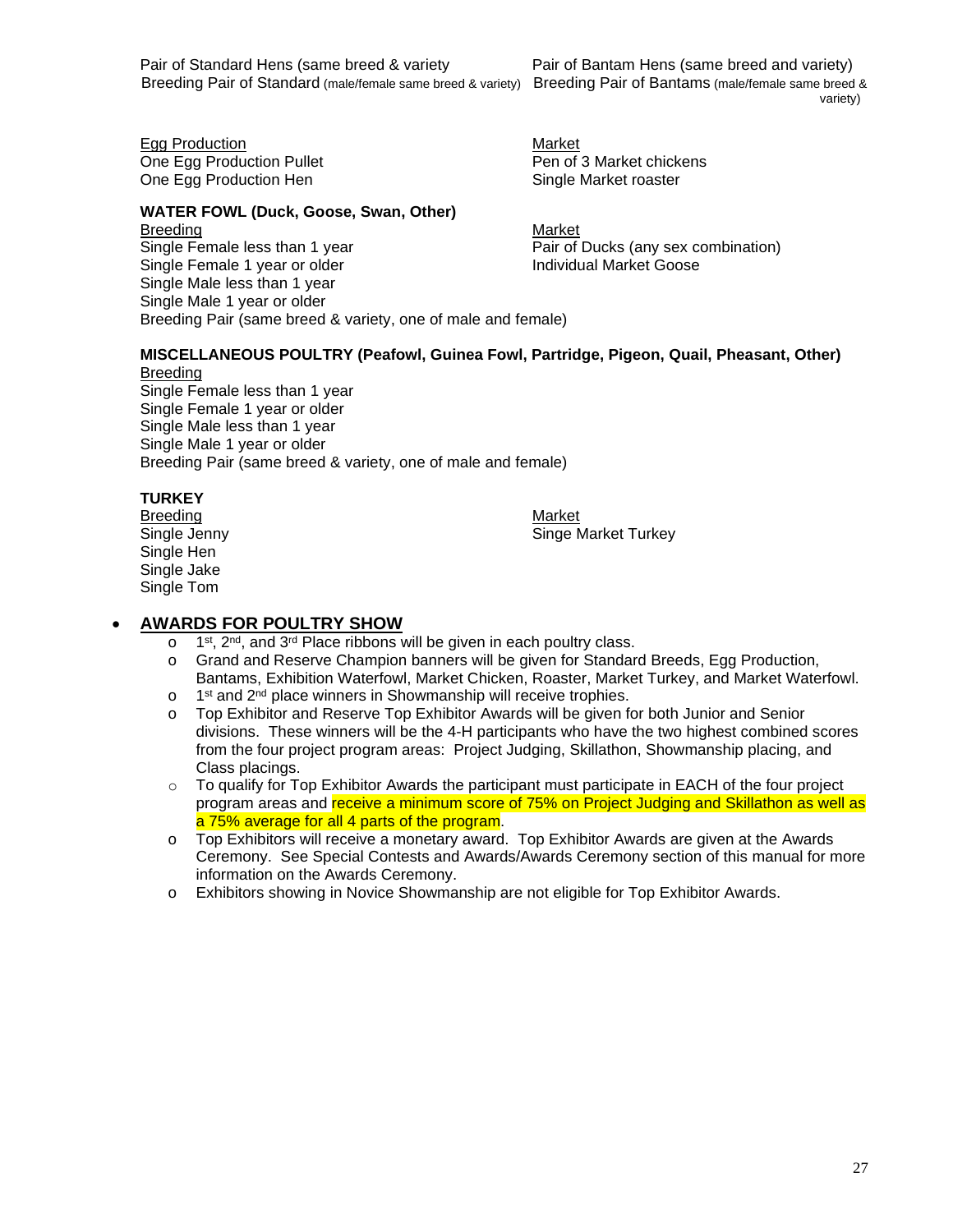## **RABBITS**

#### **Species Superintendent - Stephanni Schweitzer, rabbits4h@gmail.com**

See the Summary of Important Dates page of this manual for day and time of the Rabbit Show.

<span id="page-30-0"></span>*If a rabbit project animal dies before the possession date, the 4-H participant may replace that animal. If a project animal dies on or after the possession date, the animal may not be replaced.* 

#### **RABBIT PROJECTS**

There are three rabbit projects options: Breeding Rabbit, Market Rabbit, and Pet Rabbit.

**Breeder and Market Rabbit Projects** – 4-H participants must complete the appropriate Project and Record Book each year. The Rabbit Resource Handbook is also required but only needs to be purchased once and can be used by multiple family members.

**Pet Rabbit Project** - project is considered a General project. See the General Projects section of this manual for more information on the Pet Rabbit project.

#### **GENERAL REGULATIONS - RABBITS**

- **Possession Dates –** All project animals must be in the possession and care of the 4-H participant by the following dates
	- o **May 1st** of the current year for Breeding Rabbits
	- o **May 30th** of the current year for Market Rabbits (Meat Pen and Single Fryers).
- **Registrations** All rabbit projects must meet the following registration deadlines. **Late or missing paperwork will make the participant ineligible to compete in the current year at the Hamilton County Community Fair.**
	- o **4-H Enrollment Form** deadline March 1st
	- o P**roject Commitment Form** deadline <mark>May 7<sup>th</sup></mark>
- **Quality assurance** 4-H participants who wish to exhibit a **market animal** are **required** to attend the Livestock Quality Assurance training, **along with a parent or guardian**. See the Quality Assurance Training for Livestock Projects section in this manual for more information on Quality Assurance Training.
- **Tattoos**
	- o **All Breeder and Market (single fryer or meat pen) 4-H project rabbits MUST have a permanent (clamp or plyer style) and legible tattoo in the LEFT ear.** Tattoo must be done with a clamp/plyer type kit that actually punctures the number into the ear (like the Ketchem brand). No Sharpie marker or temporary markings will be accepted.
	- $\circ$  Rabbits should be tattooed by the 4-H participant prior to fair. If assistance by the species superintendent is needed, you must give notice **at least 3 days PRIOR** to bringing the rabbits to the fairgrounds.
	- $\circ$  Breeding and market rabbits without a permanent and legible tattoo will not be permitted to exhibit in the Junior Fair Rabbit Show. If Market rabbits are not tattooed properly, they will not be sold through the Livestock Sale due to processor rules.
	- $\circ$  All 4-H participants must register the tattoo numbers of all rabbits they wish to show at the Hamilton County Community Fair on the Project Commitment Form. The only exception is the single fryers and meat pen rabbits that are unborn or too young to be tattooed at the time of submitting the Project Commitment Form.
	- $\circ$  If a change to a registered tattoo is needed, it MUST be given in person to the Species Superintendent prior to rabbit weigh in/check in.
	- $\circ$  Tattoos will be documented and confirmed at weigh in and cannot be changed.
	- $\circ$  If a rabbit is brought into the show ring that does not match the registered tattoos listed, the participant will be disqualified and removed from the show ring. If it is a market project, the participant will not be allowed to sell the project at the Livestock Auction.
	- o No rabbits/pets other than those registered for fair and properly tattooed are permitted in the rabbit tent.
	- o No kits/litters of a senior doe are permitted. NOTE: if you want to show your senior doe at fair, DO NOT breed it close enough where it has babies that are too little to be separated and left at home.

#### • **Project Commitment Form**

- $\circ$  All 4-H participants MUST provide the following information for each individual rabbit on the Project Commitment Form.
	- Age (Senior or Junior)
	- Classification (Commercial, Fancy 4, or Fancy 6)
	- Breed
	- Sex (Doe or Buck)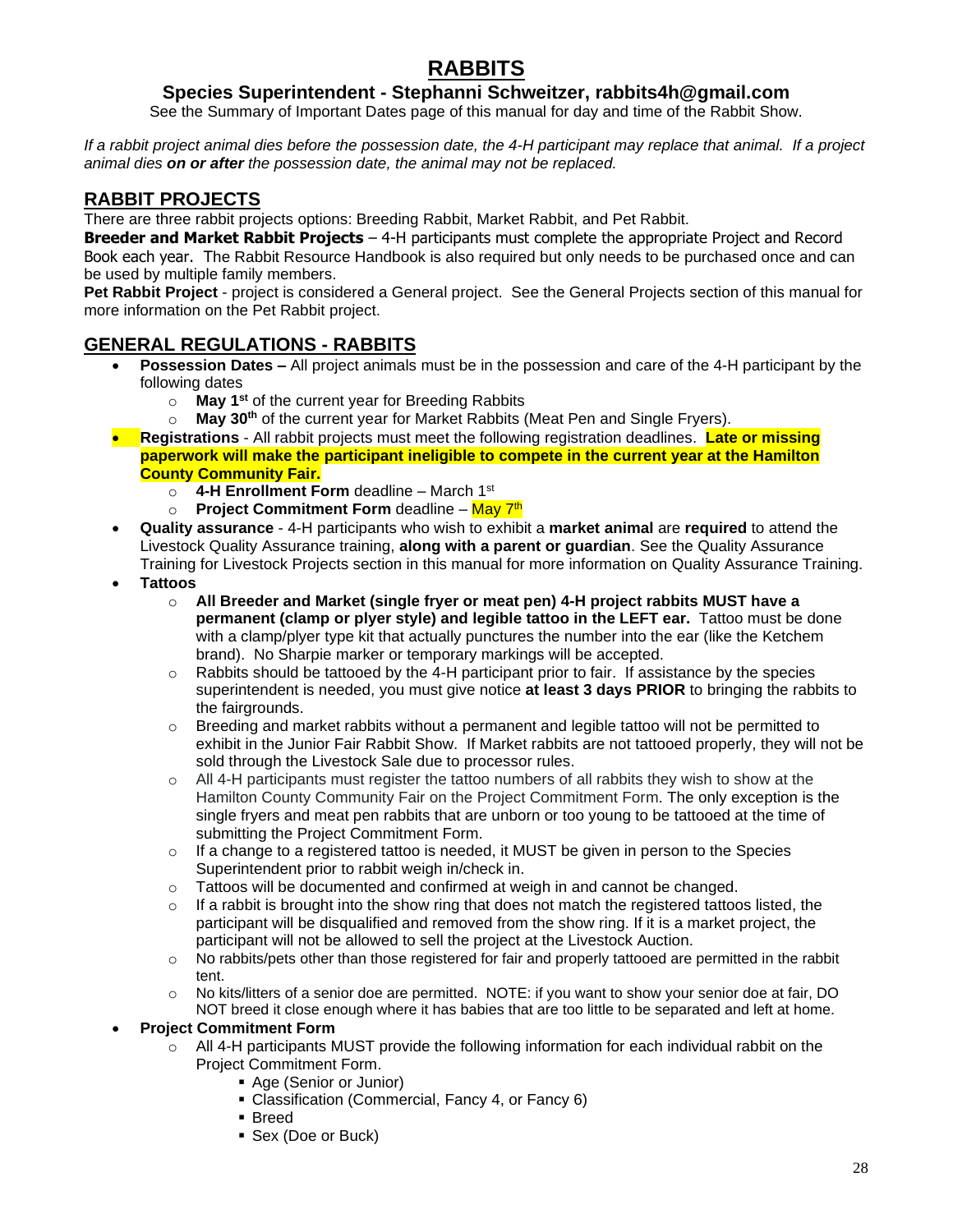- $\circ$  If a mistake is made by the 4-H participant, he/she should contact the Species Superintendent PRIOR to weigh in/check in or the rabbit will be disqualified from the breed classes in the show. The rabbit can participate in the showmanship class.
	- If the 4-H participant is unsure of the rabbit breed or sex, contact the species superintendent for assistance prior to submitting the Project Commitment Form.
- $\circ$  If the 4-H participant is showing more than one (1) rabbit in the same class (i.e. two senior does or two junior bucks), then he/she MUST be able to handle both/all animals in the class, or have another 4-H exhibitor lined up to help in advance. If help is not prearranged, the 4-H participant will not be able to show the extra rabbits.

### **MARKET ANIMALS - RABBITS**

- In addition to the breeding classes, a 4-H participant is permitted to exhibit up to two (2) meat pens and up to two (2) single fryers.
- A 4-H participant entering a market/meat rabbit class **MUST also participate in a breeder rabbit project, and exhibit at least one other rabbit in a breeding rabbit class.**
- A 4-H participant may use a single rabbit from his/her market/meat rabbit pen in showmanship classes.
- Market rabbits are intended for processing; therefore, they may only be shown once in a Junior Fair Rabbit Show Market class and may not be exhibited later in another rabbit class or by any other 4-H participant.

### • **MEAT PEN INFORMATION**

- o A meat pen consists of three (3) rabbits.
- $\circ$  Each rabbit must weigh a minimum of three (3) pounds and a maximum of five (5) pounds and each rabbit may not be older than 10 weeks prior to weigh in.
- $\circ$  A meat pen exhibit not meeting the min/max weight per rabbit (minimum of three (3) pounds and a maximum of five (5) pounds) will **NOT** be permitted to sell in the Livestock Sale.
- o If breeding a rabbit for a meat pen, 4-H Participants may not share a doe.

#### • **SINGLE FRYER INFORMATION**

- o A single fryer consists of one (1) rabbit.
- $\circ$  A single fryer must weigh a minimum of three (3) pounds and a maximum of five (5) pounds and may not be older than ten (10) weeks of age at weigh in.
- $\circ$  A single fryer exhibit not meeting the min/max weight per rabbit (minimum of three (3) pounds and a maximum of five (5) pounds) will **NOT** be permitted to sell in the Livestock Sale.

## **BREEDING ANIMALS – RABBITS**

- All rabbits that are not market projects are considered breeding projects.
- Breeding rabbits may or may not have been bred prior to fair.
- Breeding rabbits are shown in classes divided by sex and age (see below).
- Rabbits must be a minimum of 8 weeks (2 months) old to bring and show at fair.
- Note: Pet Rabbits are considered a General Project.

### **RABBIT SHOW**

#### • **RABBIT SHOW ATTIRE**

- o A clean, buttoned appropriately, tucked in, collared shirt with long sleeves.
- o Long blue or black slacks/jeans or a skirt falling at or below the knee.
- $\circ$  Footwear must consist of work boots or heavy shoes. Athletic type shoes are NOT permitted.
- **RABBIT SHOWMANSHIP** For a description of Showmanship see the Rabbit Resource Handbook and the Special Contests and Awards section of this manual.
	- $\circ$  For all species, the 4-H youth must participate in his/her respective showmanship class in order to participate in other classes in the species show.
	- o **Senior Showmanship**
		- **•** Open to all rabbit exhibitors  $14 18$ -years-old (as of January  $1<sup>st</sup>$  of the current year)
	- o **Junior Showmanship**
		- **•** Open to all rabbit exhibitors  $8 13$ -years-old (as of January 1<sup>st</sup> of the current year)
	- o **Novice Showmanship**
		- Open to all 4-H participants in the Junior or Senior age group showing a rabbit project for the FIRST TIME EVER. A participant may OPT OUT of Novice Showmanship but must notify the Species Superintendent.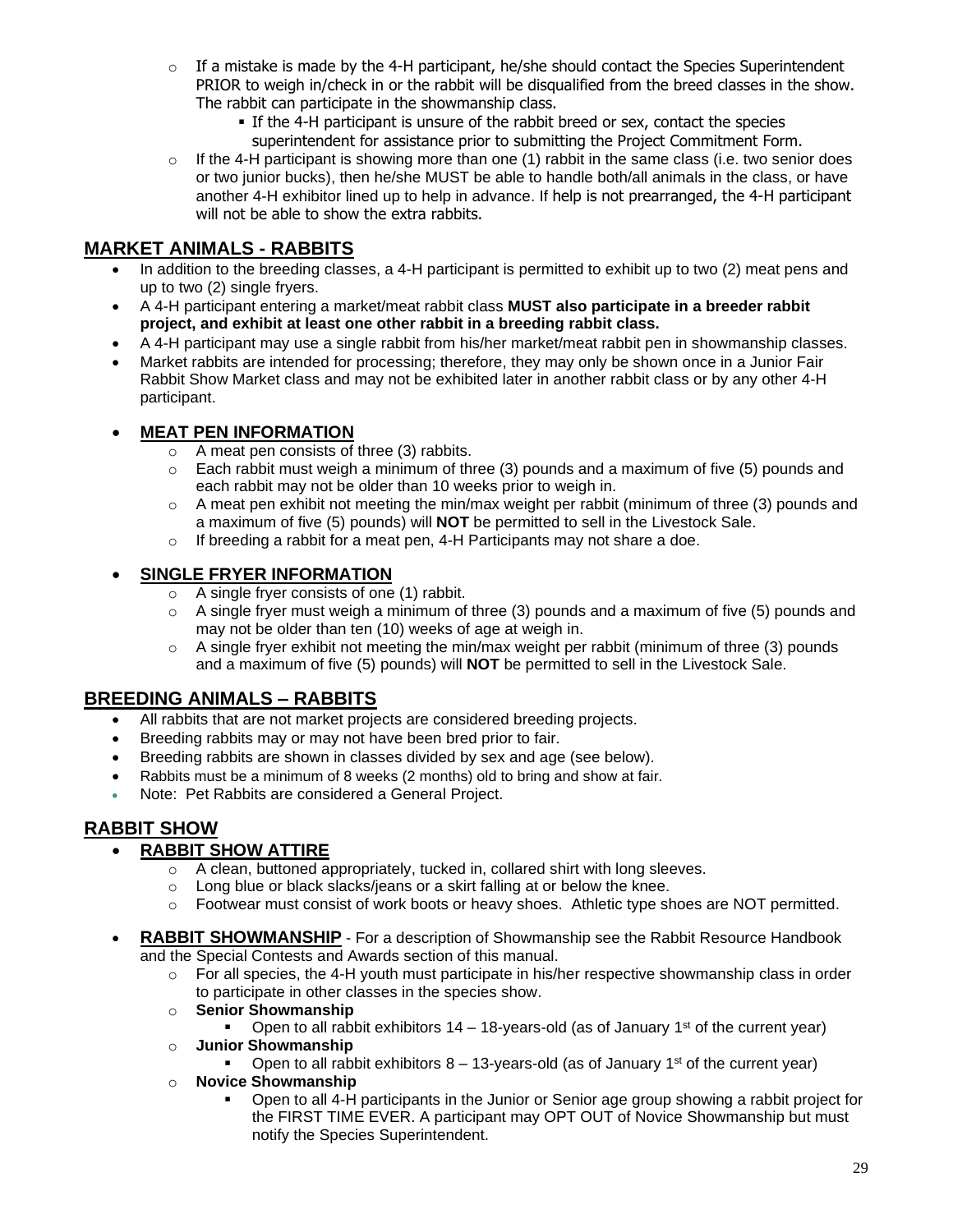If there are fewer than 3 novice participants a species coordinator may choose to not hold a novice class. In this case, the participants would show in their age category.

#### • **RABBIT SHOW CLASSES**

**NEW FOR 2022: Intermediate age group has been removed**

**Commercial/Meat Rabbits** *(Californian, New Zealand, American Chinchilla, Satin, Champagne D'Argent, and Palomino)*

Junior Buck – 2 to 8 months old<br>
Senior Buck - 8 months old & older<br>
Senior Doe - 8 months & older Senior Buck - 8 months old & older

**Fancy 4 Class Rabbits** *(American Fuzzy Lop, American Sable, Belgian Hare, Britannia Petite, Dutch, Dwarf Hotot, English Angora, English Spot, Florida White, French Angora, Harlequin, Havana, Himalayan, Holland Lop, Jersey Wooly, Lilac, Lionhead, Mini Lop, Mini Rex, Mini satin, Netherland Dwarf, Polish, Rhinelander, Satin Angora, Silver, Silver Marten, Standard Chinchilla, Standard Rex, Tan),*  Junior Buck – 2 to 8 months old Junior Doe – 2 to 8 months old Senior Buck - 8 months & older Senior Doe - 8 months & older

**Fancy 6 Class Rabbits** *(American,* Argente Brun, *Beveren, Blanc De Hotot, Champagne d'Argent, Checkered Giant, Cinnamon, Crème d'Argent, English Lop, Flemish Giant, French Lop, Giant Angora, Giant Chinchilla, Palomino, Satin, Silver Fox)* Junior Buck - 2 to 8 months old<br>
Senior Buck - 8 months old & older
Senior Doe - 8 months old & older
Senior Doe - 8 months old & older Senior Buck - 8 months old & older

**Market Classes** (Rabbits must be breeds from the commercial meat rabbit classes) Please see the 'Market Animals' section above for details and specifications.

Note: If there are not at least three (3) rabbits in each class, the classes may be merged or dropped. The final determination of classes will be made by the Species Superintendent prior to fair based on the Project Commitment Forms; and changes may be made based on final registrations at animal move in.

#### • **AWARDS FOR RABBIT SHOW**

- o 1<sup>st</sup>, 2<sup>nd</sup>, and 3<sup>rd</sup> Place ribbons will be given in each rabbit class.
- o Grand and Reserve Champion banners will be given for Meat Pen, Single Fryer, and Breeding Rabbit
- o 1<sup>st</sup> and 2<sup>nd</sup> place winners in Showmanship will receive trophies.
- o Top Exhibitor and Reserve Top Exhibitor Awards will be given for both Junior and Senior divisions. These winners will be the 4-H participants who have the two highest combined scores from the four project program areas: Project Judging, Skillathon, Showmanship placing, and Class placings.
- o To qualify for Top Exhibitor Awards the participant must participate in EACH of the four project program areas and receive a minimum score of 75% on Project Judging and Skillathon as well as a 75% average for all 4 parts of the program.
- o Top Exhibitors will receive a monetary award. Top Exhibitor Awards are given at the Awards Ceremony. See Special Contests and Awards/Awards Ceremony section of this manual for more information on the Awards Ceremony.
- o Exhibitors showing in Novice Showmanship are not eligible for Top Exhibitor Awards.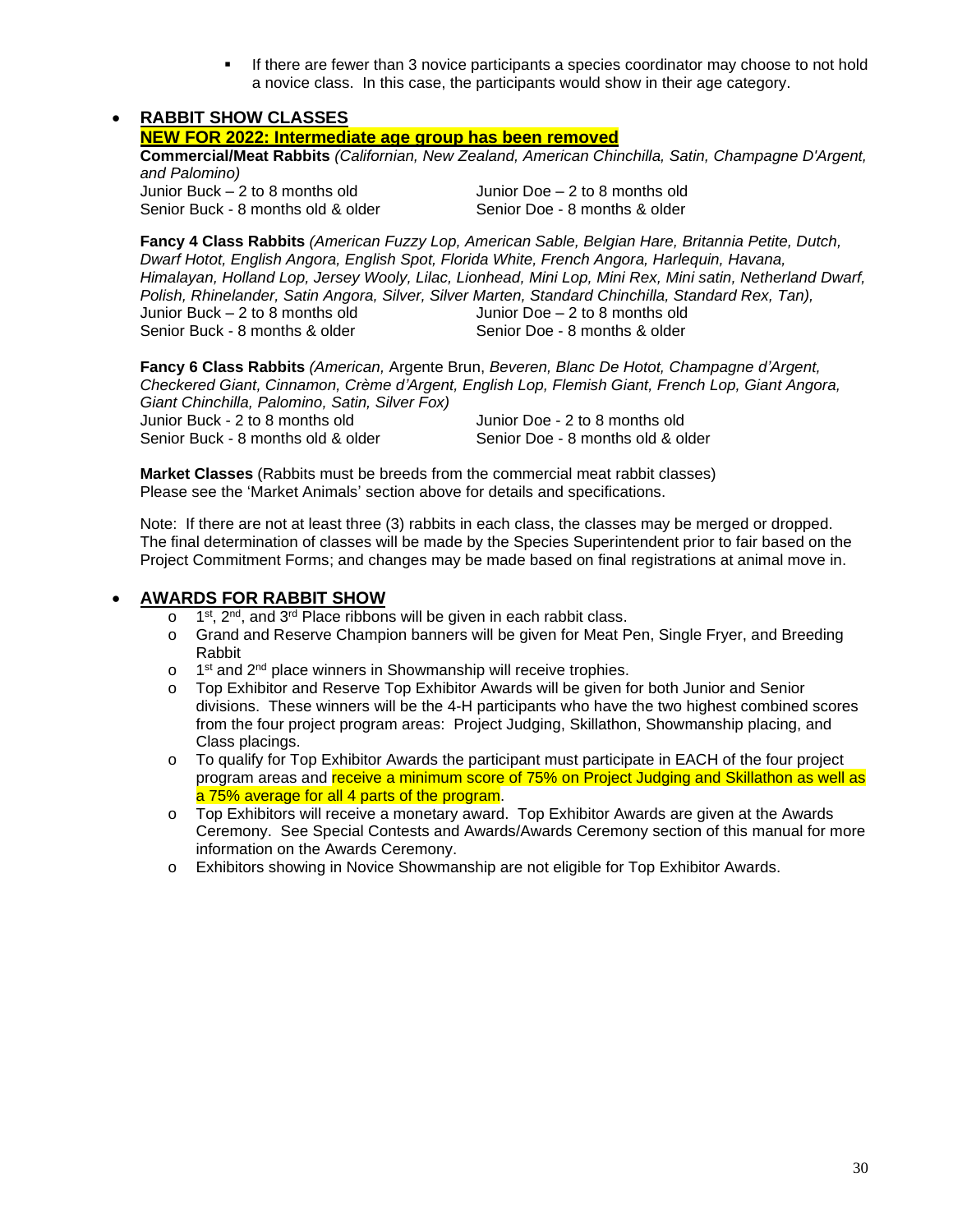## *SHEEP*

#### **Species Superintendent - Debbie Roell, kdroell@fuse.net**

<span id="page-33-0"></span>See the Summary of Important Dates page of this manual for day and time of the Sheep Show.

*In the event of the death of a sheep project animal, the 4-H participant must notify the Species Superintendent immediately and the death must be verified by the Species Superintendent or a Hamilton County Community Fair Board Member. If a market lamb project animal dies before May 15th , participant has 14 days to purchase a replacement animal. If a project animal dies on or after May 15th , the animal may not be replaced.* 

#### **SHEEP PROJECTS**

There are two sheep projects: Market Lamb Project and Record Book and Pilot Sheep Breeding Project and Record Book. For all Sheep projects complete the appropriate Project and Record Book each year. The Sheep Resource Handbook is also needed for these projects but only needs to be purchased once and can be used by multiple family members.

#### **GENERAL REGULATIONS - SHEEP**

- **Possession Dates –** All project animals must be in the possession and care of the 4-H participant by the following dates
	- o **April 1 st** of the current year for Market Lamb projects
	- o **May 1st** of the current year for Breeding Sheep projects
- **Registrations** All sheep projects must meet the following registration deadlines**. Late or missing paperwork will make the participant ineligible to compete in the current year at the Hamilton County Community Fair.**
	- o **4-H Enrollment Form** deadline March 1st
	- o **Project Commitment Form** deadline May 7<sup>th</sup>
	- o **Market Animal Registration Form** deadline (Market Lambs only) Within 7 days of the above possession date
		- Market Animal Registration Forms must also include four (4) photos of the animal, and currant tags or scrapie number.
	- $\circ$  All forms will be submitted online. Links will be available from the Species Superintendent or can be found on the fair website, [www.hccfair.com.](http://www.hccfair.com/)
- **Quality assurance** 4-H participants who wish to exhibit a **market animal** are **required** to attend the Livestock Quality Assurance training, **along with a parent or guardian**. See the Quality Assurance Training for Livestock Projects section in this manual for more information on Quality Assurance Training.
- All market lambs must be properly identified and reported as such on the Market Animal Registration Form.
	- o **ANY sheep of ANY age on the fairgrounds MUST have a Scrapies ID # in either tattoo, ear tag or microchip form on their bodies. This is a requirement for the Hamilton County Community Fair and supersedes any other county or state fair rule.**
- All sheep brought to the fairgrounds are required to be in accordance with the current health regulations **AND** the current Scrapie Program Regulations according to the Ohio Department of Agriculture.
- Health papers must be given to the Species Superintendent by weigh-in time if the animal is transported across a state line for exhibition. Health papers must be dated within 30 days of the show.
- Animals not properly ID'd upon arrival at the fairgrounds will be immediately sent home and disqualified from showing.

### **MARKET ANIMALS - SHEEP**

- Market lambs may not be on pasture after April  $1<sup>st</sup>$ . They must be on dry feed only.
- Market lambs must be born on or after December 1 of the previous year.
- Market lambs must weigh a minimum of **90 pounds** in order to be sold.
- Market lambs must come to fair with Scrapie Identification as required by Ohio Livestock Rules.
- Only slick shear cuts (1/4 inch or less) will be permitted on market lambs.
- Animals must be brought to the fairgrounds slick sheared and clean.
- Wet market lambs will not be weighed.
- A total of five (5) market lambs may be exhibited/sold by a 4-H participant during the project calendar year (Oct.1- Sept.30).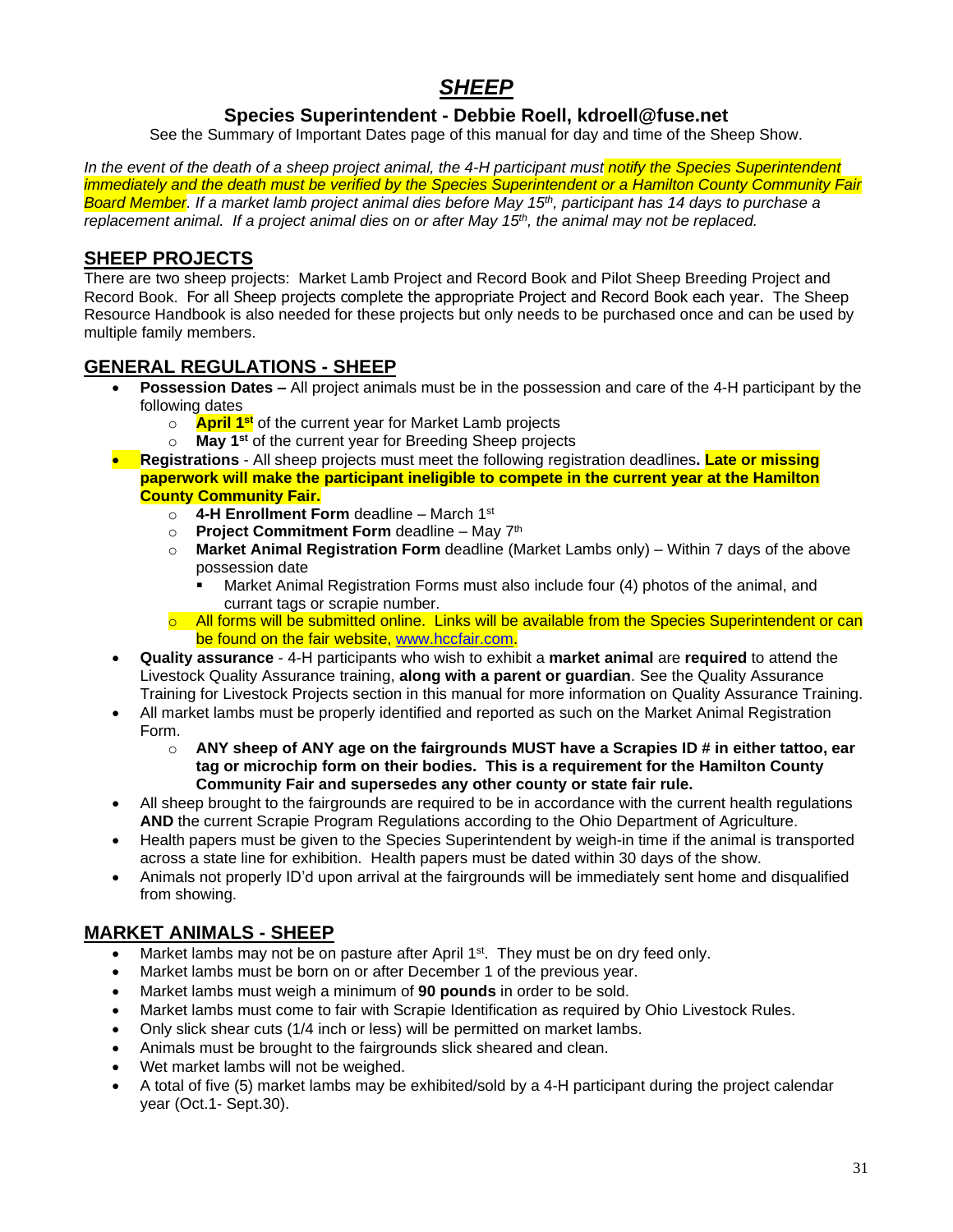### **BREEDING ANIMALS - SHEEP**

- All breeding project animals must have some form of identification tag for the Project Commitment Form.
- Breeding sheep must come to fair with Scrapie Identification as required by Ohio Livestock Rules.

### **SHEEP SHOW**

#### • **SHEEP SHOW ATTIRE**

- $\circ$  A clean, appropriately buttoned, tucked in, collared shirt with short or long sleeves.
- o Long blue or black slacks/jeans or a Skirt falling at or below the knee.
- $\circ$  Footwear must consist of work boots or heavy shoes. Athletic type shoes are NOT permitted.
- **SHEEP SHOWMANSHIP** For a description of Showmanship see the Sheep Resource Handbook and the Special Contests and Awards section of this manual.
	- $\circ$  For all species, the 4-H youth must participate in his/her respective showmanship class in order to participate in other classes in the species show.
	- o **Senior Showmanship**
		- **•** Open to all sheep exhibitors  $14 18$ -years-old (as of January  $1<sup>st</sup>$  of the current year)
	- o **Junior Showmanship**
		- **•** Open to all sheep exhibitors  $8 13$ -years-old (as of January 1<sup>st</sup> of the current year)
	- o **Novice Showmanship**
		- Open to all 4-H participants in the Junior or Senior age group showing a sheep project for the FIRST TIME EVER. A participant may OPT OUT of Novice Showmanship but must notify the Species Superintendent.
		- If there are fewer than 3 novice participants a species coordinator may choose to not hold a novice class. In this case, the participants would show in their age category.

#### • **SHEEP SHOW CLASSES**

**Market Lambs**

Single Market Lamb Home Grown Single Market Lamb Pair of Market Lambs

#### **Sheep Breeding**

May be separated into classes if deemed necessary by the Species Superintendent Ram Lamb

Ewe - under 1 year (as of July 31 of current year)

Ewe - over 1 year and under 2 years (as of July 31 of current year)

Ewe - 2 years and over (as of July 31 of current year) and produced offspring

#### • **AWARDS FOR SHEEP SHOW**

- o 1 st, 2<sup>nd</sup>, and 3<sup>rd</sup> Place ribbons will be given in each sheep class.
- o Grand and Reserve Champion banners will be given for Market Lamb, Sheep Breeding, Pair of Market Lambs, and Home-Grown Lamb.
- o 1<sup>st</sup> and 2<sup>nd</sup> place winners in Showmanship will receive trophies.
- o Top Exhibitor and Reserve Top Exhibitor Awards will be given for both Junior and Senior divisions. These winners will be the 4-H participants who have the two highest combined scores from the four project program areas: Project Judging, Skillathon, Showmanship placing, and Class placings.
- o To qualify for Top Exhibitor Awards the participant must participate in EACH of the four project program areas and receive a minimum score of 75% on Project Judging and Skillathon as well as a 75% average for all 4 parts of the program.
- o Top Exhibitors will receive a monetary award. Top Exhibitor Awards are given at the Awards Ceremony. See Special Contests and Awards/Awards Ceremony section of this manual for more information on the Awards Ceremony.
- o Exhibitors showing in Novice Showmanship are not eligible for Top Exhibitor Awards.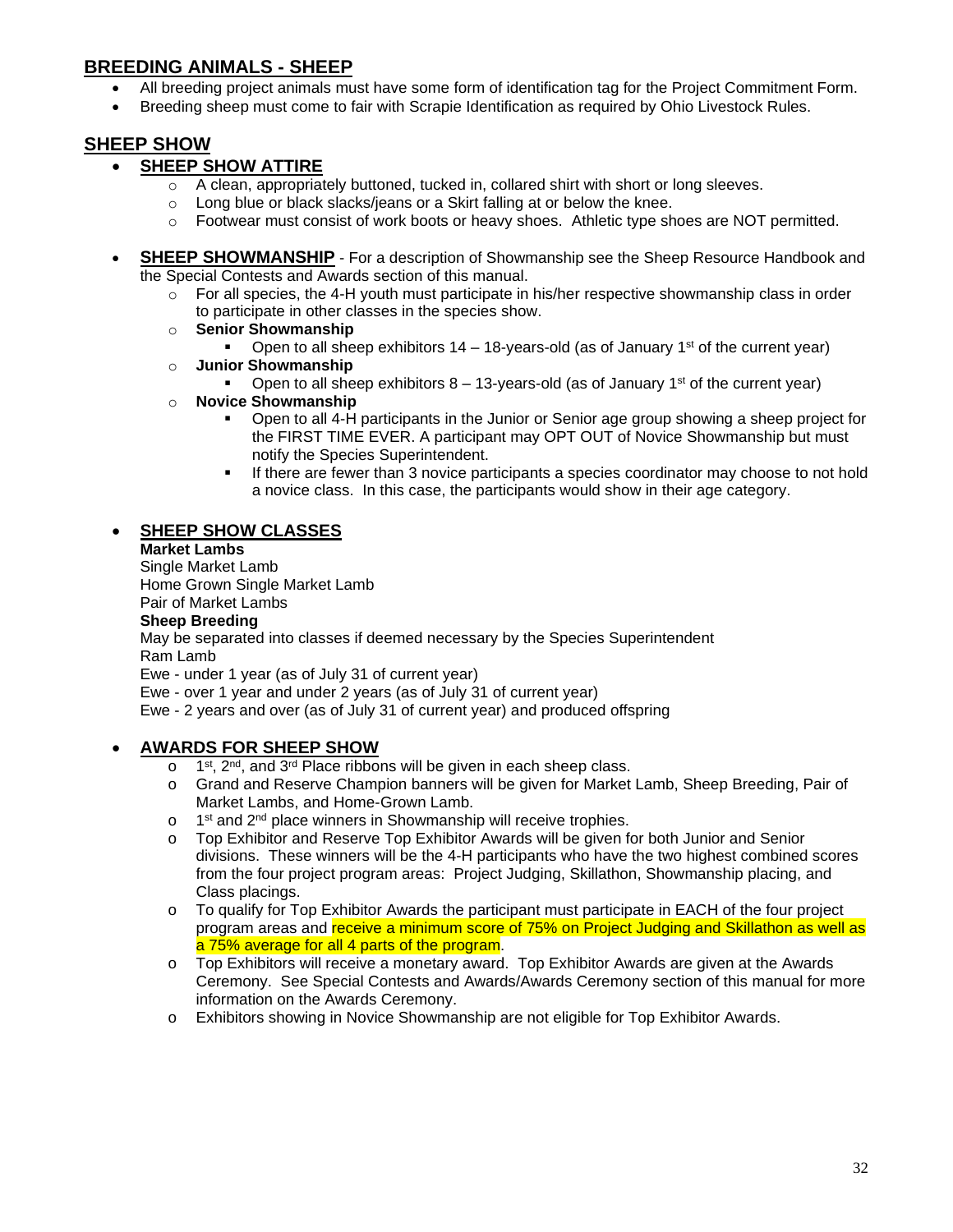## **SWINE**

#### **Species Superintendent - Tim Dicke, tdicke@cinci.rr.com**

<span id="page-35-0"></span>See the Summary of Important Dates page of this manual for day and time of the Swine Show.

*In the event of the death of a swine project animal, the 4-H participant must notify the Species Superintendent immediately and the death must be verified by the Species Superintendent or a Hamilton County Community Fair Board Member. If a market swine project animal dies before May 15th, the 4-H participant has one week (7 days) to purchase a replacement animal. If a project animal dies on or after May 15th , the project may not be replaced.* 

#### **SWINE PROJECTS**

There are two swine projects: Market Hog Project and Record Book and Swine Breeding Project and Record Book. (However, Hamilton County does not currently have a swine breeding program.) For all Swine projects complete the appropriate Project and Record Book each year. The Swine Resource Handbook is also needed for these projects but only needs to be purchased once and can be used by multiple family members.

#### **GENERAL REGULATIONS – SWINE**

- **Possession Dates –** All project animals must be in the possession and care of the 4-H participant by the following dates
	- April 1st of the current year for Market Hog projects
- **Registrations** All swine projects must meet the following registration deadlines. **Late or missing paperwork will make the participant ineligible to compete in the current year at the Hamilton County Community Fair.**
	- o **4-H Enrollment Form** deadline March 1st
	- o **Project Commitment Form** deadline May 7<sup>th</sup>
	- o **Market Animal Registration Form** deadline (Market Hogs only) Within 7 days of the above possession date
		- Market Animal Registration Forms must also include four (4) photos of the animal, and current tags and ear notch reading.
	- All forms will be submitted online. Links will be available from the Species Superintendent or can be found on the fair website, [www.hccfair.com.](http://www.hccfair.com/)
- **Quality assurance** 4-H participants who wish to exhibit a **market animal** are **required** to attend the Livestock Quality Assurance training, **along with a parent or guardian**. See the Quality Assurance Training for Livestock Projects section in this manual for more information on Quality Assurance Training.
- **No market hog** exhibited at the Hamilton County Community Fair **may be fed the feed additive Paylean/Ractopamine HCL.**
- Health papers must be given to the Species Superintendent by weigh-in time if the animal is transported across a state line for exhibition. Health papers must be dated within 30 days of the show.
- Swine exhibitors may not slick clip or body shave market hogs except on the ears, tail and underline.
- If questions arise regarding the length of body hair on a swine project, the Species Superintendent will measure the body hair.
- The body hair length needs to be at least **one-half inch** in length or the market hog in question will be disqualified from showing and selling at the Hamilton County Community Fair.
- If an exhibitor or parent questions whether a market hog has been slick clipped or body shaved, the Grievance Procedure must be followed.

### **MARKET ANIMALS - SWINE**

- Market hogs must be born on or after December 1<sup>st</sup> of previous year.
- Market hogs must weigh between 220 pounds and 320 pounds in order to be shown in the Swine Show or sold in the Livestock Sale.
- A total of five (5) market hogs may be exhibited and sold by a 4-H participant during the project calendar year (Oct. 1- Sept. 30).

#### **BREEDING ANIMALS – SWINE**

Hamilton County 4-H does not currently have a breeding swine program.

#### **SWINE SHOW**

#### • **SWINE SHOW ATTIRE**

 $\circ$  A clean, buttoned appropriately, tucked in, collared shirt with short or long sleeves.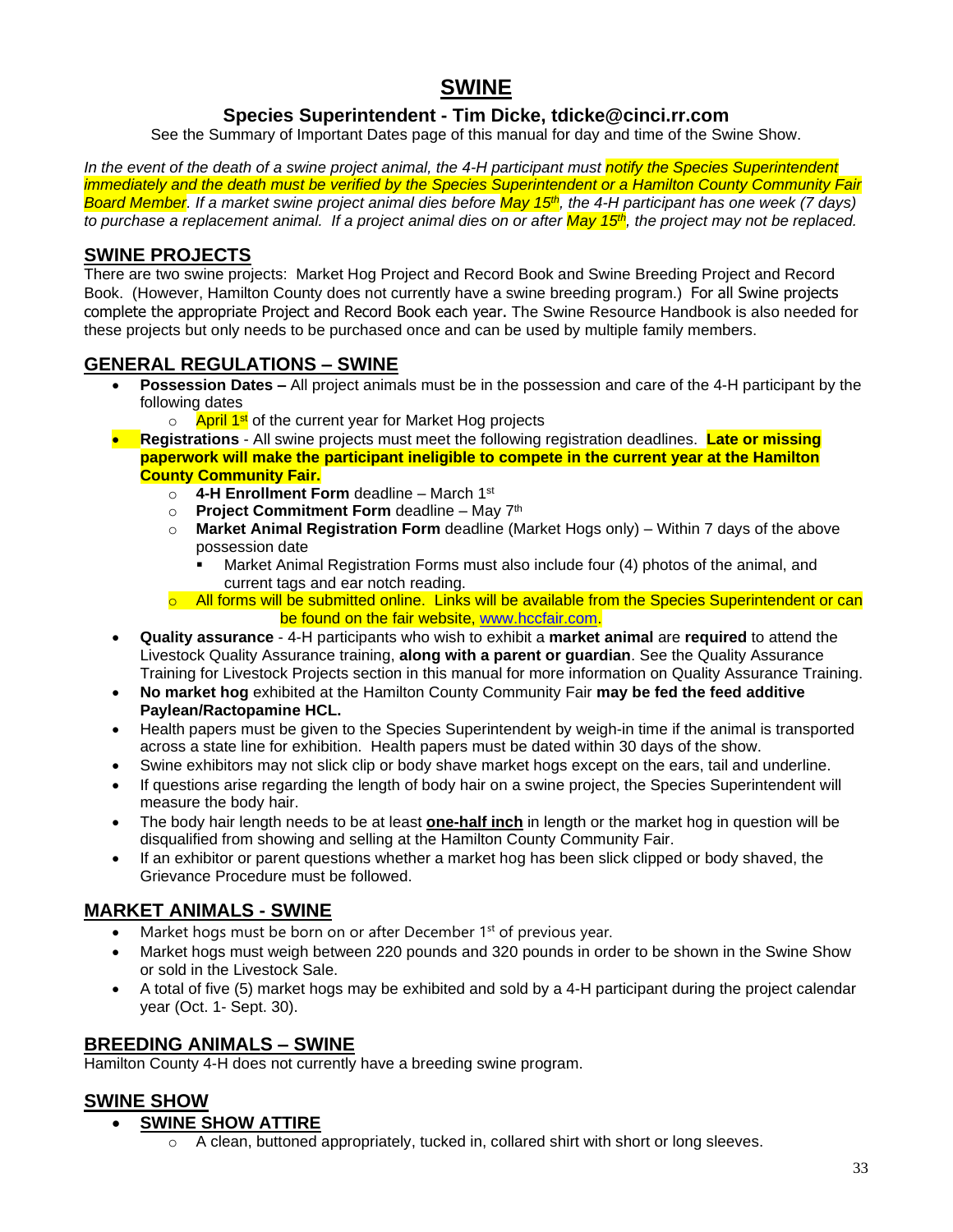- $\circ$  Long blue or black slacks/jeans or a skirt falling at or below the knee.
- o Footwear must consist of work boots or heavy shoes. Athletic type shoes are NOT permitted.
- **SWINE SHOWMANSHIP** For a description of Showmanship see the Swine Resource Handbook and the Special Contests and Awards section of this manual.
	- $\circ$  For all species, the 4-H youth must participate in his/her respective showmanship class in order to participate in other classes in the species show.
	- o **Senior Showmanship**
		- **•** Open to all swine exhibitors  $14 18$ -years-old (as of January  $1<sup>st</sup>$  of the current year)
	- o **Junior Showmanship**
		- Open to all swine exhibitors  $8 13$ -years-old (as of January 1<sup>st</sup> of the current year)
	- o **Novice Showmanship**
		- Open to all 4-H participants in the Junior or Senior age group showing a swine project for the FIRST TIME EVER. A participant may OPT OUT of Novice Showmanship but must notify the Species Superintendent.
		- If there are fewer than 3 novice participants a species coordinator may choose to not hold a novice class. In this case, the participants would show in their age category.

#### • **SWINE SHOW CLASSES**

#### **Single Market Hog**

o Weight Class Grading and Placing

#### • **AWARDS FOR SWINE SHOW**

- o 1<sup>st</sup>, 2<sup>nd</sup>, and 3<sup>rd</sup> Place ribbons will be given in each swine class.
- o Grand and Reserve Champion banners will be given for Market Hog and Home-Grown Hog.
- o 1<sup>st</sup> and 2<sup>nd</sup> place winners in Showmanship will receive trophies.
- o Top Exhibitor and Reserve Top Exhibitor Awards will be given for both Junior and Senior divisions. These winners will be the 4-H participants who have the two highest combined scores from the four project program areas: Project Judging, Skillathon, Showmanship placing, and Class placings.
- o To qualify for Top Exhibitor Awards the participant must participate in EACH of the four project program areas and receive a minimum score of 75% on Project Judging and Skillathon as well as a 75% average for all 4 parts of the program..
- o Top Exhibitors will receive a monetary award. Top Exhibitor Awards are given at the Awards Ceremony. See Special Contests and Awards/Awards Ceremony section of this manual for more information on the Awards Ceremony.
- o Exhibitors showing in Novice Showmanship are not eligible for Top Exhibitor Awards.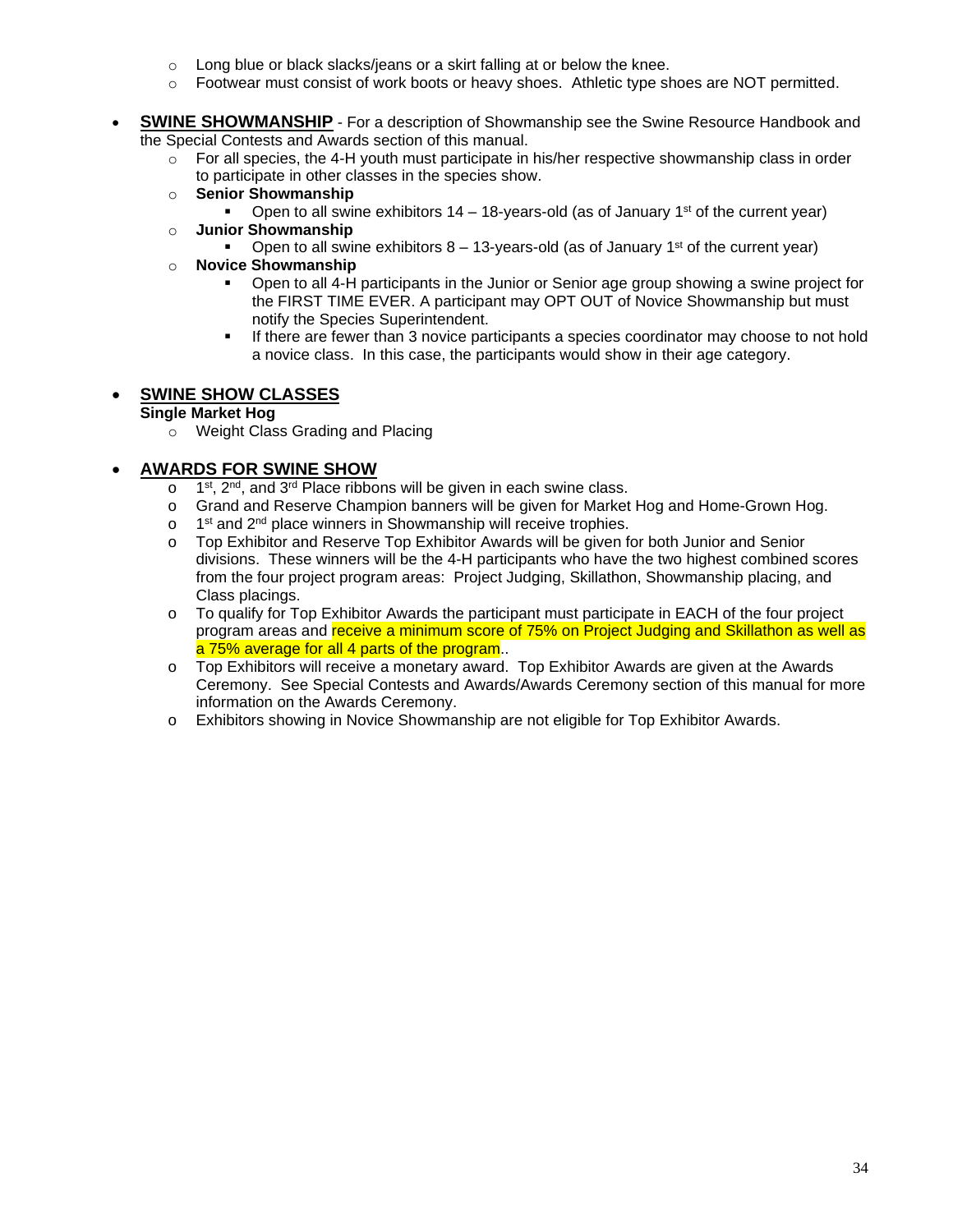## **DOGS**

#### <span id="page-37-0"></span>**Species Superintendents - Cindy Capannari, gccapi@yahoo.com & Hannah Capannari, capannarih@yahoo.com**

See the Summary of Important Dates page of this manual for day and time of the Dog Show.

#### **DOG PROJECTS**

For all dog projects complete the Dog Project and Record Book each year. This project book includes the following projects: You and Your Dog, Obedience, Showmanship, Performance, and Working Dog. The Dog Resource Handbook is also needed for these projects but only needs to be purchased once and can be used by multiple family members.

#### **GENERAL REGULATIONS – DOGS**

- **Possession Dates –** All project animals must be in the possession and care of the 4-H participant by the following dates
	- o April 1<sup>st</sup> of the current year for Dog projects
- **Registrations** All dog projects must meet the following registration deadlines. **Later or missing paperwork will make the participant ineligible to compete in the current year at the Hamilton County Community Fair.**
	- $\circ$  4-H Enrollment Form deadline March 1<sup>st</sup>
	- o Project Commitment Form deadline May 7th
	- <mark>o E</mark>Additional Required Dog Paperwork deadline <mark>May 7<sup>th</sup></mark>
- Youth participating in the Hamilton County Community Fair Dog Show must participate in the care of the dog for the duration of the project including being responsible for and involved in the feeding, cleaning, and caring of the dog.
- If a 4-H participant does not own the dog he/she wants to use for the Hamilton County Community Fair Dog Show, special permission must be obtained from the Species Superintendents. The Species Superintendents will determine if there is adequate opportunity for participation in the care of the dog. The decision of the Species Superintendents will be final. To show at the State Fair, a 4-H participant must own the dog they intend to show.
- Exhibition projects will be allowed at the Species Superintendents discretion. Exhibition projects are not allowed at State Fair.
- If a family has one dog and two 4-H participants who want to show the dog, the dog can be shown in different classes by the two participants but not in the same class. The two participants must be in different showmanship classes and they can divide the obedience, rally and/or agility classes so they are not in the same class. At the state level, participants cannot share a dog.
- From the time the participant joins the dog project, which is April  $1<sup>st</sup>$  of the current year, to the dog show; he/she is required to participate with their dog in a minimum of six (6) training sessions offered by the official 4-H volunteer dog trainers in Hamilton County. Youth and dog teams may participate in training sessions given by non-4H trainers but these do not count toward the 6 required sessions with the official 4-H trainers.
- **Required Paperwork (Vaccination, License, Permission to Participate) – ALL PAPERWORK MUST BE TURNED IN BY MAY 7 th IN ORDER TO PARTICIPATE IN THE DOG SHOW**
	- $\circ$  Instructions for the submission of this additional paperwork will come from the Species Superintendent well in advance of the deadline.
	- o Dogs must be currently licensed in their county of residence.
	- $\circ$  All dogs participating in the Hamilton County Community Fair shall be immunized against distemper, adenovirus (hepatitis), leptospirosis, parainfluenza, parvovirus, and rabies by a licensed, accredited veterinarian. Vaccinations MUST be given by a licensed veterinarian.
	- $\circ$  The Certificate of Vaccination Form for the Ohio State Fair Junior Dog show must be filled out by the veterinarian. This form can be found in Appendix F.
	- $\circ$  Veterinarians must note the expiration date of the rabies vaccine and any deviations from the required vaccinations (i.e. leptospirosis vaccination not given by veterinarian or dog's titer tested in lieu of vaccinations) on the Certificate of Vaccination.
	- $\circ$  All required vaccinations for dogs must be current through the date of the dog show each year.
	- $\circ$  A Permission to Participate Form must be filled out for all participants in the dog show. This form can be found in Appendix F.
	- o The Certificate of Vaccination Form, proof of license, and Permission to Participate Form **MUST** be submitted by May 7<sup>th</sup> per the instructions from the Species Superintendent. Dogs will not be allowed on the fairgrounds if this information has not been provided.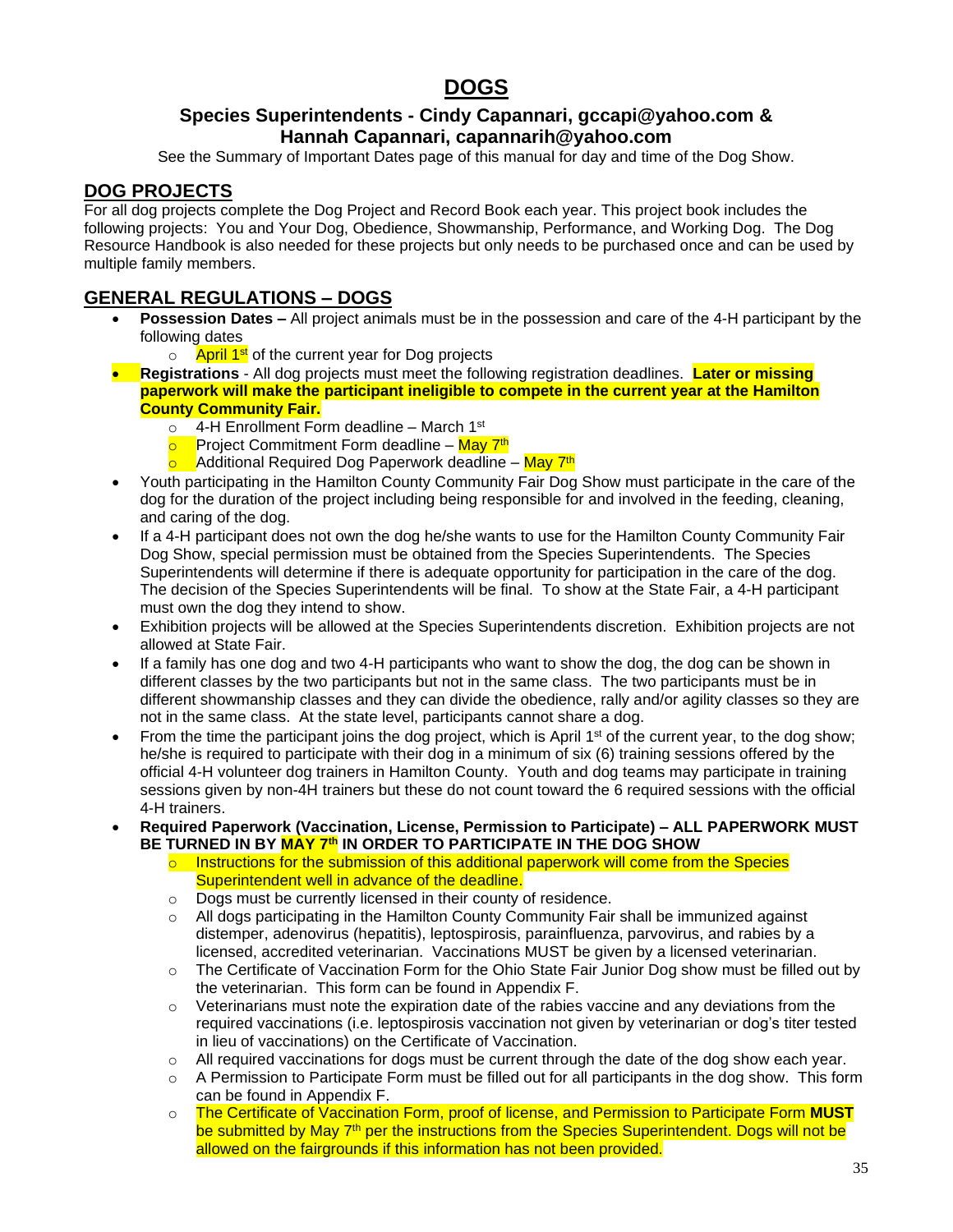## **GENERAL REGULATIONS FOR DOG SHOW**

- The Species Superintendents may disallow a dog/youth team from participating in the show if they have not mastered the necessary skills to compete safely in the competition.
- Female dogs in season are not permitted on the fairgrounds.
- 4-H participants must provide their own leash, water dish, kennel (if desired), and any equipment needed.
- Dogs must be kept on leash while on the fairgrounds, except when participating in the ring during judging.
- 4-H participants are fully responsible for their dogs while on the fairgrounds.
- 4-H participants are expected to clean up after their dogs.
- The judge may dismiss from the ring any dog exhibiting unsafe or threatening behavior or any 4-H participant abusing their dog (verbally and/or physically).
- The Species Superintendent and the members of the Hamilton County Community Fair Executive Board have the right and responsibility to remove any person being abusive to show personnel. They will be asked to leave the fairgrounds.
- Only the 4-H dog, the 4-H participant, and show officials will be permitted in the ring while any class is being judged.
- Using bait in Showmanship is allowed.
- Food, treats, or toys are not permitted on the show floor during obedience classes.
- Dogs must be clean and brushed, free from matted hair, fleas, ticks, and any internal and/or external diseases.
- Purebred dogs do not have to be in regulation show clip.
- **Obedience**
	- $\circ$  Obedience collars include well-fitting plain buckle or slip collars of an appropriate single length made from leather, fabric or chain with two rings, one on each end.
	- $\circ$  Fancy collars, or special training collars, or collars that are either too tight or so large that they hang down unreasonably in front of the dogs are not permitted.
	- o Nothing shall be hanging from the collars.
	- o Leashes may be of fabric or leather and should be 6 feet in length.
	- o Chain leashes are not acceptable.
- **Showmanship**
	- $\circ$  Showmanship collars include a chain or fabric slip collar, or martingale-type show lead.
	- o Nothing shall be hanging from the collars.
	- $\circ$  Leashes may be of fabric or leather and long enough to allow for easy handling of the dog.
	- o Chain leashes are not acceptable.

#### **DOG SHOW**

#### • **DOG SHOW ATTIRE**

- $\circ$  4-H participants should be neat and clean in appearance. Long hair should be pulled back.
- $\circ$  Appropriate clothing for dog show classes other than agility is dress pants or skirt hitting just above or below the knee with a nice top for girls, dress pants and a nice shirt for boys. Closed toe shoes should be worn, no sandals. Ties are optional for boys, but some judges will take off a point for not wearing a tie. Hats, jeans, T-shirts, apparel with slogans, 4-H club or dog club names, etc. should not be worn in the show ring.
- o Clothing for all classes should not limit or hinder the judge's view of the dog and should remain in place when the 4-H participant bends over to work with his/her dog.
- **DOG SHOWMANSHIP** For a description of Showmanship see the Dog Resource Handbook and the Special Contests and Awards section of this manual.
	- o **Showmanship questions/interview will be conducted at Livestock Project Judging**. See the Summary of Important Dates page of this manual for the date and time of Livestock Project Judging.
	- $\circ$  For all species, the 4-H youth must participate in his/her respective showmanship class in order to participate in other classes in the species show.
	- o **Senior Showmanship**
		- **•** Open to all dog exhibitors  $14 18$ -years-old (as of January  $1<sup>st</sup>$  of the current year)
	- o **Junior Showmanship**
		- **•** Open to all dog exhibitors  $8 13$ -years-old (as of January 1<sup>st</sup> of the current year)
	- o **Novice Showmanship**
		- Open to all 4-H participants in the Junior or Senior age group showing a dog project for the FIRST TIME EVER. A participant may OPT OUT of Novice Showmanship but must notify the Species Superintendent.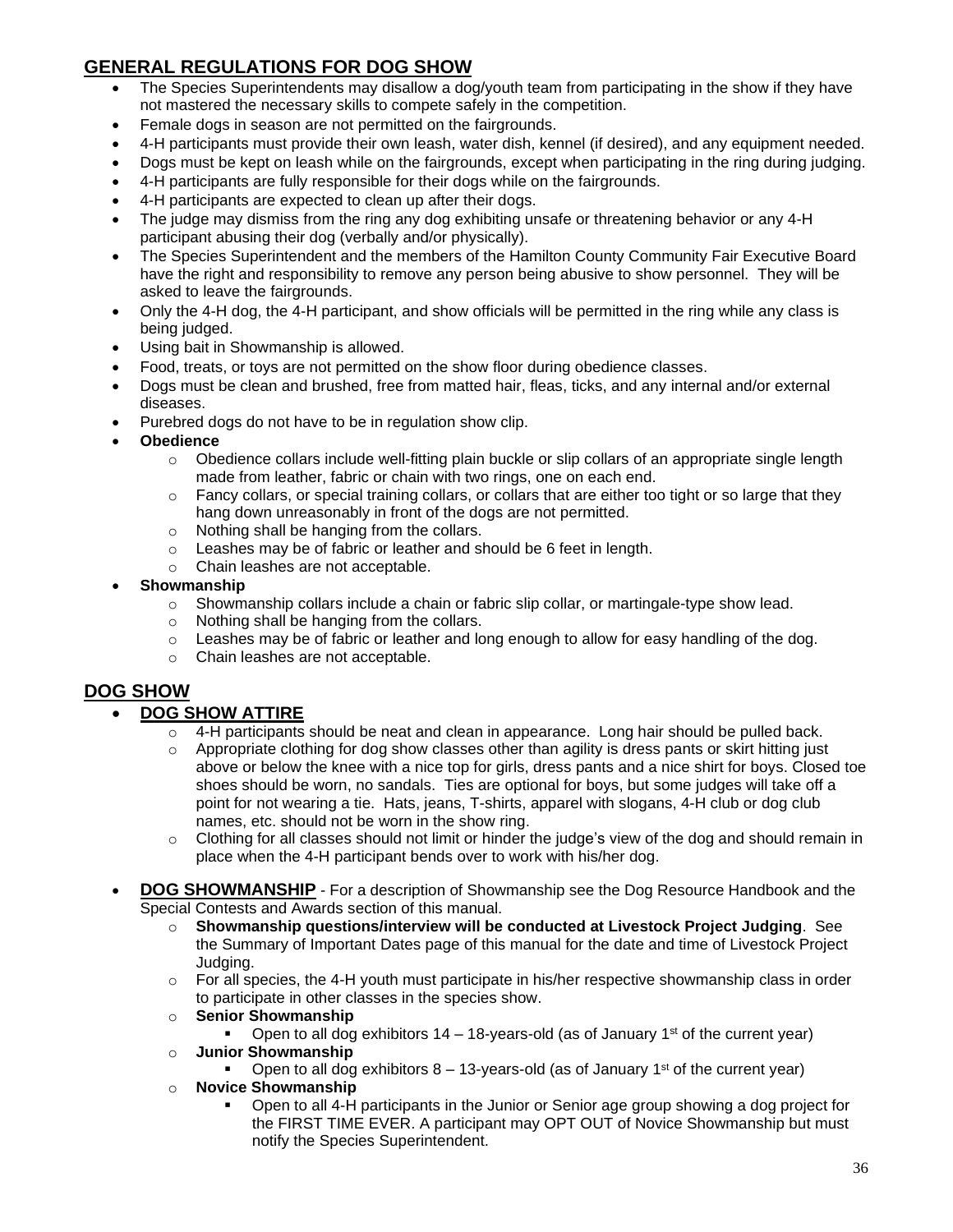If there are fewer than 3 novice participants a species coordinator may choose to not hold a novice class. In this case, the participants would show in their age category.

#### ▪ **DOG SHOW CLASSES**

See the Dog Resource Handbook and the Dog Project and Record Book for descriptions of the following classes.

| <b>Obedience</b>  |                   | Rally             |
|-------------------|-------------------|-------------------|
| - Beginner Novice | - Graduate Novice | - Rally Novice    |
| - Pre-Novice      | - Open            | - Rally Advanced  |
| - Novice          |                   | - Rally Excellent |

- o Dog Show classes will be split into A and B classes if necessary. The Species Superintendent will make this decision.
- $\circ$  If a dog is shown by a new handler, the dog and handler must start at the level to which the dog has advanced. If a handler gets a new dog, the dog and handler can start again at the Beginner Novice level.

#### • **AWARDS FOR DOG SHOW**

- o 1<sup>st</sup> 3<sup>rd</sup> Place ribbons will be given in each dog show class.
- o 1<sup>st</sup> Place trophies will be given in each dog show class.
- o Top Exhibitor and Reserve Top Exhibitor Awards will be given for both Junior and Senior divisions. These winners will be the 4-H participants who have the two highest combined scores from the four project program areas: Project Judging, Skillathon, Showmanship placing, and Class placings.
- o To qualify for Top Exhibitor Awards the participant must participate in EACH of the four project program areas and receive a minimum score of 75% on Project Judging and Skillathon as well as a 75% average for all 4 parts of the program..
- o Top Exhibitors will receive a monetary award. Top Exhibitor Awards are given at the Awards Ceremony. See Special Contests and Awards/Awards Ceremony section of this manual for more information on the Awards Ceremony.
- o Exhibitors showing in Novice Showmanship are not eligible for Top Exhibitor Awards.

#### **DOG AGILITY SHOW**

• In order to participate in the Dog Agility Show, the 4-H participant must show in their age appropriate showmanship class in the 4-H Dog Show.

#### • **DOG AGILITY SHOW ATTIRE**

- $\circ$  4-H participant should be neat and clean in appearance. Long hair should be pulled back.
- o For agility classes, acceptable clothing includes slacks, dressy shorts, skorts, capri or crop pants, colored dress jeans, collared blouses and shirts, polo shirts, or similar attire, closed-toe shoes, rubber-soled shoes, flats, and similar type footwear. Club shirts, jeans and shorts are acceptable.

#### • **DOG AGILITY SHOW CLASSES**

The Dog Agility Show will have on-lead and off-lead versions in the following classes.

- Standard Agility **- Jumpers** - Jumpers - Mad-Shape-Dash

For an explanation of these classes, please see the state level Agility rulebook at https://ohio4h.org.

#### **THE MARGE SCHOTT TOP DOG AWARD**

- To be eligible for the Top Dog award, youth must complete the following:
	- **Participate in showmanship AND one other class at the 4-H Dog Show or the Dog Agility Show.**
	- Complete the You and Your Dog portion of the Dog Project and go through the official Project Judging.
	- Complete at least two (2) hours of community service for a dog program. For example, you could work at a shelter, volunteer at a vet's office, help out at a show, or anything else dog related.
	- Write an essay entitled "Why I Want to be the Top Dog."
- Award will NOT be given to a first-year member as perseverance was a key in Ms. Schott's life.
- Award can be won more than once in a 4-H youth's career.
- **To be considered for this award the 4-H participant must notify the species superintendent that he/she has completed the requirements and submit his/her essay by June 16 th of the current year.**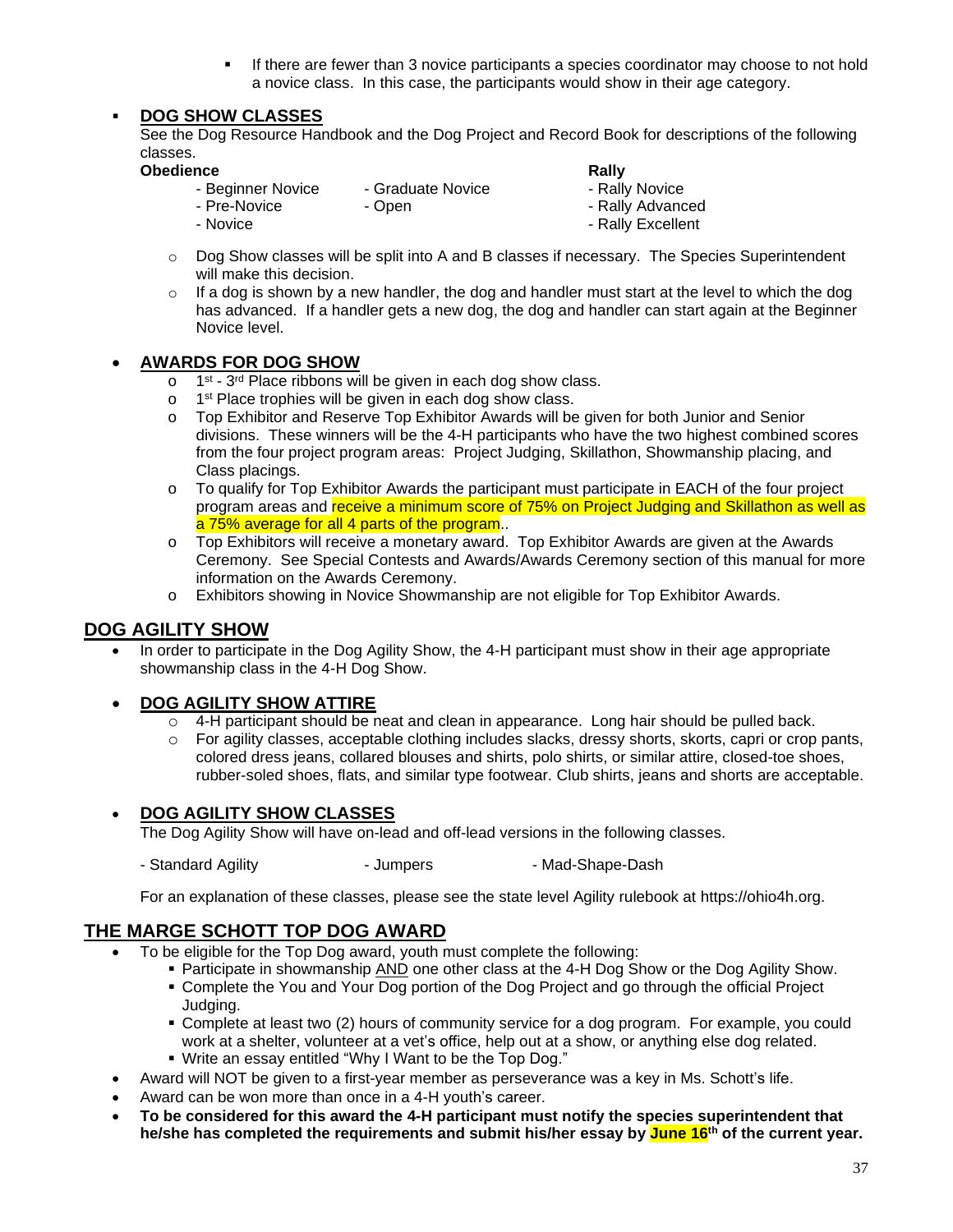## **HORSES**

#### <span id="page-40-0"></span>**Species Superintendents - Heather Alden, heather\_alden1978@yahoo.com & Hannah Capannari, capannarih@yahoo.com**

See the Summary of Important Dates page of this manual for day and time of the Horse Show. Complete project paperwork and additional information for Horses can be found in Appendix G - Horse Paperwork and Supplemental Materials.

*If a horse becomes ill or injured, a replacement horse will only be accepted if it meets the same requirements as the original horse. The 4-H participant must consult the Species Superintendent as soon as he/she becomes aware of an issue and the superintendent will determine if the replacement horse meets the original criteria.*

### **HORSE PROJECTS**

The following is a suggested order in which horse projects should be completed.

Horseless Horse (only those who are in their  $1<sup>st</sup>$  year of 4-H and under 11 years of age)

Beginning Horse Management (Recommended to be taken over 2 years)

Light Horse Selection (Recommended to be taken over 2 years)

Horse Training

Horse Nutrition

Equine Reproduction and Genetics

Other acceptable projects include Learning to Jump, Draft Horse, Small Equine, Standardbred Horse, Trail Riding, Dressage and Self-determined Horse Projects.

### **GENERAL REGULATIONS – HORSES**

- **Possession Dates –** All project animals must be in the possession and care of the 4-H participant by the following dates
	- April 1st of the current year for horse projects including ponies, donkeys, and mules
- **Registrations** All horse projects must meet the following registration deadlines. **Late or missing paperwork will make the participant ineligible to compete in the current year at the Hamilton County Community Fair.**
	- o 4-H Enrollment Form deadline March 1<sup>st</sup>
	- $\circ$  Project Commitment Form deadline May 7th
	- Horse Registration Paperwork deadline <mark>May 7<sup>th</sup> (includes vaccination records, exhibitor health</mark> forms, Horse Show class entry form, and any other forms listed and found in Appendix G.) - **ALL** HORSE PAPERWORK MUST BE SUBMITTED BY THIS DEADLINE IN ORDER TO PARTICIPATE IN THE HORSE SHOW AT FAIR. – If there is a problem, please contact the Species Superintendent **PRIOR** to the deadline.
- All horses participating in the Hamilton County Community Fair must be vaccinated for tetanus, influenza, Encephalomyelitis (E & W), Rhinophneumonitis, and rabies and have a negative Coggins test. All required vaccinations MUST be given by a licensed veterinarian.
- If a horse will be transported to fair across a state line, contact the species superintendents prior to the paperwork deadline to see if additional paperwork is required.
- If a project horse becomes sick the week before fair, please contact the species superintendent. Do not bring a recently sick horse to the fair without notifying the Secies Superintendent.
- The 4-H participant must be providing the riding training to the project horse.
- The project horse may be ridden by other riders but may not be schooled with a professional trainer as the rider after <mark>April 1st.</mark>
	- $\circ$  Professional trainer is defined as someone who makes their living from training horses, giving lessons, or from some combination of activities in the horse industry
- Horses with stalls are required to stay at the fair for the duration of fair. If a 4-H participant does not want the horse to stay at the fair, he/she may haul his/her horse in for the shows, but the horse will not be given a stall.
- If a participant is showing more than one horse, only one may stay at the fair. The other horse must be trailered in for the show.
- If there are not enough stalls for all those wanting to keep their horse at fair, a request will be made for volunteers to haul in for the shows. If there are not enough volunteers, the Walk/Trot participants will be required to haul in. If there are still too many horses, Junior participants will be required to haul in. If needed, a lottery will be used to determined which participants in these categories will be required to haul in.
- Horses using stalls **MUST** be checked into the Fairgrounds on Animal Move-In day and will **NOT** be released until the Animal Release Day except on the recommendation of the official Hamilton County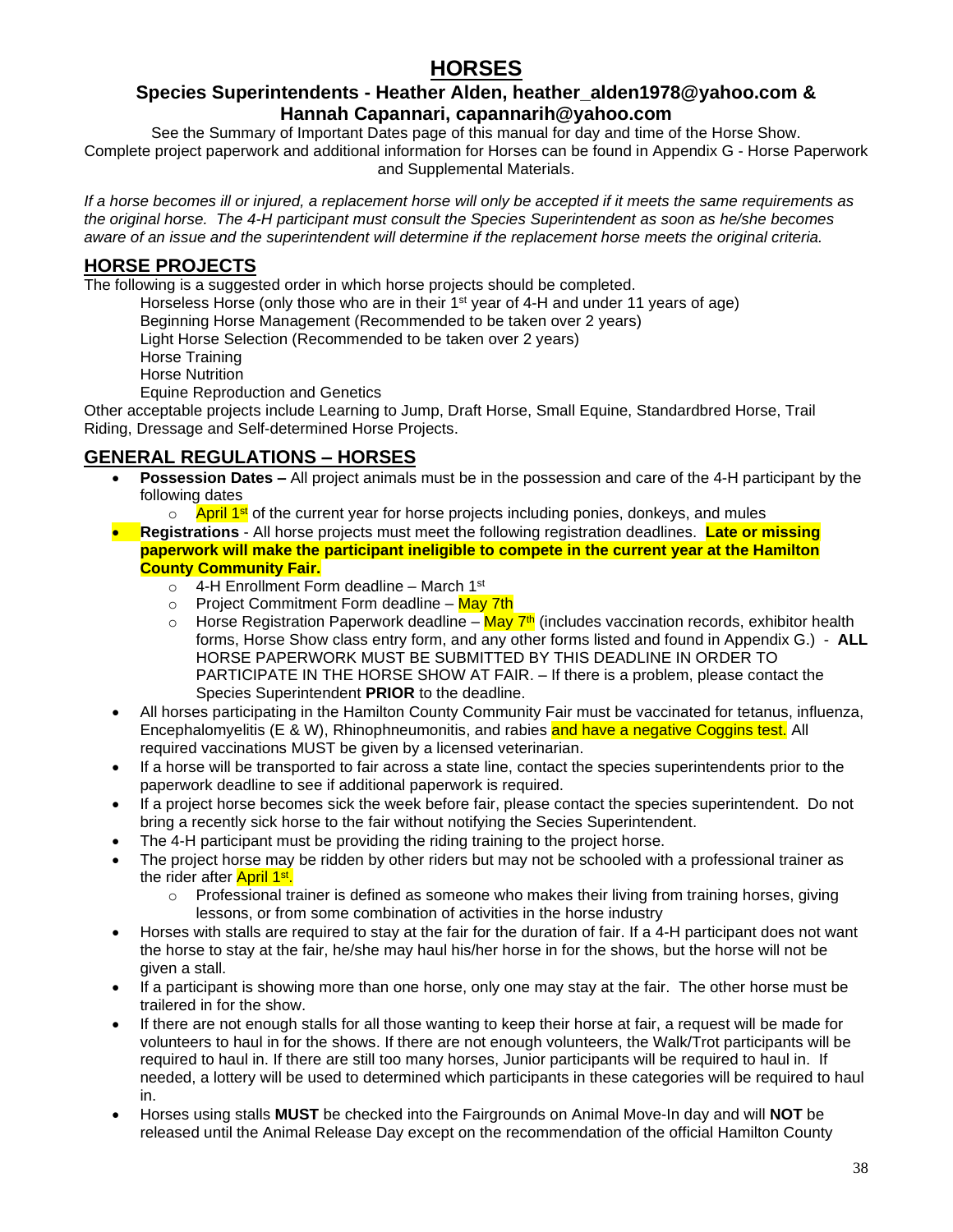Community Fair vet in the case of a sick horse. Please see the Summary of Important Dates page of this manual for these dates and times. The 4-H participant is to ensure horse transportation is available for the designated release time.

- If a healthy animal is removed from the fairgrounds without proper permission from the fair vet **AND** notification to a Species Coordinator or Community Fair Association Executive Board Member, participation in the following year's fair will be revoked.
- When arriving at the fairgrounds for haul in, youth must check in with the Species Superintendent and/or their assistant. Youth need to bring the check in form and the horse. The Species Superintendent/Assistant will compare the horse to the registration paperwork and take the horse's temperature. If a horse presents with a fever, the Species Superintendent will consult with the Fair Vet. The horse may NOT be put in a stall until it has been fully checked in and cleared.
- There will be a bit check during haul in. After the horse has been released to the stall, the participant must take the bit that will be used in the Junior Fair Horse Show to the Tack Check Station. It will be checked to ensure it complies with the rules. Once it has been marked as satisfactory, no other bit may be used in the show.
- See Appendix C for what to bring to fair to care for the horse.
- *All horse participants must attend a MANDATORY horse meeting at fair*. See the Summary of Important Dates page of this manual for date and time of the Mandatory Horse Meeting.
- Youth **MUST ALSO** attend the Mandatory Fair Meeting for all Fair participants in addition to the Mandatory Horse Meeting. See the Summary of Important Dates page of this manual for date and time of the Mandatory Fair Meeting.
- **Helmets must be worn at all times when a 4-H participant is mounted on his/her horse or seated in a cart. No exceptions - this is an Ohio State University Extension rule.**
- **NO FLIP-FLOPS OF ANY SORT SHOULD BE WORN** when handling or riding horse(s).
- Horses must be led with a lead rope or bridle.
- No one besides the participant or an adult immediate family member is allowed to ride the project horse at the fairgrounds unless approval is obtained in writing from the Species Superintendent.
- The 4-H participant is responsible for taking care of his/her own horse.
- Be sure that the barn aisle is kept clean and free of clutter.
- Riders may not ride alone at the fairgrounds or ride anywhere but in the warmup ring or arena. All riders must always have an adult present. Riders may not be mounted on a horse unless they are in the warmup ring or the arena. No mounting between the stalls and the arena.
- Be sure to pick up after the horses on the fairgrounds.
- Please wash project horses in the designated area only.
- Families will be required to sign up for at least one 2-hour barn shift while the fair is open to the public. During the shift, families will stay stationed in the horse tent to answer questions and to make sure no one from the public is trying to feed horses.

### **RULES FOR LEASING A HORSE TO BE SHOWN AT THE COMMUNITY FAIR**

- **The fair participant must have the horse under lease by April 1 st** .
- See Appendix G for further information on leases.
- The fair participant must provide regular "hands on" care of the horse from April 1<sup>st</sup> through the Hamilton County Community Fair.
- The 4-H participant must be providing the riding training to the horse.
- The horse may be ridden by other riders during the lease but may not be schooled with a professional trainer as the rider after April 1<sup>st</sup>.
	- $\circ$  Professional trainer is defined as someone who makes their living from training horses, giving lessons, or from some combination of activities in the horse industry.
- The horse may be shown by someone other than the 4-H participant from April 1st until fair, but only if the 4-H participant is present and showing at the show. The only exceptions are PAS and State Fair.
- A horse may be shared by multiple participants if one is showing walk/trot and the other is a junior or senior.

*Please remember the spirit of these rules is to allow kids, who may not otherwise be able to participate, to lease a horse. The Hamilton County Community Fair wants competition to be fair, reasonable, and fun for all involved. If the 4-H participant is planning on competing at the State Fair, it is STRONGLY ENCOURAGED that the State Qualifying Rules are read in entirety because the Hamilton County leasing rules are more lenient than State's.*

#### **HORSE SHOW**

• Horse Show participants are required to be familiar with and comply with Uniform Rules for 4-H Horse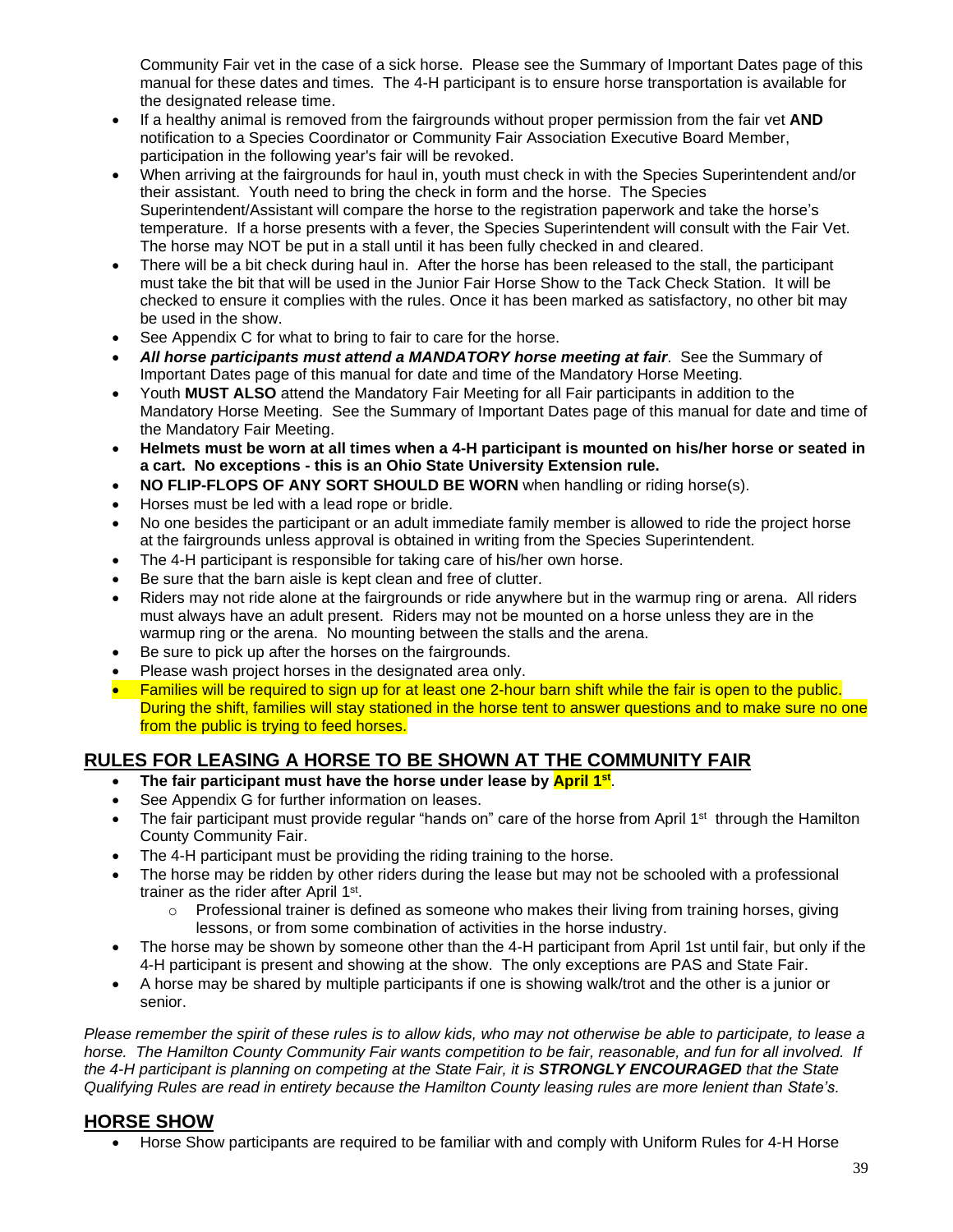Shows (4-H 179) which may be purchased from the 4-H Extension office. Be particularly careful that the bit and tack used by the 4-H participant comply with the rules.

- Descriptions of the Horse Show classes can be found in Appendix G.
- A participant may sign up for no more than 8 classes including Showmanship.
- All patterns for the Showmanship, Horsemanship, Equitation, Trail, and Jumping classes will be posted the day of the show at the horse arena.
- The Species Superintendents have the right to disqualify a participant from the rest of the show for any of the following behaviors:
	- **b** Being out of control on a horse
	- o Not following show rules
	- $\circ$  Abusive behavior toward an animal
	- o Unsportsmanlike conduct toward a fellow competitor or show personnel.
- Three rings will be used for the show.
	- o The Show Ring is the large part of the arena where all classes happen.
	- $\circ$  The Holding Area is the smaller fenced off part of the arena (this is a waiting space and not for warming up).
	- o The Warmup Ring is the fenced off grassy area.
- Once a class has been called as "Up Next", all participants should make their way to the Holding Area.
- Participants in each class will be called in the order on the show bill. The following terms will be used to notify participants of where they should be.
	- $\circ$  "Up Next" means the participant should be walking into the Show Ring as the exhibitor,
	- $\circ$  "On Deck" means the participant should be standing by the entry gate to the Show Ring (this is the only time you are allowed on your horse outside a ring).
		- "In the Hole" means you should be waiting in the Holding Area.
- **Once your name has been called as "Up Next" you have two minutes to enter the arena before you will be scratched from that class.**

#### • **WALK/TROT (NOVICE) DIVISION**

- o Please see Appendix G for a full description of the Walk/Trot (Novice) Division.
- $\circ$  Walk/Trot classes are intended for beginning riders or green horses. A 4-H member may show Walk/Trot more than one year.
- o Participants showing Walk/Trot are not eligible for Showman of Showmen or Top Exhibitor Awards.

#### • **HORSE SHOW ATTIRE**

- $\circ$  Standard Western, English or Easy Gaited horse show attire should be worn depending on the discipline the 4-H participant has chosen to show. If you need help with this, please contact the Species Superintendent.
- **HORSE SHOWMANSHIP** For a description of Showmanship see the Beginning Horse Management project book and the Special Contests and Awards section of this manual.
	- $\circ$  For all species, the 4-H youth must participate in his/her respective showmanship class in order to participate in other classes in the species show.
	- o Showmanship classes will be divided into Senior, Junior, and Walk/Trot divisions. If there are enough participants, these divisions will be further divided into English and Western Showmanship classes. If the divisions are divided into English and Western, then the first place winner in each class will continue to a Championship class. For example, the first place winner in Senior English Showmanship and the first place winner in Senior Western Showmanship will compete in the Senior Championship class to determine the overall Senior Showmanship winner. Once a Junior and Senior Showmanship champion have been determined, these two winners will compete in a Species Champion Showmanship class where the show judge will pick the best showman of the species. This person will be invited to participate in the Showman of Showmen Contest.
	- o See the Special Contests and Awards/Showman of Showmen section of this manual for more information on this competition.
	- o **Senior Showmanship**
		- **•** Open to all horse exhibitors  $14 18$ -years-old (as of January  $1<sup>st</sup>$  of the current year)
	- o **Junior Showmanship**
		- Open to all horse exhibitors  $8 13$ -years-old (as of January 1<sup>st</sup> of the current year)
	- o **Walk/Trot Showmanship**
		- Open to all 4-H participants showing in the Walk/Trot division. This class may or may not be divided into a Junior and Senior level depending on the number of participants.